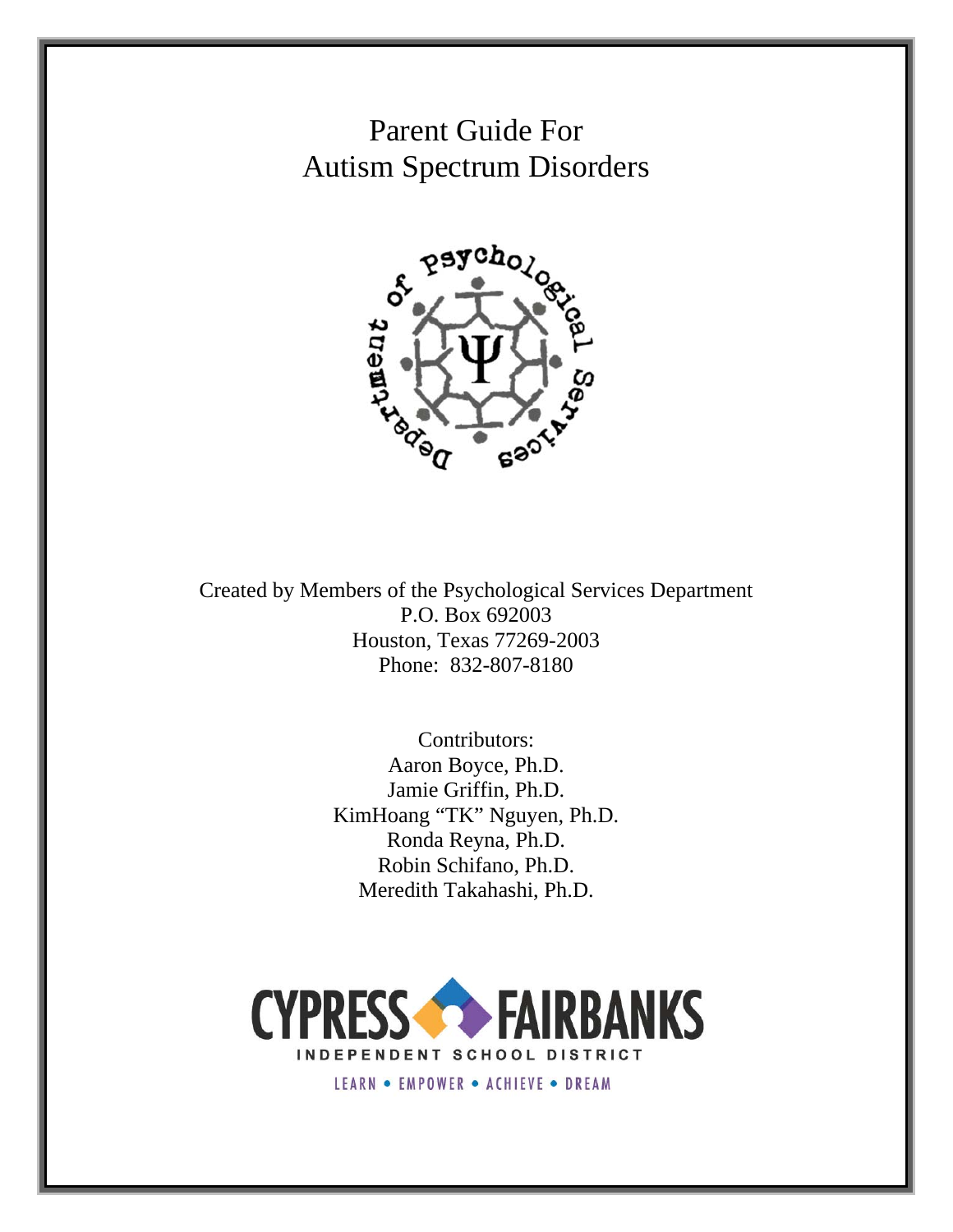# **Table of Contents**

| $\mathbf{I}$ .                                |  |
|-----------------------------------------------|--|
| II. Facts about Autism Spectrum Disorder 5-10 |  |
|                                               |  |
|                                               |  |
| $V_{\odot}$                                   |  |
| VI. Understanding the Autism Supplement 24-25 |  |
|                                               |  |
| Supplements                                   |  |
|                                               |  |
|                                               |  |
|                                               |  |
|                                               |  |
| 5. Preschool/Early Childhood Strategies 35-36 |  |
|                                               |  |
|                                               |  |
|                                               |  |

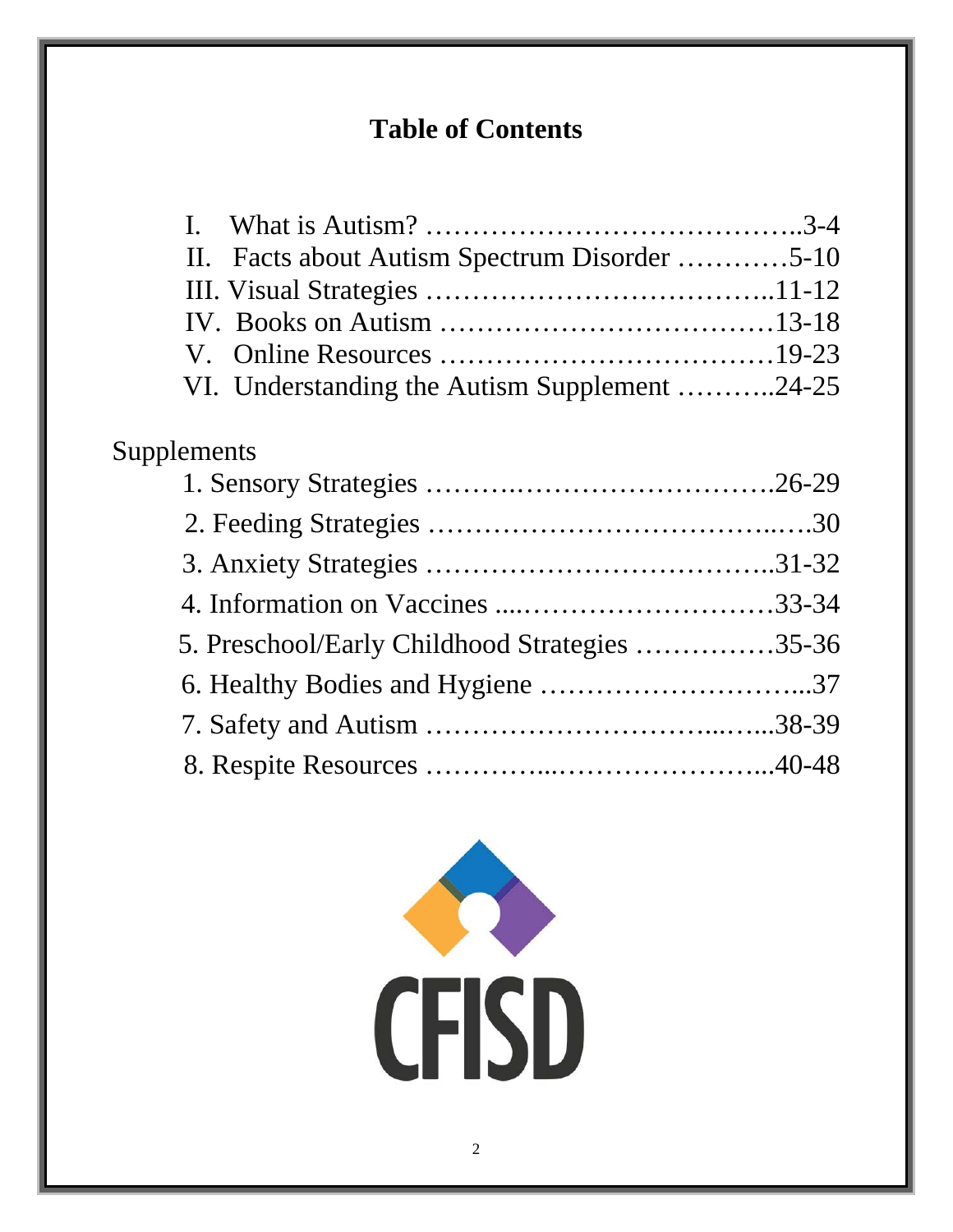# **What is Autism?**

Prepared by Ronda Reyna, Ph.D.

The process for diagnosing Autism Spectrum Disorders is not simple; unfortunately, no medical exam or laboratory test can establish who has Autism and who does not. The term "spectrum" refers to a wide range of symptoms, skills and levels of impairment or disability that children with Autism can have. Some children are mildly impaired by their symptoms, while others are severely disabled. The latest edition of the Diagnostic and Statistical Manual of Mental Disorders (DSM-5) no longer includes Asperger's Syndrome; the characteristics of Asperger's syndrome are included within the broader category of ASD. Also, the DSM-5 does not use the taxonomy of Pervasive Developmental Disorders as the broad category to describe the constellation of symptoms or to include other subcategories of Autism, but rather, all manifestations of the disorder are presently referred to as Autism Spectrum Disorder (ASD).

To determine the presence of Autism, we rely on the judgment of clinicians who have experience, training and credentials to assess and diagnose the condition. The purpose of an Autism evaluation is rarely only to obtain or rule-out a diagnostic label. Generally, whether it ultimately yields a diagnosis or not, an Autism evaluation aims to provide information about the child's individual characteristics. For instance, it may describe the child's main areas of strength and weakness, identify possible learning difficulties and portray the child's overall level of social, behavioral, cognitive and adaptive functioning within a developmental context.

### **Causes**

Scientists do not currently know the exact causes of Autism Spectrum Disorder, but research suggests that both genetic and environmental influences are involved.

### **Does the Diagnosis Really Matter?**

For certain purposes (such as obtaining eligibility for early intervention services), the most important objective of an evaluation may not be to arrive at a precise diagnosis, but rather to identify the kinds of needs that are being evidenced by the child, which requires services. Essentially, a diagnosis is a label that helps communicate information very quickly. A diagnosis can help us "frame" the child's needs, such that the range of services that the child requires may be directly identified (e.g. educational, speech/language, etc.). It is important to emphasize that a diagnosis only assists in determining the kinds of problems or issues that are *generally* associated with the diagnosis. It does not provide much information about the specific individual characteristics of the child. In effect, the range of characteristics and abilities presented by children with Autism Spectrum Disorder is known to be remarkably wide and to vary greatly from child to child, while the varying combination of symptoms that can be exhibited may range from mild to very severe. While each child with Autism manifests the condition in a distinct way, as a group, individuals with Autism generally share a need for intervention across several areas of social interaction, communication and/or behavior. The diagnosis for Autism effectively communicates the likely presence of those generalized needs, facilitating the delivery of (and sometimes providing access to) intervention services.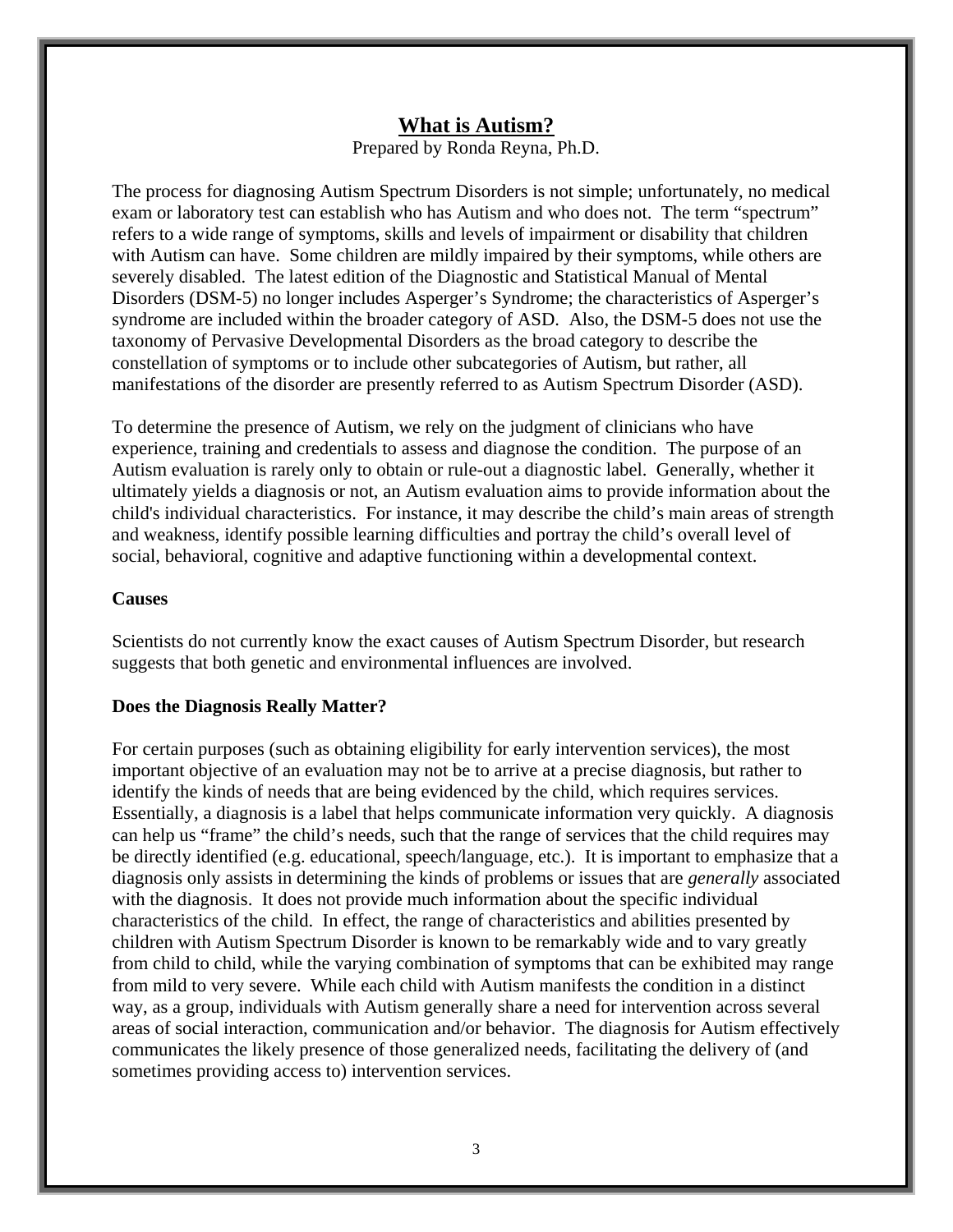The labels used for school purposes can be different from the diagnostic labels used by health care professionals in clinical and private settings. These labels can vary from state to state and even within the same state. Often, for the purpose of obtaining services, the Autism label is used very broadly. In the case of our state, the Texas Education Agency (T.E.A.) mandates that the term *Autism* can be used to identify students who meet the diagnostic criteria within the Autism Spectrum.

### **Does an Educational Eligibility of Autism Lower Educational Standards or Expectations?**

The Texas Education Agency (T.E.A.) urges parents to recognize that a disability condition is intended to assure specialized educational services for children who need such instruction and these services allow access an individualized program that helps students access the curriculum—not limit educational opportunities. When an Individual Education Program Committee (IEP) assigns a child a disability category, this is done to ensure that a student who is eligible to receive special education or related services is able to obtain these services. A student's disability category should not take away from his or her individual gifts or talents, lower expectations, or affect his or her placement in the general curriculum. In other words, far from lowering standards, the services provided through special education are put in place to *support* the student based on identified needs; the student is provided access to resources that he or she requires in order to make educational progress.

### **Once an Autism (AU) Eligibility is Assigned to a Student, is it Permanent?**

For educational purposes, the eligibility label is maintained for as long as the student requires special education services. A re-evaluation/review and/or full evaluation may be conducted every three years to determine whether or not the student continues to require special education services. A child who continues to need these services will continue to receive such services unless an assessment reviewed by Individual Education Program committee determines services are no longer necessary.

### **References**:

Volkmar, F.R. & Wiesner. L.A. (2009). A practical guide to Autism: What every parent, family member and teacher should know. New Jersey: Wiley

Community Report on Autism-2014-Community Report from the Autism and Developmental Disabilities Monitoring Network (ADDM)- retrieved May 21, 2015 from National Institute of Mental Health: http://www.nimh.nih.gov/health/topics/autism-spectrum-disordersasd/index.shtml

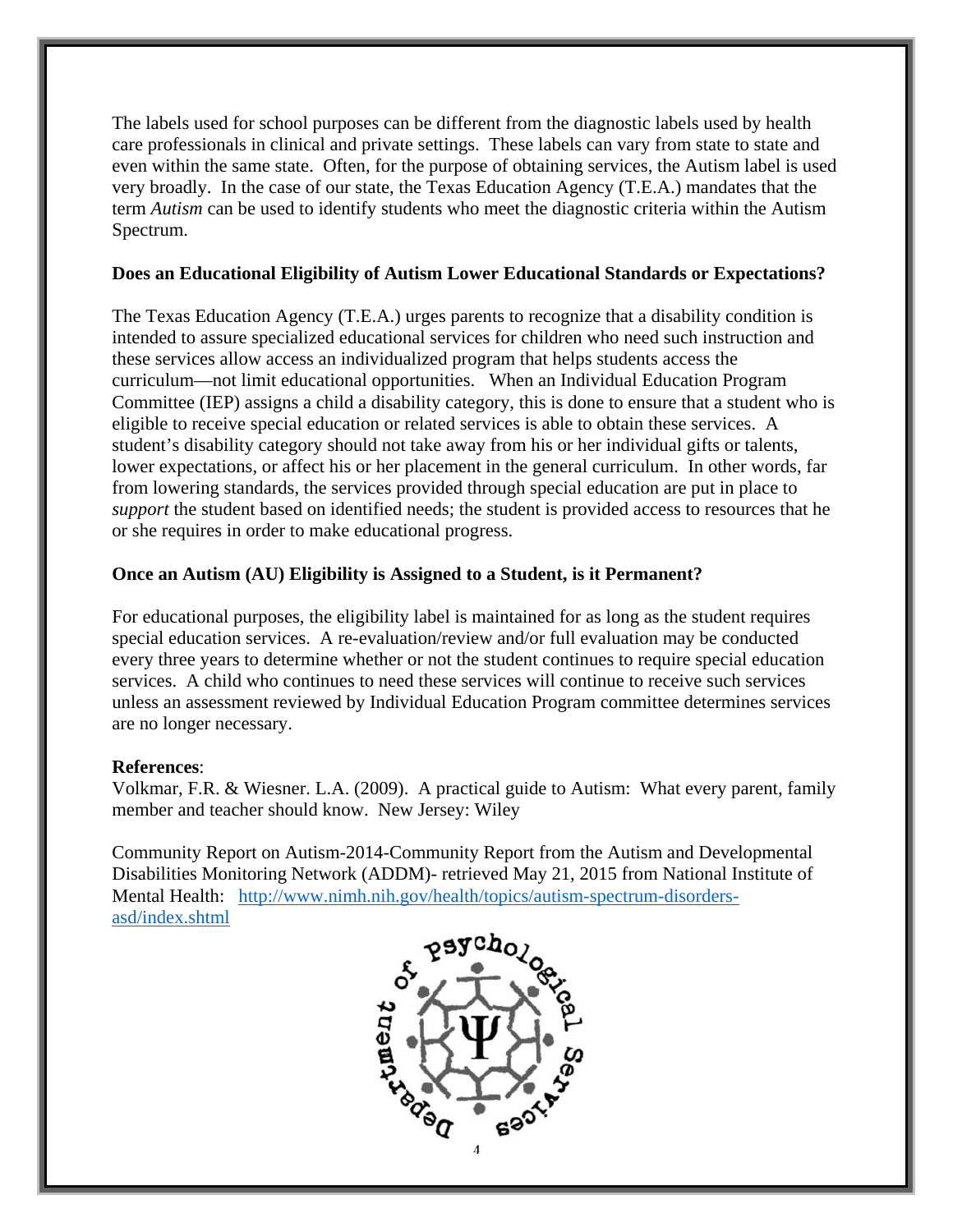# **Facts About Autism Spectrum Disorder**

Prepared by Ronda Reyna, Ph.D.





LEARN . EMPOWER . ACHIEVE . DREAM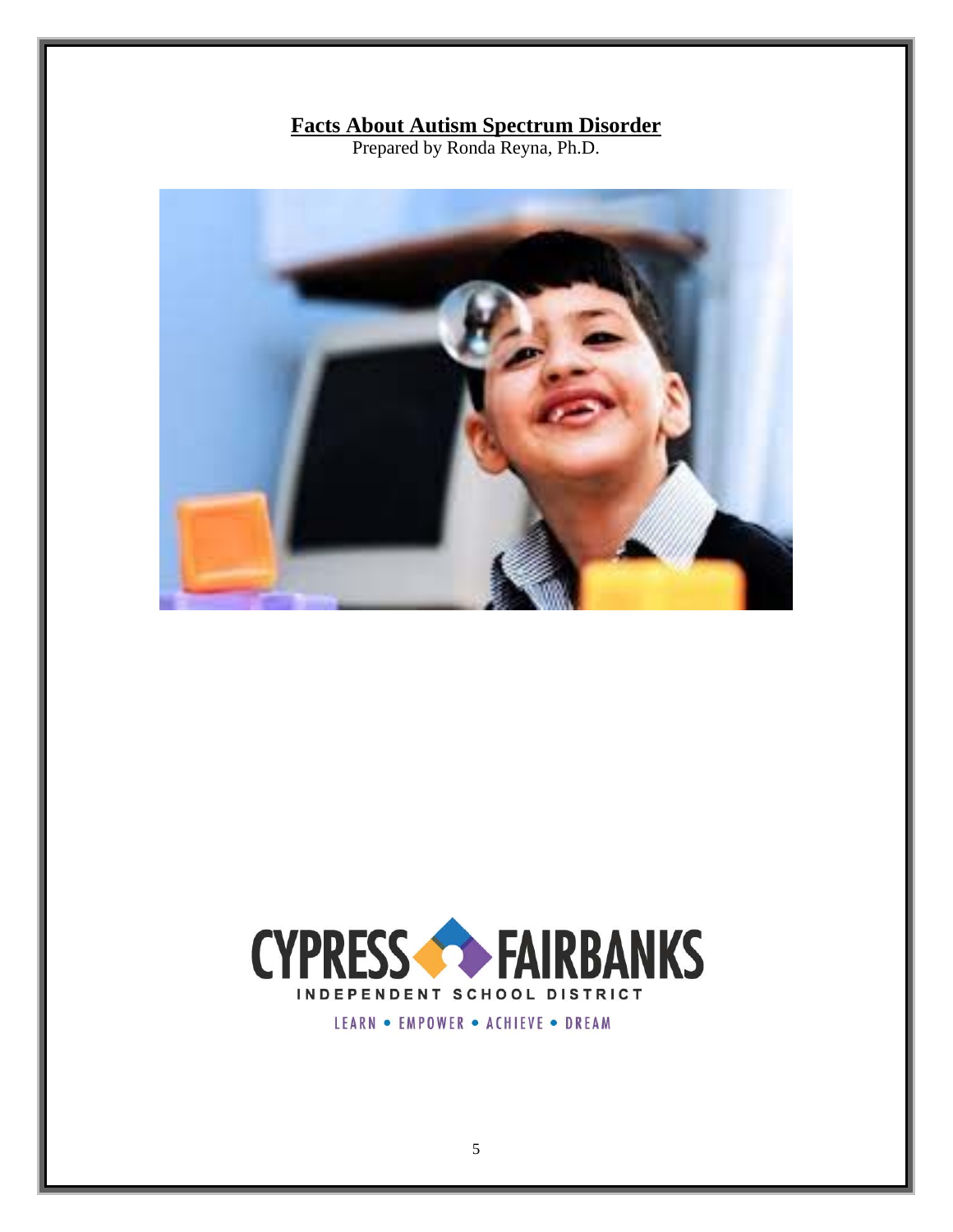# **Signs and Symptoms**

People with Autism Spectrum Disorder (ASD) have difficulties with social, emotional and communication skills. They may repeat certain behaviors and might not want change in their daily activities. Many people with ASD also have different ways of learning, paying attention or reacting to things. Signs of ASD begin during early childhood and typically last throughout a person's life.

What is Autism?

- Autism is a bio-neurological developmental disability that generally appears before the age of 3.
- Autism impacts the normal development of the brain in the areas of social interaction, communication skills, and cognitive function. Individuals with Autism have difficulties with verbal and non-verbal communication, social interactions, and leisure or play activities.
- Individuals with Autism often suffer from numerous co-occurring medical conditions which may include: allergies, asthma, epilepsy, digestive disorders, persistent viral infections, feeding disorders, sensory integration difficulties, sleeping disorders and more.
- Autism itself does not affect life expectancy; however, a lack of understanding of dangers in the community can pose certain risks due to accidents.
- Currently, there is no cure for Autism, but through early intervention and treatment of the diverse symptoms related to Autism can greatly improve an individual's functioning.

### Early Signs and Symptoms:

Symptoms of Autism Spectrum Disorder (ASD) vary from one child to the next, but in general, they fall into two areas:

- Social Impairment, including difficulties with Social Communication
- Repetitive and Stereotyped Behaviors

Children with ASD do not follow typical patterns when developing social and communication skills. Parents are usually the first to notice unusual behaviors in their child. Often, certain behaviors become more noticeable when comparing children of the same age.

In some cases, babies with ASD may seem very different very early in their development. Even before their first birthday, some babies become more overly focused on certain objects, rarely make eye contact, and fail to engage in typical back-and-forth play and babbling with their parents. Other children may develop normally until the second or even the third year of life, but then start to lose interest in others or become silent, withdrawn or indifferent to social signals. Loss of reversal of normal development is called *regression* and occurs in some children with ASD.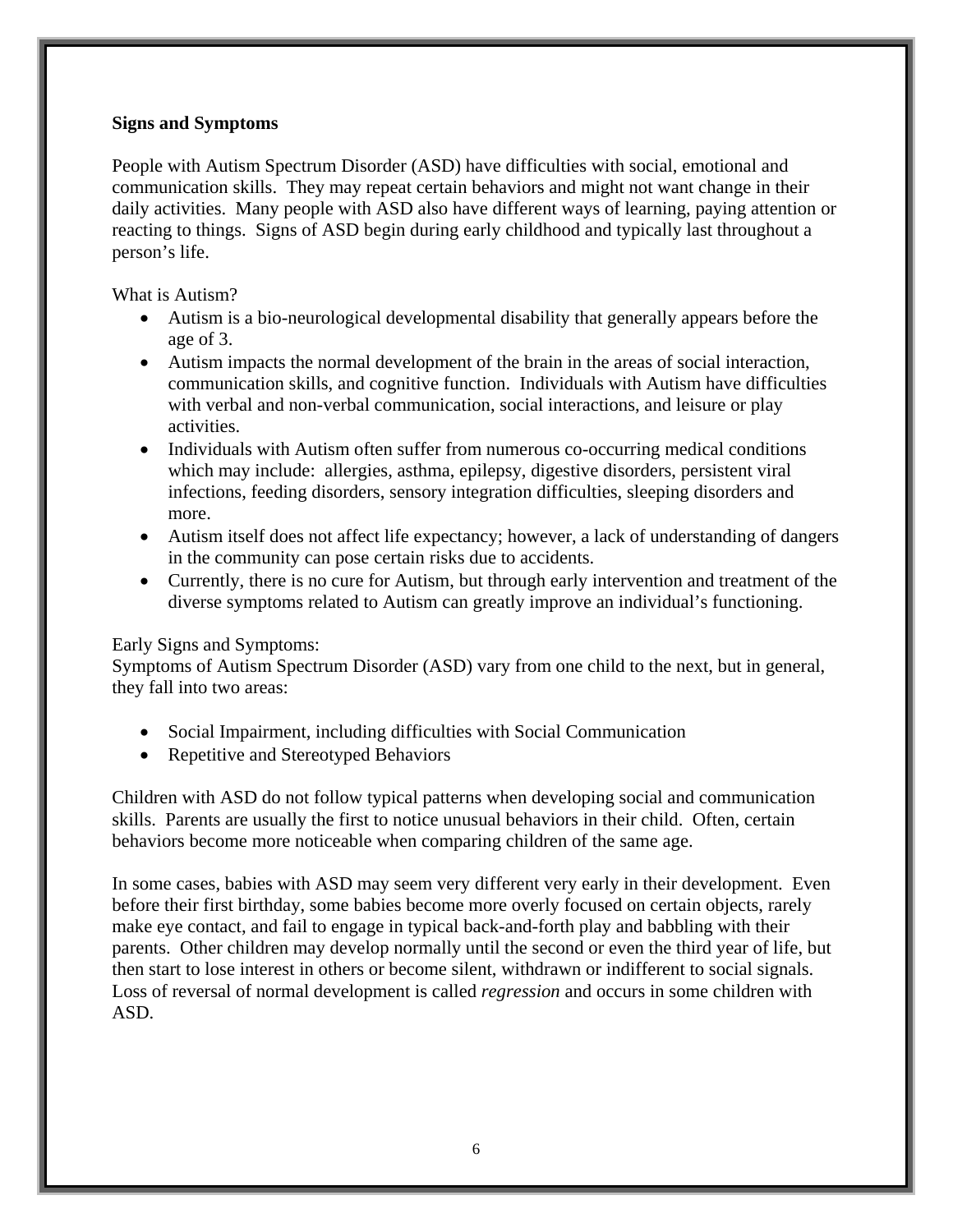## *Social Impairment:*

Most children with ASD have trouble engaging in everyday social interactions. For example, some children with ASD may make little eye contact, tend to look and listen less to people in their environment, fail to respond to others, rarely seek to share enjoyment of toys or activities by pointing or showing things to others, and respond unusually when others show anger, distress or affection.

Likewise, others may find it hard to understand the body language of children with ASD. Their facial expressions, movements, and gestures are often vague or do not match what they are saying. Tone of voice may not reflect their actual feelings, either. Many older children with ASD speak with an unusual or odd tone of voice and may sound flat, robotic or in a "sing-song" manner.

Children with ASD also often have trouble understanding another person's point of view. For example, by school age, most children understand that other people have different information, feelings and goals than they have. Children with ASD may lack this understanding, leaving them unable to predict or understand other people's actions.

# *Communication Issues:*

According to the American Academy of Pediatrics, developmental milestones by the first birthday include the ability to say one or two words, turn when they hear their name, and point when they want a toy. When offered something they do not want, toddlers tend to make it clear with words, gestures, or facial expressions that the answer is "no."

For children with ASD, reaching such milestones may not be as straightforward as a typically developing child. For example, some children with ASD may:

- Fail or be slow to respond to their name or other verbal attempts to gain their attention.
- Fail or be slow to develop gestures, such as pointing and showing things to others.
- Coo and babble in the first year of life, but then stop doing so.
- Develop language at a delayed pace.
- Learn to communicate using pictures or their own "sign language."
- Speak only in single word utterances or repeat certain phrases over and over, seeming unable to combine words into meaningful sentences.
- Repeat words or phrases that they hear, a condition called "echolalia."
- Use words that seem odd, out of place, or have a special meaning known only to those familiar with the child's way of communicating.

Children with ASD who have not yet developed meaningful gestures or language may simply scream or grab or otherwise act out until they are taught better ways to express their needs. As these children grow up, they can become aware of their difficulty in understanding others and in being understood. This awareness may cause them to become anxious or depressed.

Even children with Autism Spectrum Disorder who have relatively good language skills often have difficulties "back and forth" conversations. For example, because they find it difficult to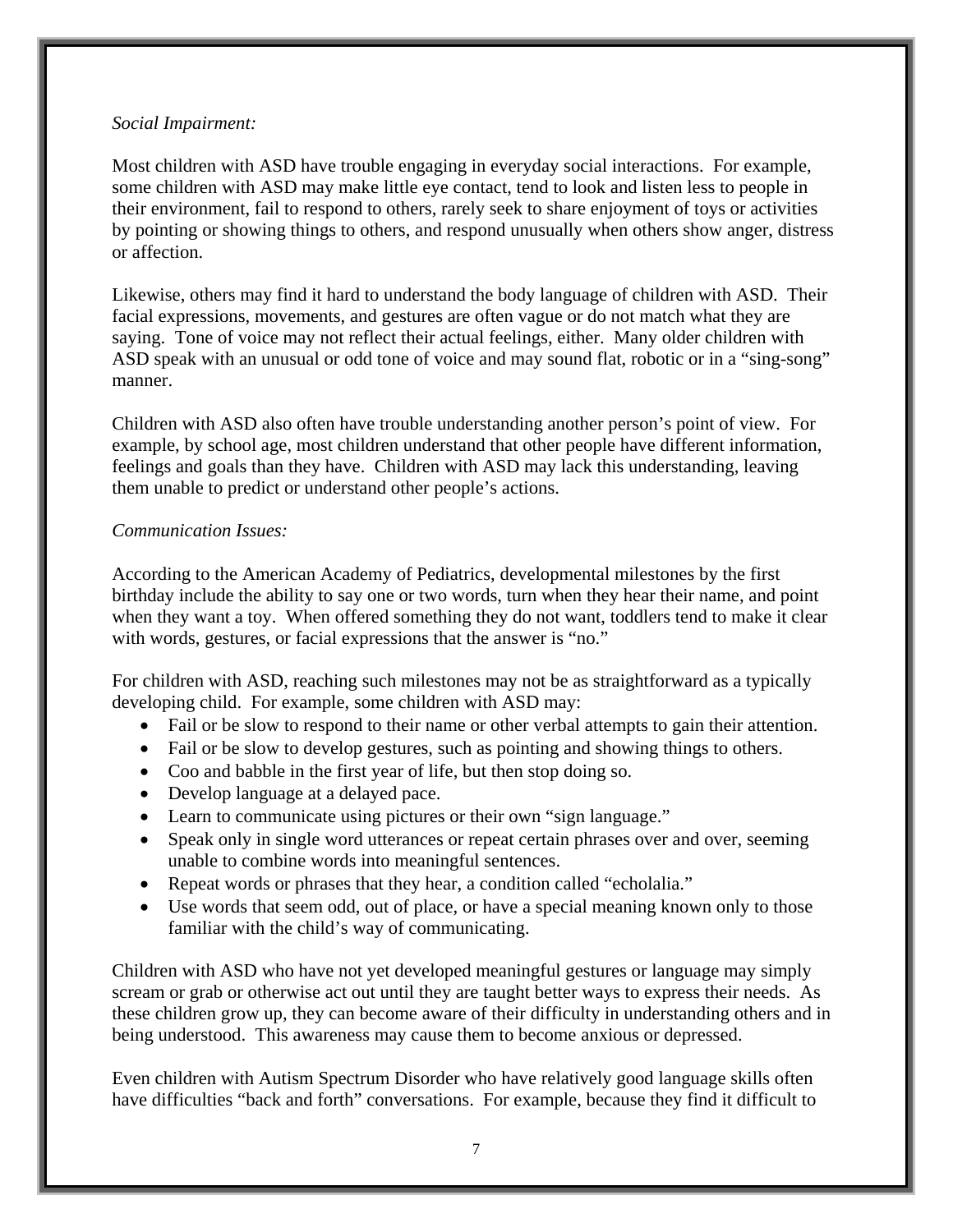understand and react to social cues, some highly verbal children with ASD often talk about a favorite subject, but they won't allow anyone else a chance to response or notice when others react indifferently.

# *Restricted, Repetitive Patterns of Behavior, Interests or Activities:*

- Stereotyped or repetitive motor movements, use of objects or speech which may manifest in simple motor stereotypies, (e.g. lining up toys, flipping objects or flicking fingers, flapping upper extremities), echolalia and/or the use of idiosyncratic phrases of speech.
- Insistence on sameness, inflexible adherence to routines, or ritualized patterns of verbal or nonverbal behavior (e.g. extreme distress at small changes, difficulties with transitions, rigid thinking patterns, greeting rituals, need to take some route or eat same food every day).
- Highly restricted, fixated interests that are abnormal in intensity or focus.
- Hyper- or hypo-sensitivity to pain, temperature or other sensory experiences

# Children with ASD also might:

- Not point at objects to show interest (for example, not point at an airplane flying over)
- Not look at objects when another person points at them
- Have trouble relating to others or not have an interest in other people at all
- Avoid eye contact and want to be alone
- Have trouble understanding other people's feelings or talking about their own feelings
- Prefer not to be cuddled or might cuddle only when they want to
- Appear to be unaware when people talk to them, but respond to other sounds
- Be very interested in people, but not know how to talk, play or relate to them
- Repeat or echo words or phrases said to them or repeat words or phrases in place of normal language
- Have trouble expressing their needs using typical words or motions
- Not play "pretend" games (for example, not pretend to "feed" a doll)
- Repeat actions over and over again
- Have trouble adapting when a routine changes
- Have unusual reactions to the way things smell, taste, look, feel or sound
- Lose skills they once had (for example, stop saying words they were using)

### **Who is Affected?**

Autism Spectrum Disorder (ASD) occurs in all racial, ethnic, and socioeconomic groups, but is five times more common among boys than among girls. The Centers for Disease Control (CDC) estimates that about 1 in 68 children has been identified with Autism.

### **Diagnosis**

Diagnosing ASD can be difficult since there is no medical test, like a blood test, so doctors and clinicians look at the child's behavior and developmental process to make a diagnosis.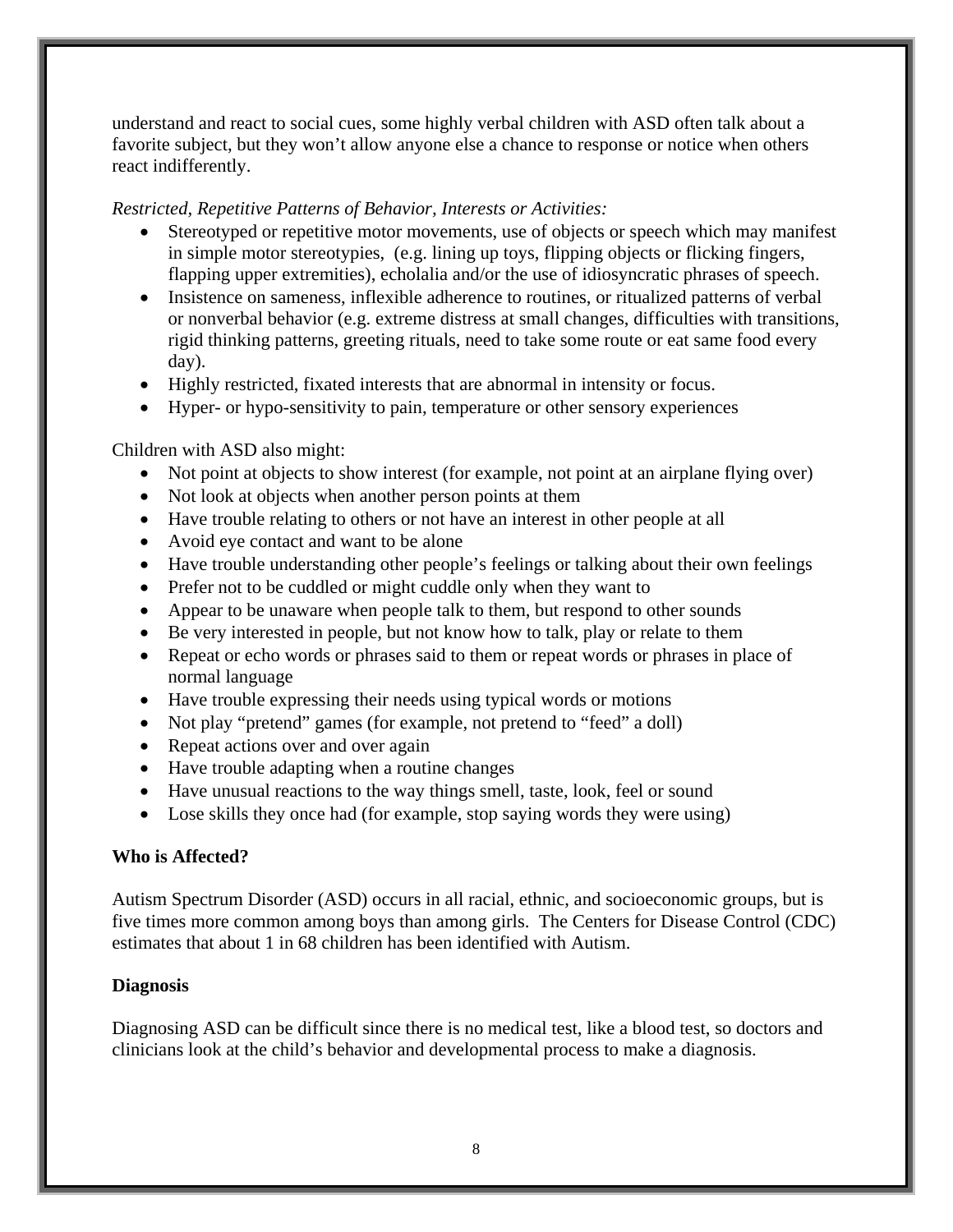ASD can sometimes be detected at 18 months of age or younger. By age 2, a diagnosis by an experienced professional can be considered very reliable and interventions can be received by an Early Childhood Intervention agency. By age 3, a child is eligible for a free Full and Individual Evaluation for the determination of Autism from his or her local public school and can begin to receive educational services, such as speech and educational programming, if found eligible.

# **Social (Pragmatic) Communication Disorder**

Along with changes in the DSM-5 is the inclusion of a condition called Social (Pragmatic) Communication Disorder. Children with this condition may have some difficulties similar to Autism Spectrum Disorder (ASD), but not meet full criteria for ASD. Children with Social (Pragmatic) Communication Disorder significantly struggle with pragmatics, the social use of language and communication. They tend to have difficulties with understanding and following social rules of communication in their daily interactions with others, such as changing their language to fit the audience and situation and following the rules for reciprocal conversations and storytelling. While children with ASD also displays difficulties with the social use of language and communication, children with Social (Pragmatic) Communication Disorder do not display restricted/repetitive patterns of behavior, interests, or activities in their developmental history.

# **Comorbidity with Attention-Deficit/Hyperactivity Disorder**

Abnormalities of attention (e.g. overly focused or easily distracted) are common in individuals with Autism Spectrum Disorder, as is hyperactivity. A diagnosis of Attention-Deficit/Hyperactivity Disorder may be considered when attentional difficulties or hyperactivity exceeds what is typically seen in individuals of comparable age. Diagnostic assessment to determine if the number of characteristics are present to include a comorbid diagnosis of Attention-Deficit/Hyperactivity Disorder (ADHD). This is another diagnostic change from the Diagnostic and Statistical Manual-4th Edition to the current Diagnostic and Statistical Manual-5<sup>th</sup> Edition.

# **Living with Autism**

After your child is diagnosed with Autism Spectrum Disorder (ASD), you may feel unprepared or unable to provide your child with necessary care and services. Know that there are many treatment options, social services, school services, and other resources that can help.

Some tips that help you and your child may be:

- Keep a record of conversations and meetings with health care providers and teachers. This will help you remember the different treatment options and decide which would help your child most.
- Keep a record of doctor's reports from your child's evaluation. This information may help your child qualify for special community programs.
- Contact your local health department or autism advocacy groups to learn about the special programs available in your state and local community.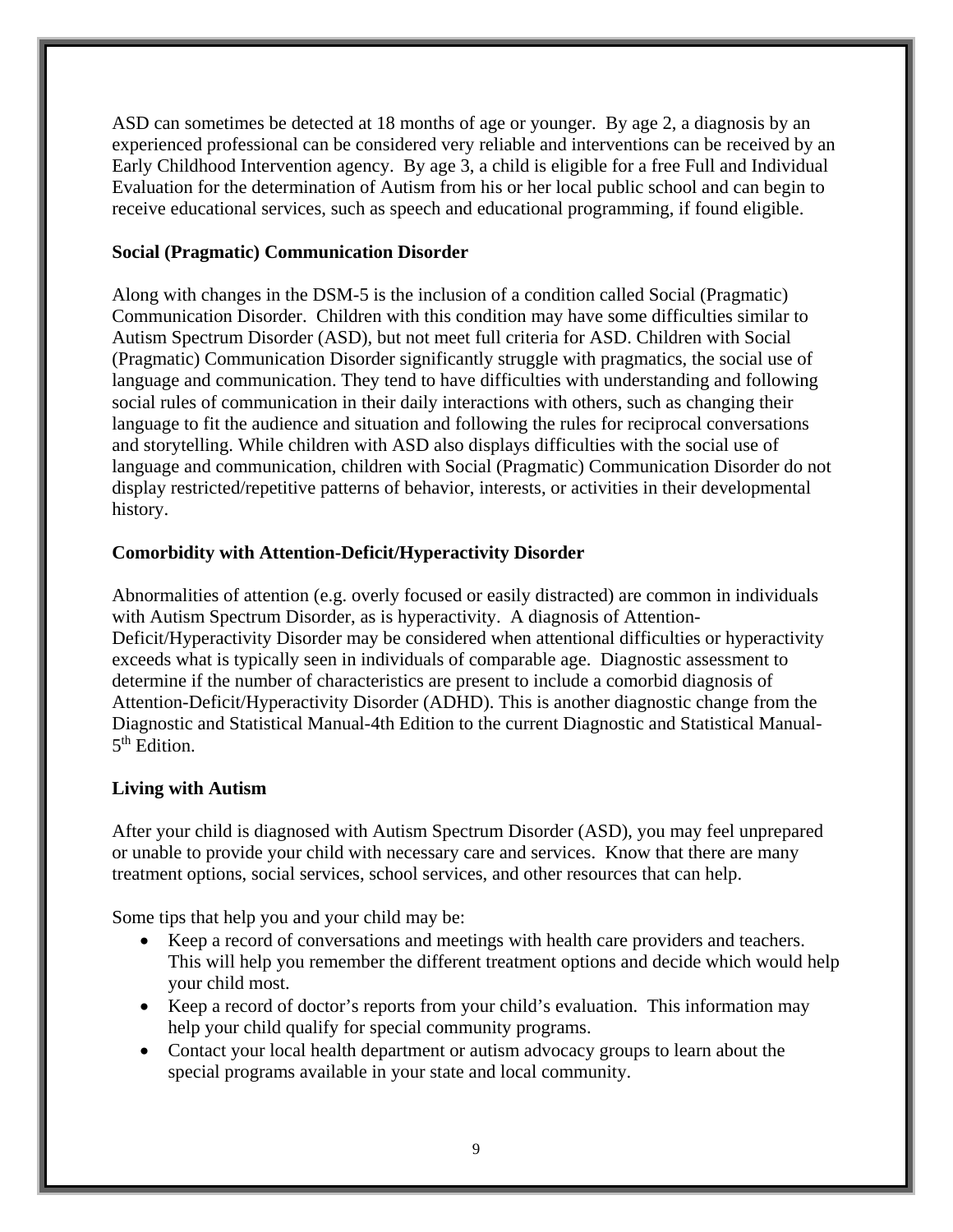### **Understanding Teens with ASD**

The teen years can be a time of stress and confusion for any growing child, including teenagers with Autism Spectrum Disorder (ASD). During the adolescent years, persons become more aware of other people and relationships with them. While most teenagers are concerned with popularity, friends, grades, and dating, teens with ASD may become painfully aware that they are different from their peers. For some, this awareness may encourage them to learn new behaviors and try to improve their social skills. For others, hurt feelings and problems connecting with others may lead to depression, anxiety and other mental disorders. One way that some teens with ASD may express the tension and confusion that can occur during adolescence is through increased autistic or aggressive behavior, or conversely react by isolating themselves. Teens with ASD will need support to help them understand the physical and social changes they may experience during adolescence. If your teen seems to have trouble coping, talk with his or her doctor about possible co-occurring mental health conditions and what you can do. Behavioral therapies and medications often help.

# **Preparing for your Child's Transition to Adulthood:**

Long before your child finishes school, you should search for the best programs and facilities for young adults with ASD. If you know other parents of adults with ASD, ask them about the services available in your community. Local support and advocacy groups may be able to help you find programs and services that your child is eligible to receive as an adult.

A child with Autism will need early plans for transition beginning around age 12, as many outside agencies may have long waiting lists. Your school will invite any community agencies affiliated with your child's care to your child's annual Individual Education Program (IEP) meeting, but in most cases, actual attendance is most likely to occur when parents are involved with communicating and/or contacting these agencies, as well. Transition is a process that should be addressed on a regular basis. The special education department at your child's enrolled school is also a good resource for navigating this process.

Another important part of the transition process is teaching youth with ASD to self-advocate. This means that they start to take on more responsibility for their education, employment, health care, and living arrangements. Adults with ASD and other disabilities must self-advocate for their rights under the Americans with Disabilities Act at work, in higher education, in the community, and elsewhere.

American Psychiatric Association. (2013). Diagnostic and statistical manual of mental disorders (5th ed.). Arlington, VA: American Psychiatric Publishing.

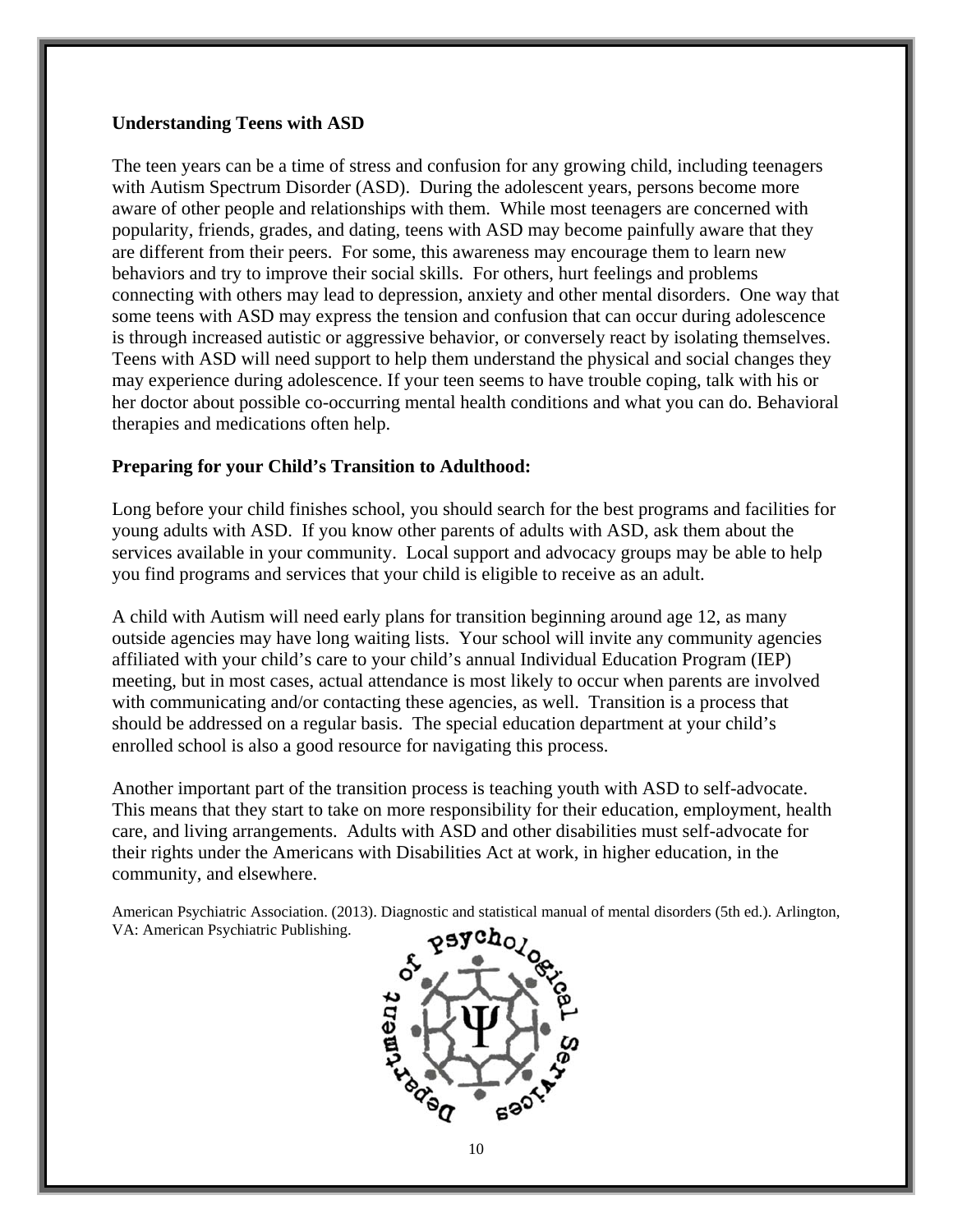# **Visual Strategies**

Prepared by Robin Schifano, Ph.D.

### **What is a visual strategy?**

Visual strategies assist an individual with understanding the expectations of a situation or activity by providing someone with something that can be seen. Most people use visual strategies every day, such as road signs, shopping lists, schedules, and maps. Many individuals with Autism Spectrum Disorder often process information more effectively when it is presented visually. Visual supports can supplement weak receptive or expressive language skills by explaining social situations, providing choices, structuring activities or time, organizing space and materials, and assisting with transitions or changes.

It is better to introduce visual strategies gradually, such as introducing one technique at a time with the type of visual representation that is appropriate to that person's needs and current stage of development. The types of visual supports range from real objects, photographs, objects of reference, miniatures of real objects, color or line drawings, and written words. Every individual is unique and the required level of support varies so it is important to account for those individual differences when choosing interventions.

### **Examples of frequently used visual supports**

 First-Then Board- A first-then board is a visual display of something positive that will occur after the completion of a task. It promotes following directions and encourages the completion of less preferred tasks.



- Visual Timer- A visual timer is a visual reminder of how much time has passed for an activity or the amount of time remaining before a change. It promotes an understanding of the passage of time and the importance of pacing when addressing either rushing or working slowly behaviors. Kitchen timers are widely available with a variety of features and displays and can provide a visual support to the passage of time.
- Calendar or Schedule- This is a visual representation of what will happen throughout a day or within an activity. It is helpful for breaking down complex multiple steps into a sequence of activities that are potentially less overwhelming by creating structure and routines. This strategy could also include task lists and to-do lists for smaller increments of time.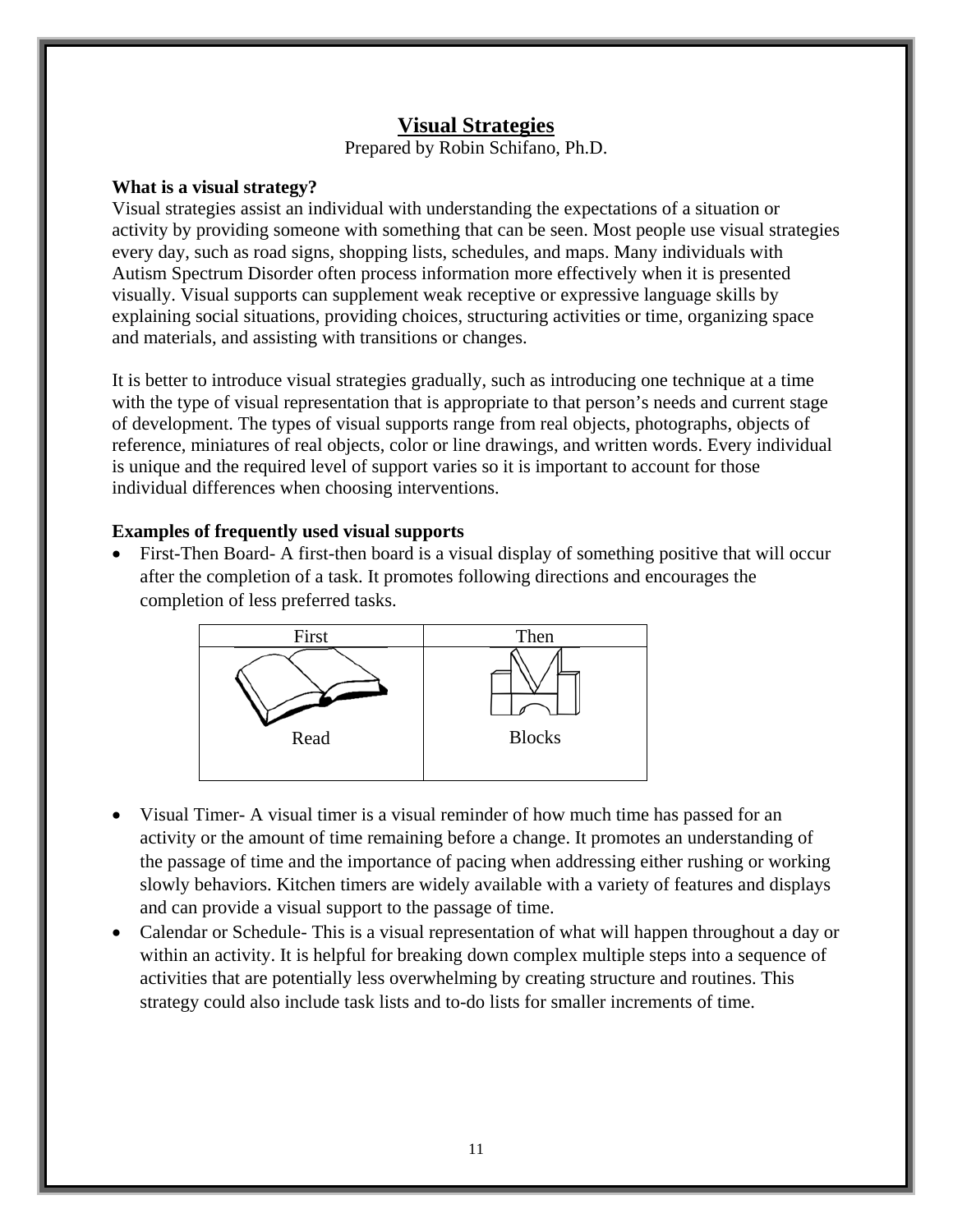

• Picture cards- These are images, either drawings or photographs, of activities and places that can be used to supplement an individual's understanding of spoken language either expressively or receptively. Pairing a visual representation with the verbal direction or description can increase an individual's understanding for communication. It can include frequently used directions (such as sit down), locations (such as kitchen or car), or activities (such as recess or dinner).

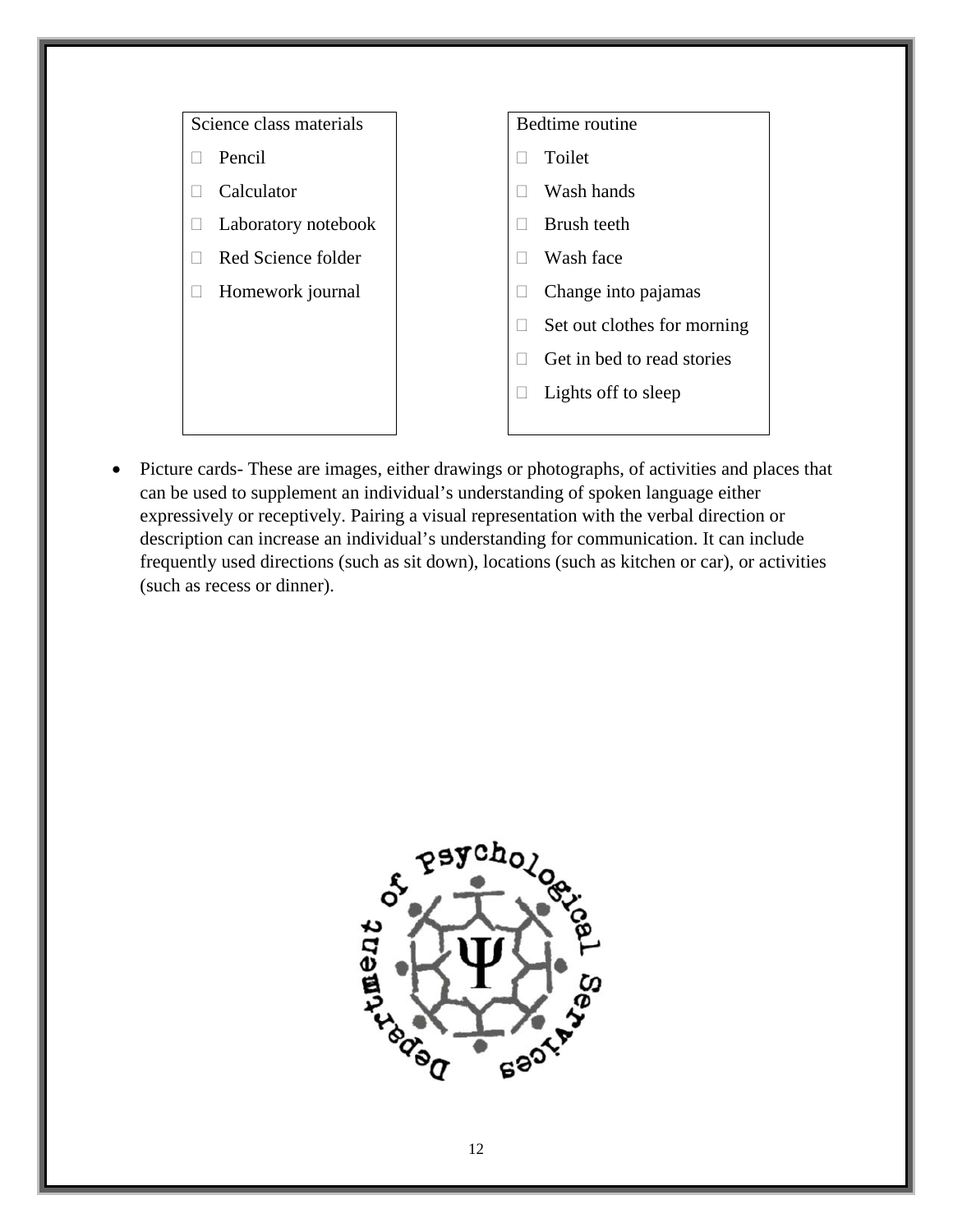# **Books on Autism Spectrum Disorder Listed Alphabetically By Author**

Prepared by Ronda Reyna, Ph.D.

Maureen Aarons & Tessa Gittens. **Autism: A Social Skills Approach for Children and Adolescents** (Winslow, 1998). ISBN: 0863882021, paperback; ISBN: 0863883192 (paperback, Speechmark Publishing, 2001).

Maureen Aarons & Tessa Gittens. **The Handbook of Autism: A guide for Parents and Professionals (2nd Edition).** (Routledge, 1999). ISBN: 0415160340

Philip Abrams & Leslie Henriques. **The Autistic Spectrum Parents' Daily Helper: A Workbook for You and Your Child.** (Ulysses Press, 2004). ISBN: 1569753864

Marilyn C. Agin, Lisa F. Geng & Malcolm Nicholl. **The Late Talker: What to do if Your Child Isn't Talking Yet** (St. Martins's Press, 2003).

Charles A. Amenta, III. **Russell is Extra Special: A Book About Autism for Children** (New York: Magination Press, 1992). Ages 4‐8 ISBN: 0945354444

Cindy N. Ariel, editor and Robert A. Naseef, editor. **Voices from the Spectrum: Parents, Grandparents, Siblings, People with Autism, and Professionals Share their Wisdom.** ISBN: 1843107864.

Anthony Attwood. **Why Does Chris Do That? Some Suggestions Regarding the Cause and Management of the Unusual Behavior of Children and Adults with Autism, revised 2003.** (Queensland Dept of Family Services, 1992). Booklet, also published by the National Autistic Society. On understanding the communicative function of autistic behavior. ISBN: 1931282501.

Barbara Azrialy. **The Sibling** (1992). Includes passages from articles and books the author researched, interviews, with over 200 siblings, and her own experiences as a

sister of two intellectually disabled brothers.

Jed Baker. **Preparing for Life: The Complete Guide for Transitioning to Adulthood for Those with Autism and Asperger's Syndrome.** (Future Horizons, 2006). ISBN: 1932565337.

Thomas Balsamo & Sharon Rosenbloom. **Souls: Beneath and Beyond Autism** (McGraw‐Hill, 2003). ISBN: 0072881704.

Eve B. Band, Sue Lynn Cotton, and Illustrator Emily Hecht. **Autism Through a Sister's Eyes: A Young Girl's View of her Brother's Autism.** (Future Horizons, 2001). ISBN: 1885477716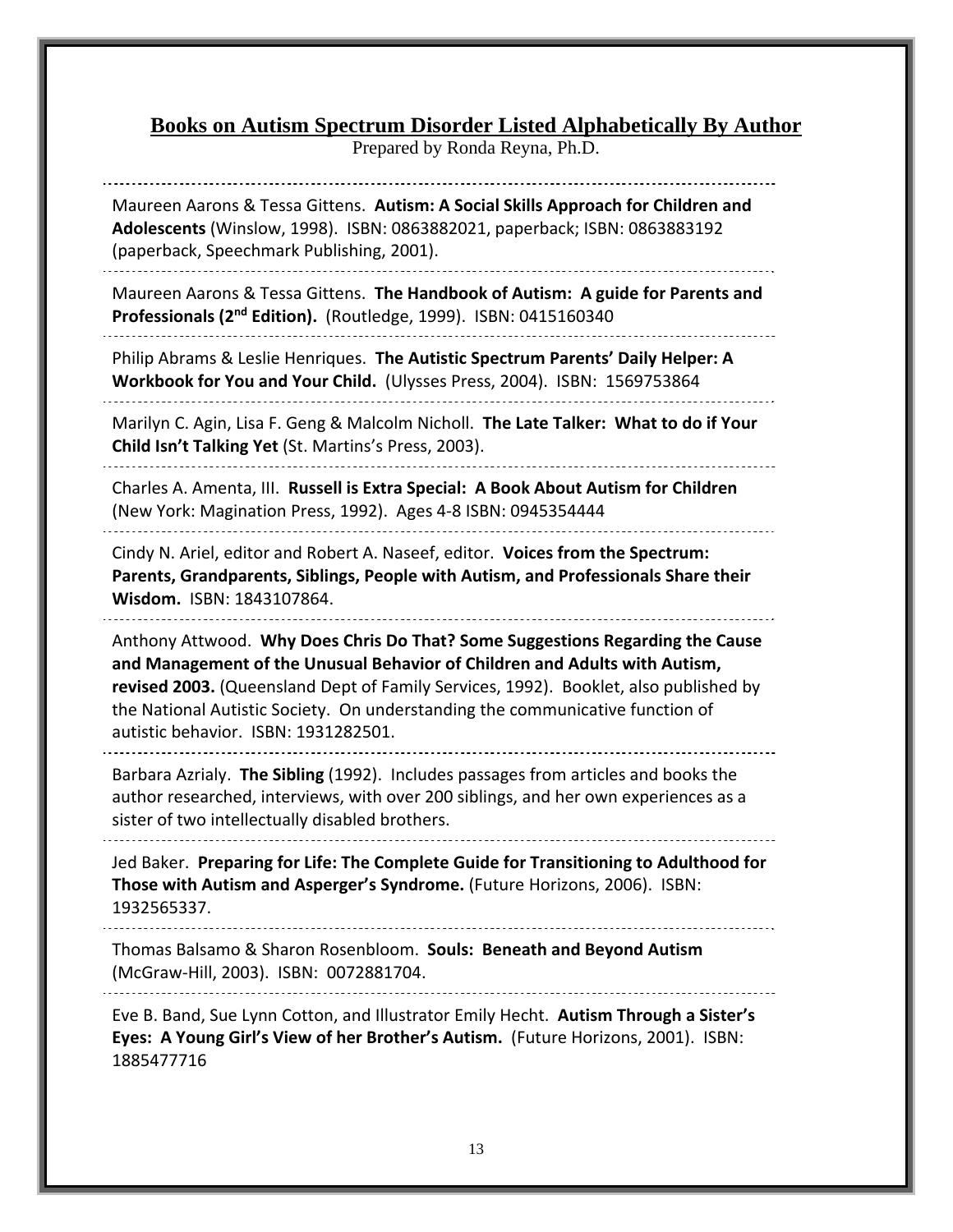Caspian Banks. **What Autism Means to Me** (Lifelight Books, 2003). ISBN: 0974380105

Rachael Bareket. **Playing it Right! Social Skills Activities for Parents and Teachers of Young Children with Autism Spectrum Disorders** (Autism Asperger Publishing Co., 2006). ISBN: 1931282811.

Barbara Bazeghi. **Recipe Handbook for Easy to use Activities for Teaching Autistic Children.** (Reach Publications, 2004). **http://www.reachpublications.com/** ISBN: 0975311506.

Scott Bellini. **Building Social Relationships: A Systematic Approach to Teaching Social Interaction Skills to Children and Adolescents with Autism and Other Social Difficulties.** (Autism Asperger Publishing Company, 2006). ISBN: 1931282943.

Beverly Bishop. **My Friend with Autism: A Coloring Book for Peers and Siblings.**  (Future Horizons, 2003). ISBN: 1885477899.

Fiona Bleach. **Everybody is Different: A Book For Young People Who have Brothers and Sisters with Autism.** (Autism Asperger Publishing Company, 2002). ISBN: 1931282064.

Christine Breakey. **The Autism Spectrum and Further Education: A Guide to Good Practice (**Jessica Kingsley, Pub). ISBN: 1843103826.

Marlene Targ Brill. **Keys to Parenting the Child with Autism, 2nd Edition.** (Hauppage, New York: Barron's 2001). ISBN: 0764112929.

Karin Dunn Buron. **When My Autism Gets Too Big! A Relaxation Book for Children with Autism Spectrum Disorders** (Autism Asperger Publishing, 2004). Aimed at ages 4‐8. ISBN: 193128251.

Joanne M. Cafiero. **Meaningful Exchanges for People with Autism: An Introduction to Augmentative & Alternative Communication.** (Woodbine House). ISBN: 1890627445.

Phoebe Caldwell. **Finding You, Finding Me: Using Intensive Interaction to Get in Touch with People with Severe Learning Disabilities Combined with Autistic**

**Spectrum Disorder** (Jessica Kingsley Publishers).ISBN: 1843103990.

Mary W. Carpenter. **Rescued by a Cow and a Squeeze.** (Publish America, 2003)> A book for children about Temple Grandin. ISBN: 1591298806.

Eric Y. Chen. Autism and Self‐Improvement: **My Journey to Accept Planet Earth** (Singapore: Kentrich Trade Press, 2008). ISBN: 9810589379.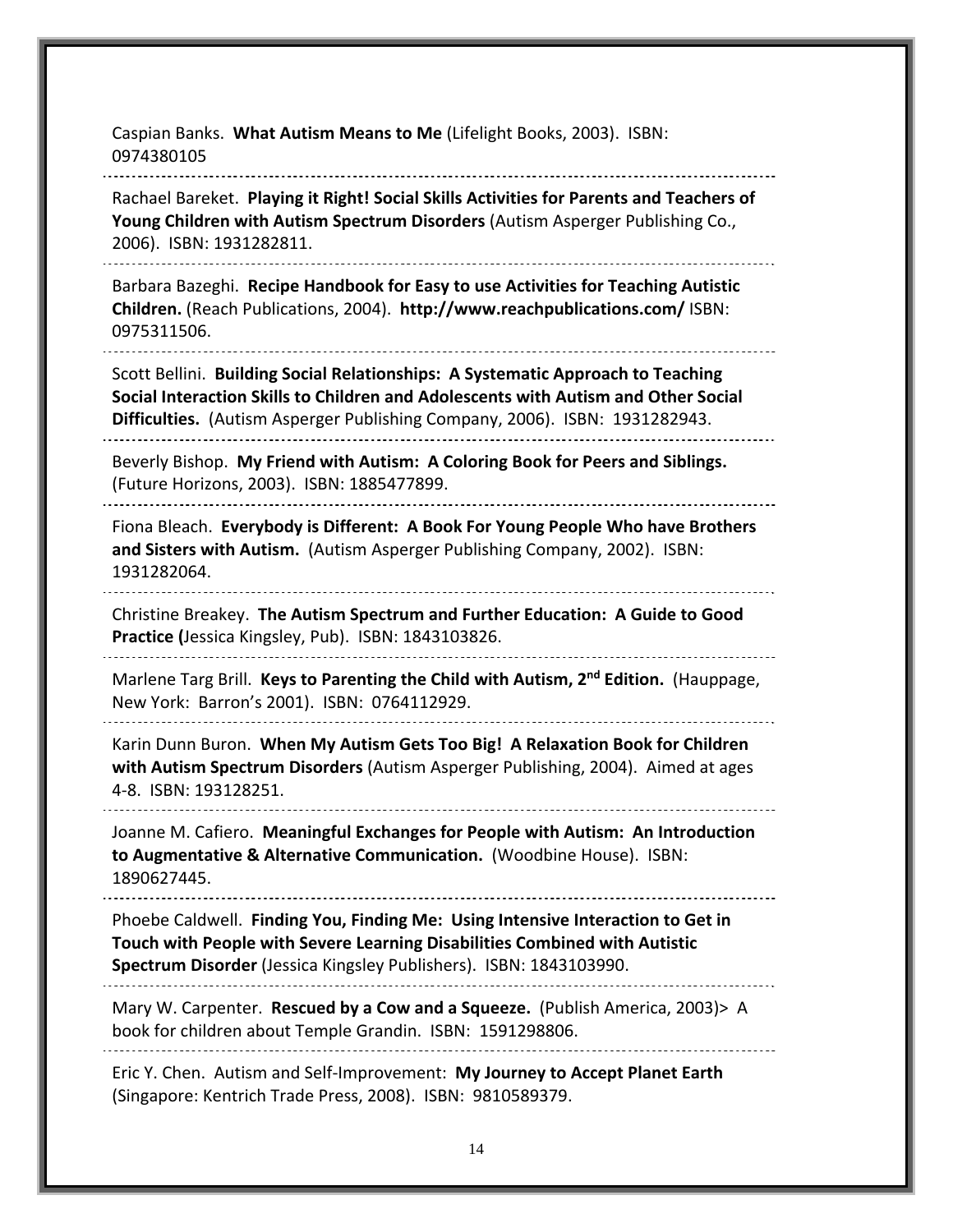Judith H. Cohen. **Succeeding with Autism: Hear My Voice.** (Jessica Kingsley, 2005). ISBN: 1843107937.

Marlene J. Cohen & Donna L. Sloan. **Visual Supports for People with Autism: A Guide for Parents and Professionals.** (Woodbine House, 2007). ISBN: 189062747X.

Sharon P. Cowhey. **Going Through the Motions: Coping with Autism.** (PublishAmerica, 2005). The author has autism. http://222.webspawner.com/users/scowhey/ ISBN: 143763863.

Phyllis Coyne, Colleen Nyberg & Mary Lou Vandeburg**. Developing Leisure Time Skills for Persons with Autism: A Practical Approach for Home, School and Community** (Future Horizons, 1999). ISBN: 885477562.

Kate Doherty, Paddy McNally & Eileen Sherrard**. I have Autism…What's That?** (Down

Lisburn Trust, 2000). ISBN: 1899280790.

Marshall Duke, Stephen Nowicki & Elizabeth Martin. **Teaching Your Child the Language of Social Success** (Peachtree Publishers, 1996). ISBN: 561451266.

Elva Duran & Diane Cordero De Noriega. **Teaching Students with Moderate/Severe Disabilities, Including Autism: Strategies for Second Language Learners in Inclusive Settings** (Charles C. Thomas Pub Ltd., 1996). ISBN: 0398067015.

V. Mark Durand. **Sleep Better! A Guide to Improving Sleep for Children with Special Needs** (Baltimore Maryland: Paul H. Brookes, 1998). ISBN: 1557663157.

Lisa B. Elliott. **Embarrassed Often…Ashamed Never** (Autism Asperger Publishing Company, 2002). ISBN: 1931292129.

Temple Grandin. **The Learning Style of People with Autism: An Autobiography.** 

Temple Grandin. **Thinking in Pictures: And other Reports of My life with Autism.**  ISBN: 0307275655.

Temple Grandin. **The Way I see It: A Personal Look at Autism and Asperger's.** ISBN: 1932565728.

Temple Grandin & Sean Barron. **Unwritten Rules of Social Relationships.** ISBN: 193256506X

Carol Gray**. New Social Stories: Illustrated Edition, 2nd Edition**. ISBN: 188547766X.

David E. Gray. **Autism and the Family: Problems, Prospects, and Coping with the Disorder** (Charles C. Thomas Pub Ltd, 1998). ISBN: 039808437.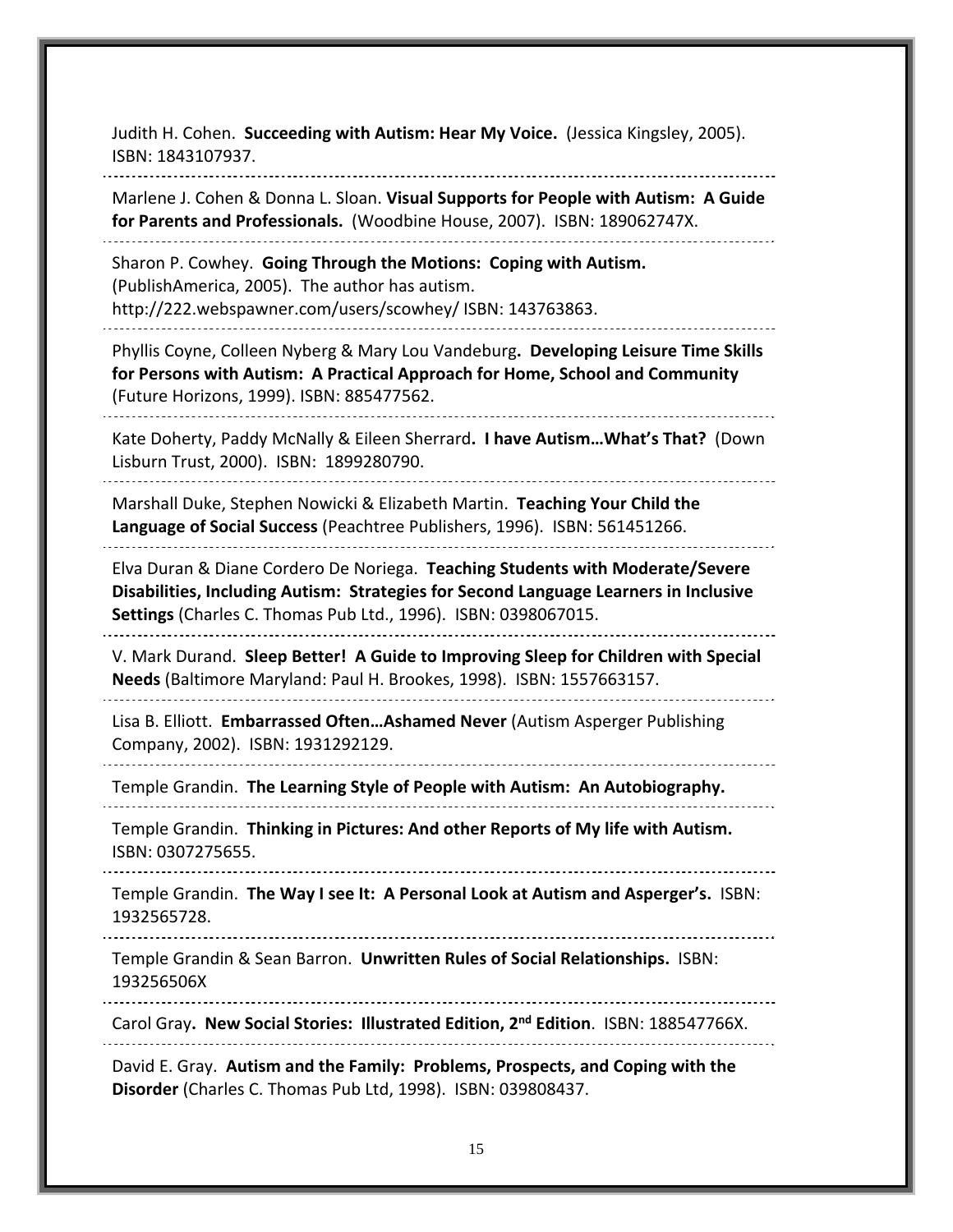Mark Haddon. **The Curious Incident of the Dog in the Night‐time.** (Doubleday, 2003). ISBN: 0385512104.

Sandra L. Harris & Beth A. Glasberg. **Siblings of Children with Autism: A Guide for Families, 2nd Edition.** (Woodbine House, 2003). ISBN: 189062729.

Sandra L. Harris & Mary Jane Weiss. **Preschool Education Programs for Children with Autism, 2nd Edition** (2000). ISBN: 0890798508.

Sandra L. Harris and Mary Jane Weiss**. Right From the Start: Behavioral Intervention for Young Children with Autism, 2nd edition** (2007). ISBN: 1890627801.

Angie Healy. **Sometimes My Brother: Helping Kids Understand Autism Through a Sibling's Eyes** (Future Horizons, 2005). For ages 9‐12. ISBN: 1932565310.

L. Juane Heflin & Donna Alaimo. **Autism Spectrum Disorders: Effective Instructional Practices.** ISBN: 013118170X.

Sharon Heller. **Too Loud, Too Bright, Too Fast, Too Tight: What to Do If You are Sensory Defensive in an Overstimulating World** (Harper Collins, 2002). ISBN: 0060195207.

Marie Howley & Eileen Arnold. **Revealing the Hidden Social Code: Social Stories For People with Autistic Spectrum Disorders.** (Jessica Kingsley Publishers, 2005). ISBN: 1843102226.

Patricia Howlin. **Autism: Preparing for Adulthood** (New York: Routledge, 1996). ISBN: 0415115329.

Lawrence Kaplan. Diagnosis Autism: Now What? (Etham Booms, 2005). http://www.ethambooks.com/Books.htm ISBN: 0976535661

Paula Kluth & Patrick Schwarz. **Just Give Him the Whale! 20 Ways to Use Fascinations, Areas of Expertise, and Strengths to Support Students with Autism** (Paul H Brookes Publishing, 2007). ISBN: 1447669600.

Martin Kozloff. **Reaching the Autistic Child: A Parent Training Program, 2nd Edition** (Brookline Books, 1998). 1571290567.

Dara Lane. **Small Miracles Day by Day: A Guide for Parents of Individuals with Low Functioning Autism** (Virtualbookwork.com, 2003). ISBN: 1589394488.

Jonathan Levy. **What You can Do Right Now to Help Your Child with Autism** (Sourcebooks, Inc. 2007). ISBN: 1402209185.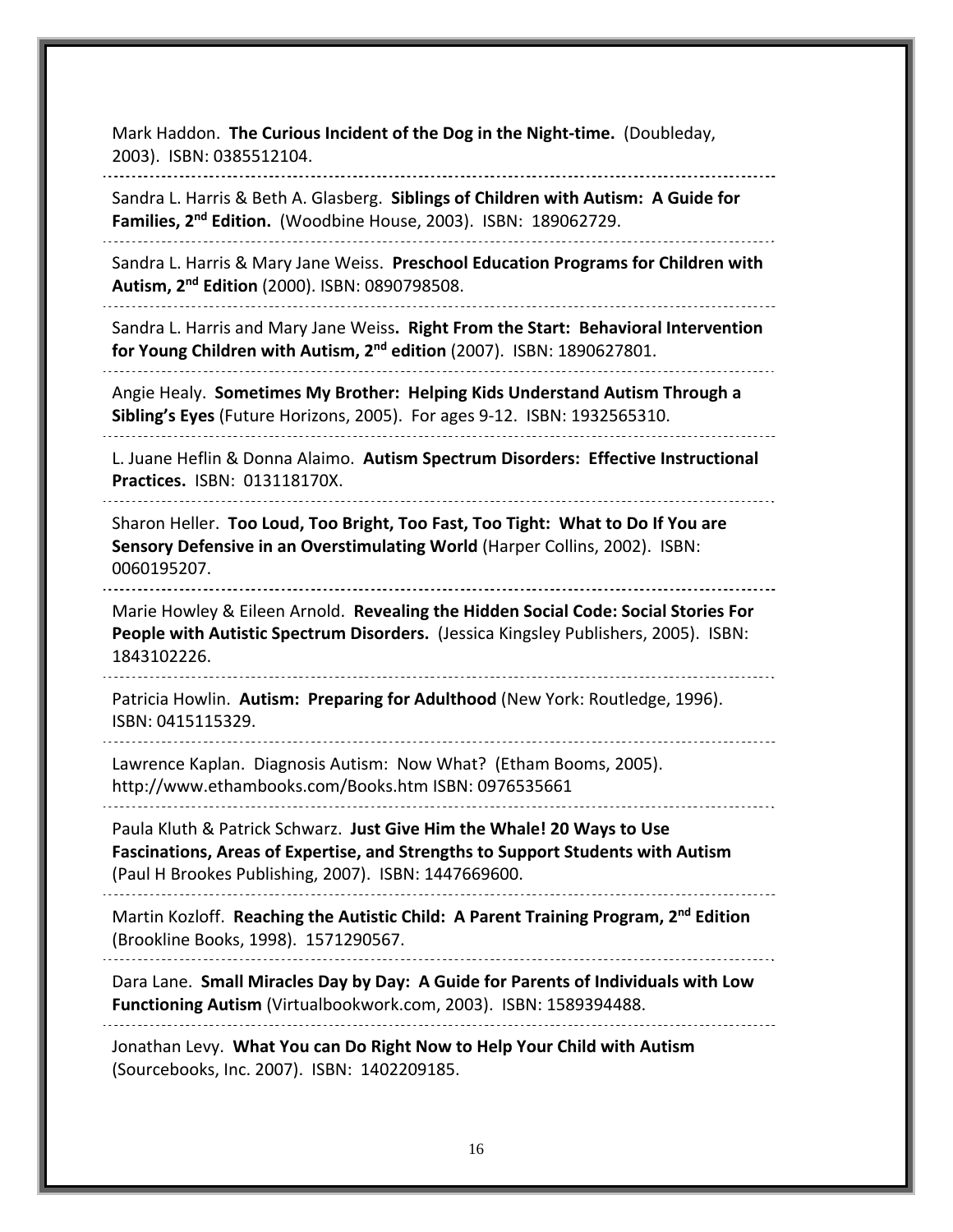Catherine Maurice, Gina Green & Stephen Luce, editors. **Behavioral Intervention for Young Children with Autism: A manual for parents and professionals.** (Austin, Pro‐ Ed, 1996). ISBN: 0890796831.

Ellin Sabin. **The Autism Acceptance Book: Being a Friend to Someone With Autism** (Watering Can, 2006).

Viki Satkiewiscz‐Grayhardt. **At Home with Autism: Three Families' Stories** (Potential Unlimited Publishing). http://www.pup‐asap.com/athome.htm.

Carol Schmidt & Beth Heybyrne. **Autism in the School‐Aged Child** (Autism Family Press, 2004). ISBN: 0967496934.

Diana Seach. **Interactive Play for Children with Autism** (Routledge). ISBN: 0415353734.

Eric Shopler, editor. **Parent Survival Manual: A Guide to Crisis Resolution in Autism and Related Developmental Disorders.** (New York: Plenum Press, 1995). ISBN: 0306449773.

Colleen Sell, editor. **A Cup of Comfort for Parents of Children with Autism: Stories of Hope and Everyday Success** (Adams Media Corporation, 2007).

Susan Senator. **Making Peace with Autism: One Family's Story of Struggle, Discovery, and Unexpected Gifts** (Trumpeter, 2005). ISBN: 1590302443.

Mindy Small & Lisa Kontente. **Everyday Solutions: A Practical Guide for Families of Children with Autism Spectrum Disorder** (Autism Asperger Publishing Company, 2003). ISBN: 1931282250.

Adelle Jameson Tilton**. The Everything Parents' Guide to Children with Autism: Know What to Expect, Find the Help You Need, and Get Through the Day** (Adams Media Corporation, 2004)> ISBN: 1593370415.

Peter Vermeulen. **Autistic Thinking** (Taylor and Frances Group, 2001). ISBN: 1853029955.

Maria Wheeler. **Toilet Training for Individuals with Autism and Related Disorders: A Comprehensive Guide for Parents and Teachers.** (Arlington, Tx: Future Horizons, 1998). Also (Jessica Kingsley Publishers, 1999). ISBN: 1885477457.

Dianne E. Berkell Zager. **Autism Spectrum Disorders: Identification, Education and Treatment.** 3rd Edition (Lawrence Erlbaum Associates, 2004). ISBN: 0805845798.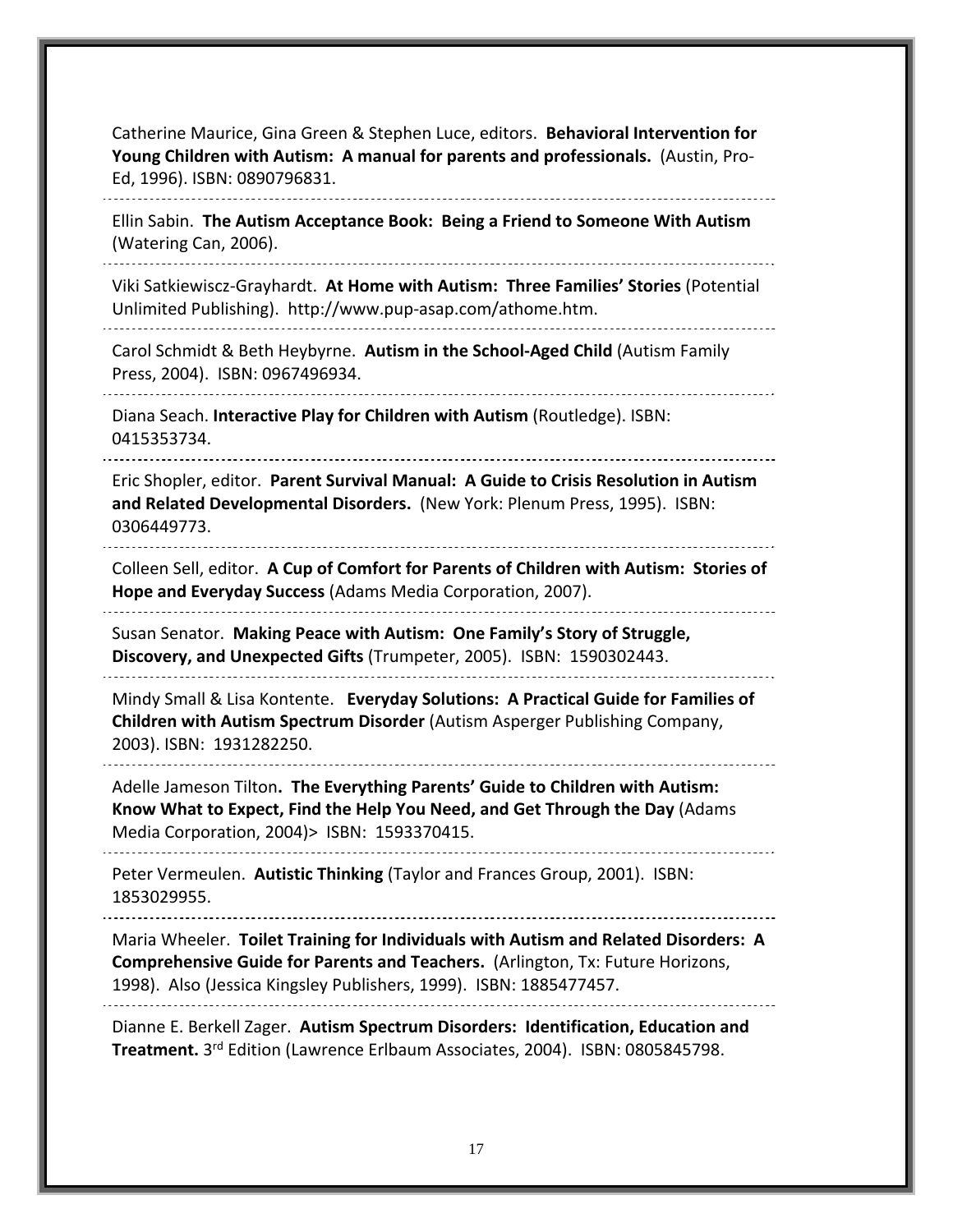Veronica Zysk & Ellen Notbolm. **1001 Great Ideas for Teaching or Raising Children with ASD.** (Future Horizons, 2004). ISBN: 1932565191.

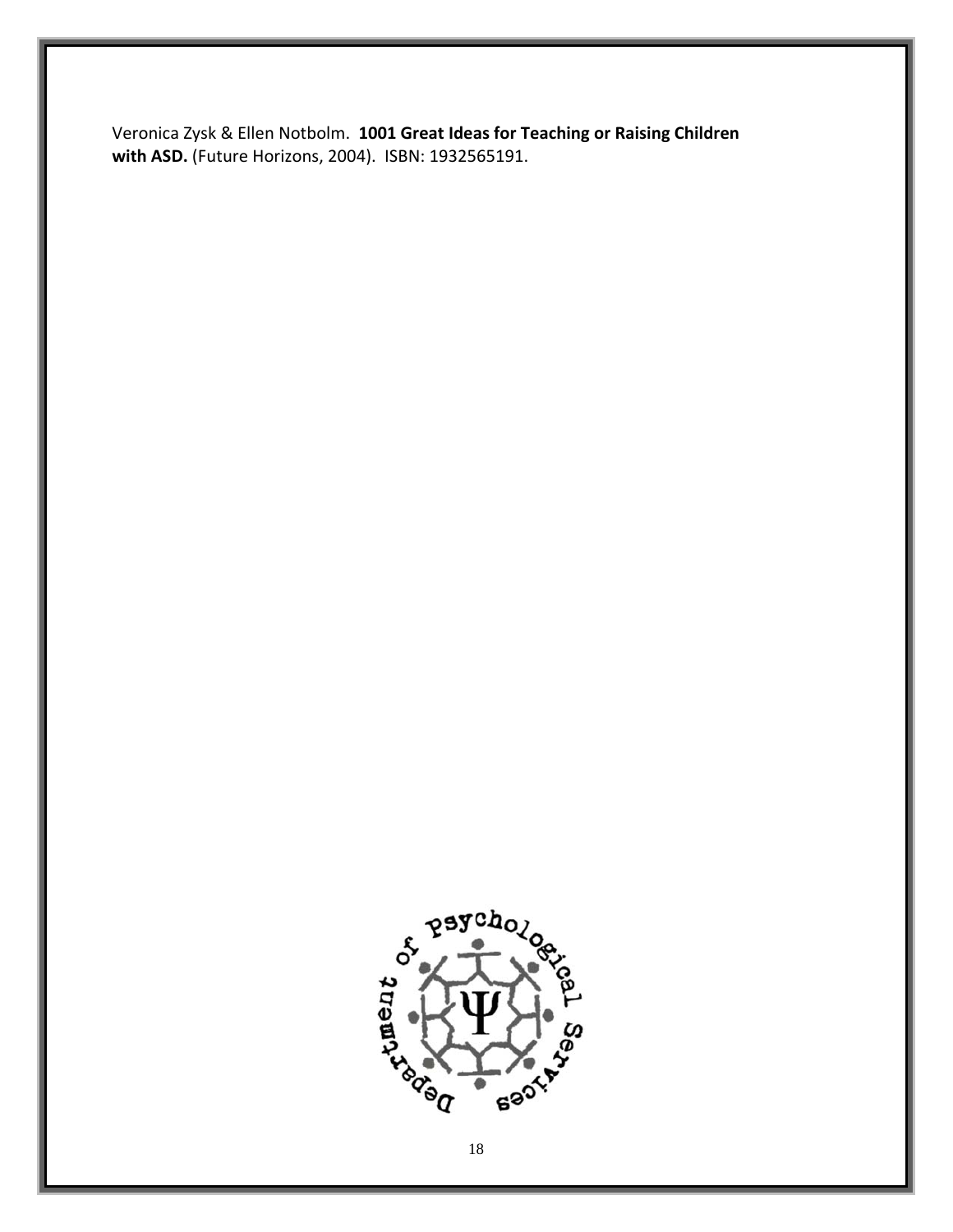# **Online Information & Resources**

The internet is full of some amazing resources for parents, caregivers, children, and families who need some additional information and support. Many of these resources are *great!* Some, though, are not so great and can be misleading (at best) or dangerous (at worst). The following is a collection of online resources that can be generally trusted to provide research-supported information and/or education and resources for parents of children with an Autism Spectrum Disorder in the Houston area:

*The American Psychological Association* (APA) offers a broad range of reading topics related to psychology on their website:

### **www.APA.org/topics/index.aspx**

*ARC of Greater Houston* Provides a Saturday 'Fun Day' program for individuals, ages 4 to 25, with a diagnosis of intellectual disabilities and/or autism:

### **www.thearcofgreaterhouston.com**

*Autisable* Autisable is a blogging community that is focused on providing an open platform for persons to share anything autism related:

### **http://222.autisable.com**

*Autism in Action* Autism in Action was founded in 2001 by Dr. Beverly Braman and Dr. Susan Catlett. This site seeks to help parents, teachers, and others who participate in the lives of individuals diagnosed with Autism and related disorders understand how to use Applied Behavior Analysis (ABA) as part of everyday life. They offer "How to" teaching programs, an instructional objectives handbook, and handbook for teachers:

### **http://autisminaction.com/parents.html**

*Autism after 16* The website is intended to help adults with Autism and their families make sense of information that is in the community in terms of finding and navigating such resources:

### **www.autismafter16.com**

*Autism Atlas* Website mission is to increase understanding and acceptance for people with autism through education, advocacy and the development of community programs:

### **www.autismatlas.com**

*Autism and Boyscouts* This site provides information to parents of children with autism who may be considering if scouting is a community activity they wish for their child:

### **http://sites.google.com/site/autismandboyscouts**

*Autism Calendar* Lists events in the local area related to autism and the autism community. Posting local events is free: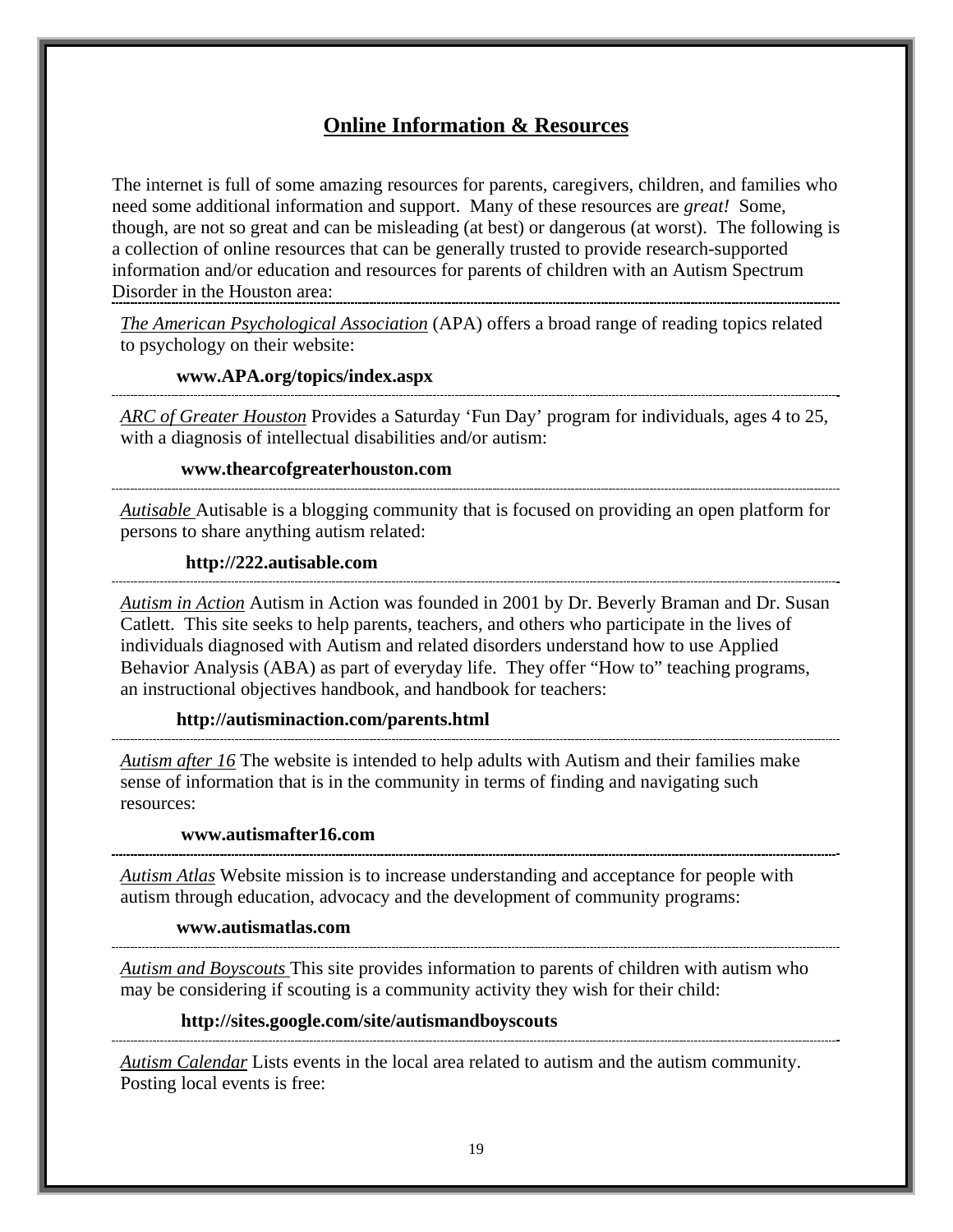#### **www.sarnet.org/events/**

*Autism Distance Education Parent Training* (ADEPT) is a 10-lesson interactive, self-paced, online learning module providing parents with tools and training to more effectively teach their child with autism and other related neurodevelopmental disorders functional skills using applied behavior analysis techniques. Please note that this interactive training requires Adobe Flash to run correctly.

### **http://media.mindinstitute.org/education/ADEPT/module1menu.html**

*Autism Family Online* This site consists of a worldwide network of family members and educators dedicated to meeting the needs of individuals with Autism Spectrum Disorders.

#### **www.autismfamilyonline.com**

*Autism Focused Intervention Resources and Modules* (AFIRM) modules are designed to help you learn the step-by-step process of planning for, using, and monitoring an EBP (evidencebased practice) with learners with ASD from birth to 22 years of age. Supplemental materials and handouts are available for download.

### **http://afirm.fpg.unc.edu**

*Autism Internet Modules* (AIM) is designed to provide high-quality information and professional development for anyone who supports, instructs, works with, or lives with someone with autism. Each module guides you through case studies, instructional videos, preand post-assessments, a glossary, and much more. AIM modules are available at no cost.

### **www.autisminternetmodules.org**

*Autism Parenting Solutions* This site provides practical solutions to parents of children with autism.

### **http://222.autismparentingsolutions.com**

*Autism Society* The Autism 101 online course will take approximately 30 minutes to complete. The course covers the following areas: introduction to Autism Spectrum, Overview of Treatment Options, Treatment Assistance, Transition to Adulthood, More Information and Resources.

### **http://www.autism-society.org/autism-101-online-course/**

*Autism Society Greater Houston Chapter* Provides various services to individuals diagnosed with an Autism Spectrum Disorder and their families. This includes education, support, and advocacy:

### **www.houstonchapterasa.org**

*Autism Speaks* is "the world's leading autism science and advocacy organization." Their website contains information and resources for how to live with Autism or support those who do: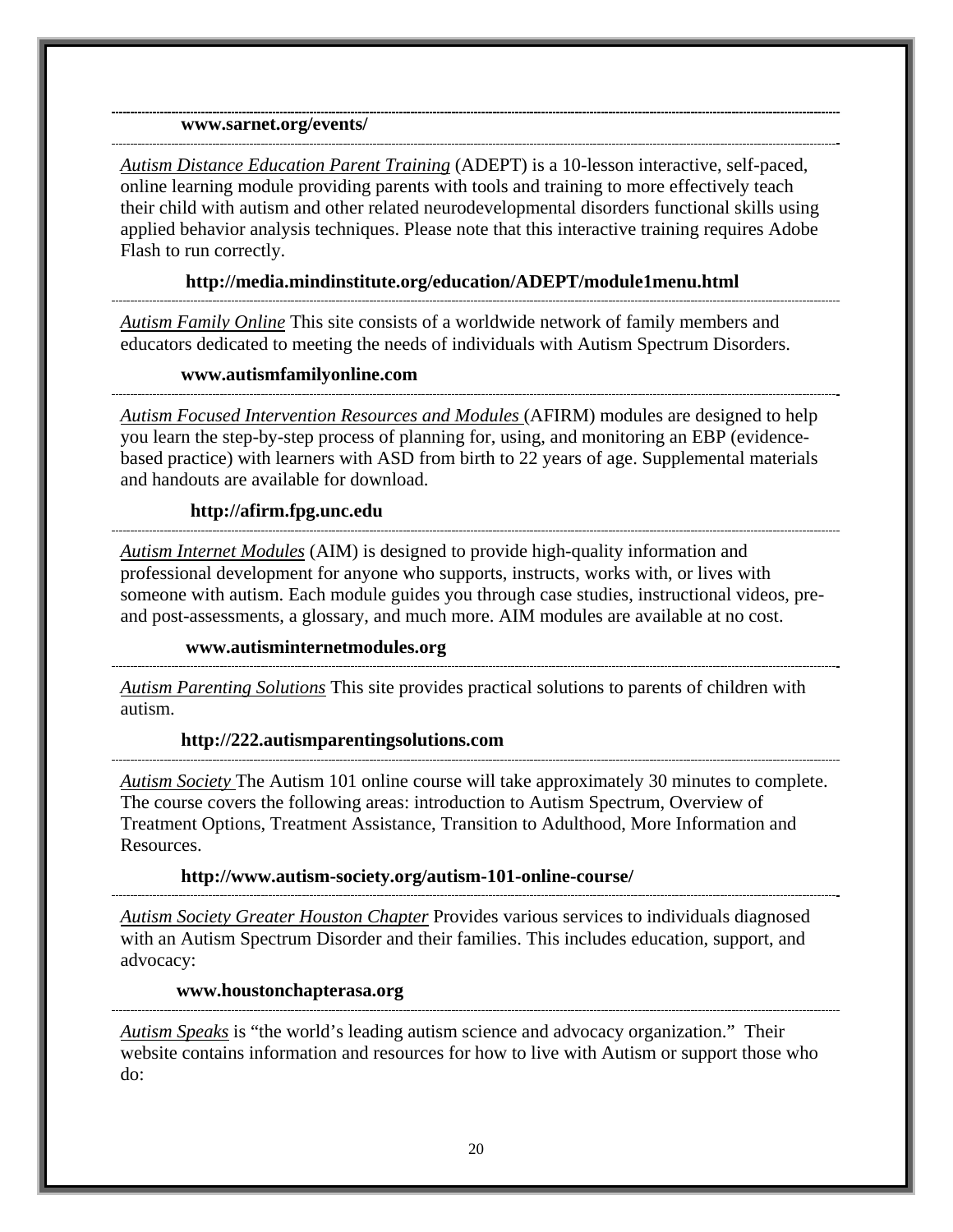### **www.AutismSpeaks.org**

*Autism Support Groups*

### **http://autismsupportgroups.com**

*Autism Women's Network* The mission of Autism Women's Network is to provide effective supports for girls and women with Autism through community and advocacy resources:

### **http://autismwomensnetwork.org**

*Autistics Traveler* Provides a central source of information for traveling with children with Autism. The site seeks to provide useful links to enable families to successfully plan and execute a memorable and successful vacation:

### **http://222.autistictraveler.com**

*Center for Disease Control and Prevention* Provides the general public with updated information and research regarding Autism Spectrum Disorders:

### **www.cdc.gov/autism**

*The Centre for Autism: Free Online Series* This e-learning portal provides lots of free basic courses including: Characteristics of Autism, What is Applied Behavior Analysis, Using Reinforcement, Functions of Behavior, Communication Stregths and Challenges, Understanding Sensory Needs, Understanding Social Challenges in Children and Adolescents, Learning Styles, Using Visual Supports, Understanding Stress and ASD, Paying Attention to Transitions and Transition Planning, Promoting Independence for Community Inclusion

### **http://elearning.autism.net/index.php?**

*The Center for Parent Information and Resources* (CPIR) serves as a central resource of information and products to the parent training and parent resource communities:

### **www.ParentCenterHub.org**

*The Collaborative for Children* Offers free information on parenting classes, parent support groups, and parent resources:

### **www.CollabForChildren.org**

*Easter Seals of Greater Houston* Provides a parents' night out program:

### **www.ucphouston.org**

*Facts for Families* is a series of short informational handouts published by the American Academy of Child & Adolescent Psychiatry (AACAP). Handouts covering a broad range of topics may be found at:

**www.AACAP.org/AACAP/Families\_and\_Youth/Facts\_for\_Families/Home.aspx**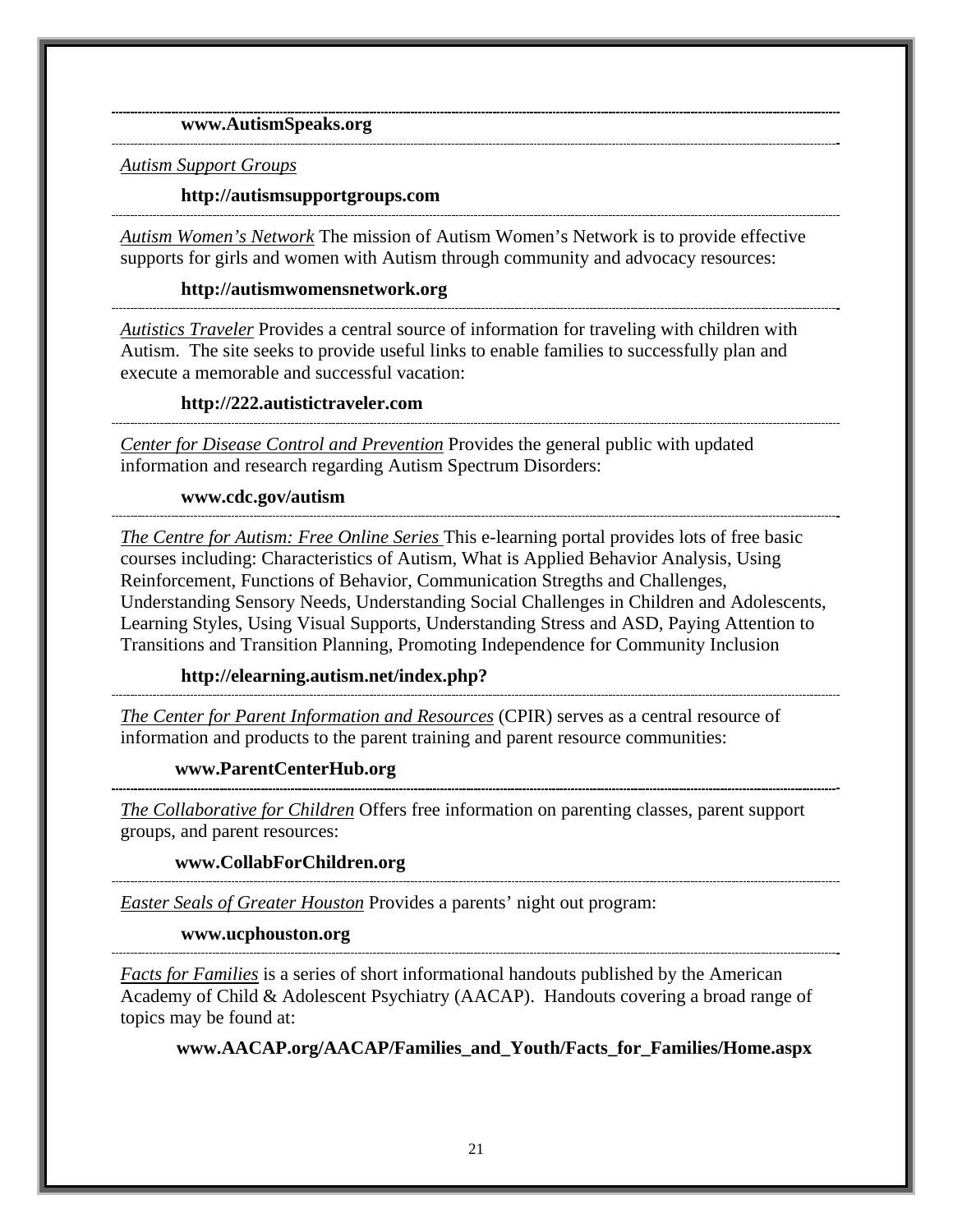*FEAT-Houston* Mission is to "improve the quality of life of those affected by developmental disabilities by increasing resources and providing information about Applied Behavior Analysis (ABA). We are a non-profit organization providing information and training to parents and professionals through workshops, meetings, our newsletter, a parent-manned telephone line, and regular emails":

### **www.feathouston.org**

*Lake Houston YMCA* Provides friends night out program in Kingwood for children with disabilities (ages 5 and older), siblings included:

### **www.ymcahouston.org/lake-houston/**

*OCALI* ASD Training and Professional Development. Explore professional development resources addressing Autism Spectrum Disorders and other complex disabilities.

# **http://www.ocali.org/media/webinars**

*The National Alliance on Mental Illness* (NAMI) is a non-profit organization supporting the family members of those living with mental illness. Their local chapter offers education and info at:

### **www.NAMIGreaterHouston.org**

*PBS Parents* provides articles and videos relevant to raising a child at:

# **www.PBS.org/parents/parenting**

*Porchlight* The Porchlight Project originated out of a need to get concise, practical, and easily implementable strategies into the homes of parents with children affected by developmental disabilities. The learning modules explore the following topic areas: understanding Autism, caregiver toolkit, daily routines, self-help, social skills, functional communication, safety skills, and behaviors.

### **http://www.porchlighteducation.org/learning-modules/**

*Sugar Creek Baptist Church* Provides respite services to children with special needs, ages 4-14 including a Parent Night Out and a day camp in the Sugarland area:

### **Sugarcreek.net**

*Thompson Center* "The Thompson Center offers five free online training modules to individuals wanting to learn about autism. The five modules provide information on topics such as: autism in young children, the screening and referral process, evidence-based practices and interventions, transitions to adulthood and building the family-professional partnership."

# **https://thompsoncenter.missouri.edu/autism-training/online-training-modules/**

*Together in Autism* The site mission is to promote and support information to parents in group or individual online settings through free support groups.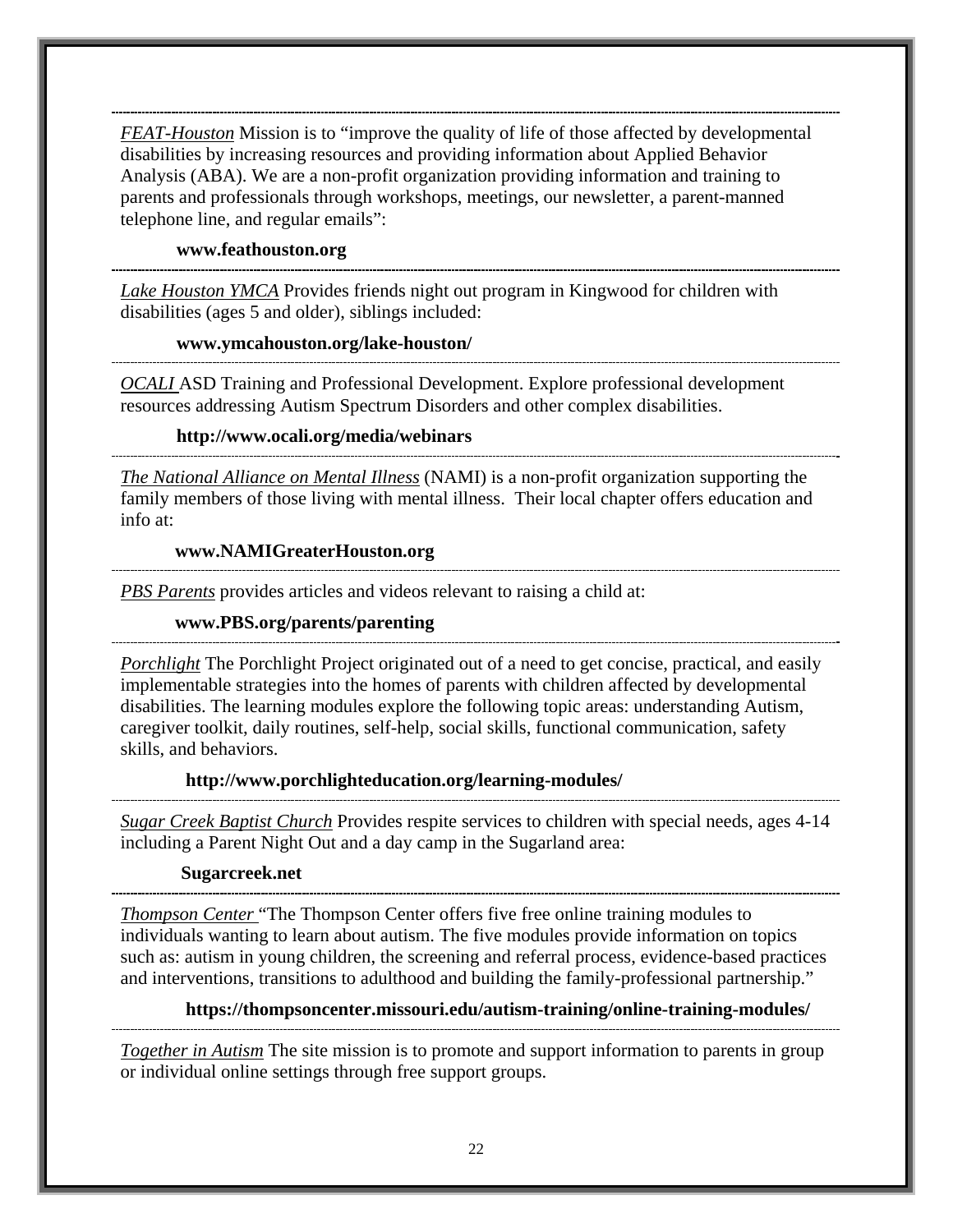### **www.togetherinautism.org**

*Tri-State Webinar Series* This is a collaborative project between the Colorado Department of Education, Kansas TASN Autism and Tertiary Behaviors Supports Group, and the Nebraska Autism Supports Network. Throughout the 2014-2015 school year, this series will bring 21 webinars to teachers, administrators, parents, and others interested in learning more about various topics around autism spectrum disorders.

### **http://www.cde.state.co.us/cdesped/sd-autism\_tod**

*Virginia Autism Center for Excellence* Presentations in the Topics and Trends Webcast Series are delivered by national and state authorities in the field of ASD. Hear up-to-date research and detailed information about evidence-based strategies right from the experts in the comfort of your home or work place. These webcasts are generally 45-60 minutes long and examine a wide variety of topics important to professionals, families, and individuals with ASD. The webcasts are both live and archived.

### **https://vcuautismcenter.org/te/webcasts/**

*Yale University* Understanding Autism in the Yale Seminar on Autism and Related Disorders Online. The seminar is the United States' first undergraduate course of its kind. The goal for the website is to make all of the lecture content and supporting materials available online for free for anyone who desires to learn about Autism Spectrum Disorders

#### **http://autism.yale.edu**

#### **http://autism.yale.edu/video-listings**

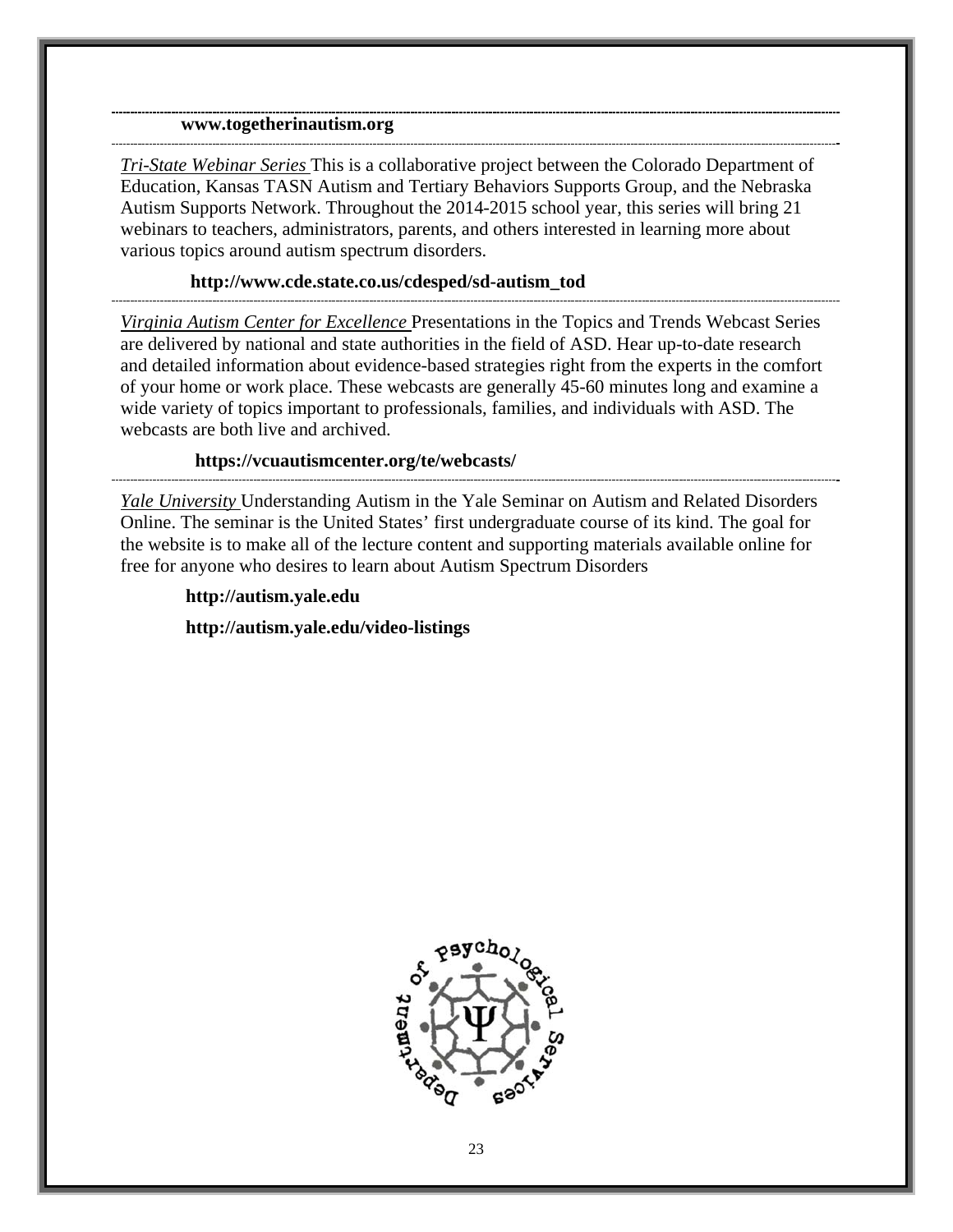# **Understanding the Autism Supplement as Part of the IEP Process**

Prepared by Ronda Reyna, Ph.D. and Jamie Griffin, Ph.D.

The Texas Education Agency (T.E.A.) has created the Autism Supplement to address the Commissioner's Rules Concerning Special Education Services for Children with Autism Spectrum Disorders. The Autism Supplement is a document and process that will be reviewed and discussed during your child's annual IEP team meeting. The following considerations are included in the Autism Supplement:

Schools must consider all eleven strategies in 89.1055 for students who meet eligibility for Autism under T.E.A. guidelines. The IEP team should consider and determine which of the strategies would be beneficial to the student's individualized program. Consideration of these strategies in no way implies a requirement to implement any particular strategy. There is no "one size fits all" approach to providing services to students with Autism, so the number and types of strategies used will be based on the child's individualized needs and level of impairment.

# **Strategies to be considered:**

- **1. Extended Educational Programming:** Examples of this strategy may include an extended day and/or extended school year services based on the duration of the programs/settings and on assessment of behavior, social skills, communication, academics and self-help skills.
- **2. Daily Schedules:** Students with Autism generally benefit from a regular routine; therefore, a daily schedule which lists activities in which the student is an active participant throughout the day, as well as alternative schedules for exceptions to the regular routine (i.e. field trips, substitute teachers, pep rallies, etc.) should be considered.
- **3. In-home and community-based training OR viable alternatives:** A student with Autism may be significantly functionally impaired and struggle with generalizing and/or transferring previously acquired skills from the school setting to the home setting. An IEP team may consider these additional strategies based on individual need and level of impairment.
- **4. Positive Behavior Support:** These behaviorally-based strategies include examples such as antecedent controls, replacement behaviors, reinforcement strategies, and data-based decision-making. One frequently recommended support is a Behavior Intervention Plan (BIP) including the specific individualized behavioral strategies developed from current data related to target behaviors and addresses behavioral problems across home, school and community-based settings.
- **5. Futures Planning:** "Futures planning" refers to transition services, which generally begin by age 16, but may begin at an earlier age based on individual needs, as determined by the IEP team. Such planning includes transition from public schools to providing preparation for living, work, community and post-secondary educational environments.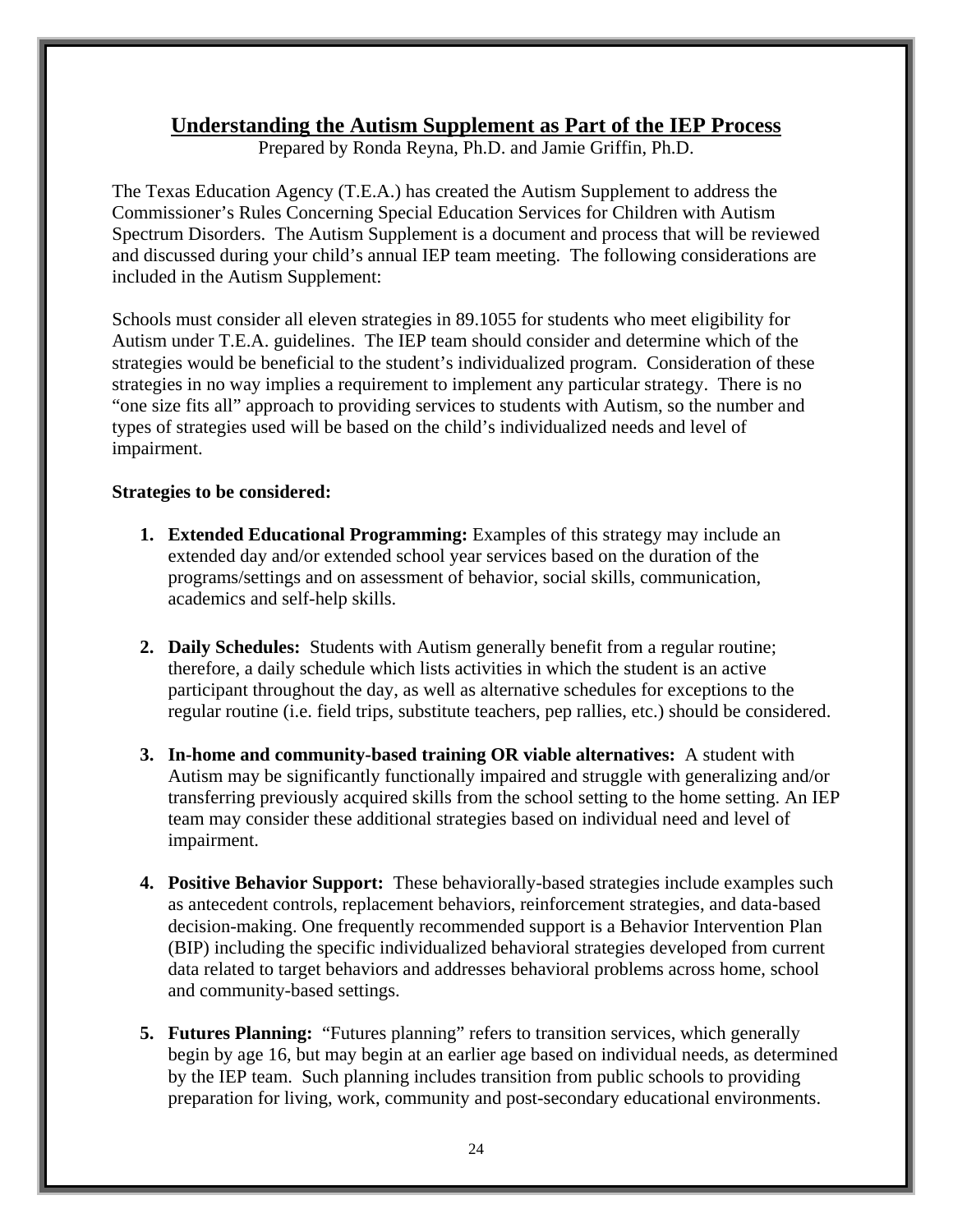- **6. Parent/family training and support:** School districts can provide information regarding local resources available to parents/families of students with Autism. Some resources to consider are parent support groups, workshops, videos, conferences and materials designed to increase parent knowledge of specific teaching and/or management techniques related to the child's IEP.
- **7. Suitable staff-to-student ratio:** Staff-to-student ratios are determined by the IEP committee based on an individual basis. When determining staff-to-student ratios, an IEP committee should consider the setting, a student's communication abilities, functional impairment, and present level of competence in each area of instruction.
- **8. Communication Interventions:** The goal of the IEP team should be to enhance effective communication across settings. The team should consider a student's style of learning and the portability of a communication strategy. Communication interventions can range from verbal/visual prompting to communication devices.
- **9. Social Skills Supports and Strategies:** The IEP team will consider social skills supports based on social skills assessment and/or curriculum provided across settings. Suggestions may include social narratives or role playing.
- **10. Professional educator/staff support:** Schools train teachers and paraprofessionals to effectively implement programs for students with Autism. Training may include a foundation of scientifically-based research intervention/strategies.
- **11. Teaching Strategies:** Strategies listed are among the many available instructional options an IEP team may wish to consider when developing an IEP. The inclusion of a strategy in TAC 89.1055 should not be misinterpreted as an endorsement of any particular methodology. Examples of such strategies may include discrete-trial training, visual supports, applied behavior analysis, structured learning, augmentative communication and social skills training. While it is the responsibility of an IEP team to make decisions regarding appropriateness of strategies based on the unique needs of an individual student. There is no one-size-fits-all approach to providing services to students with Autism.

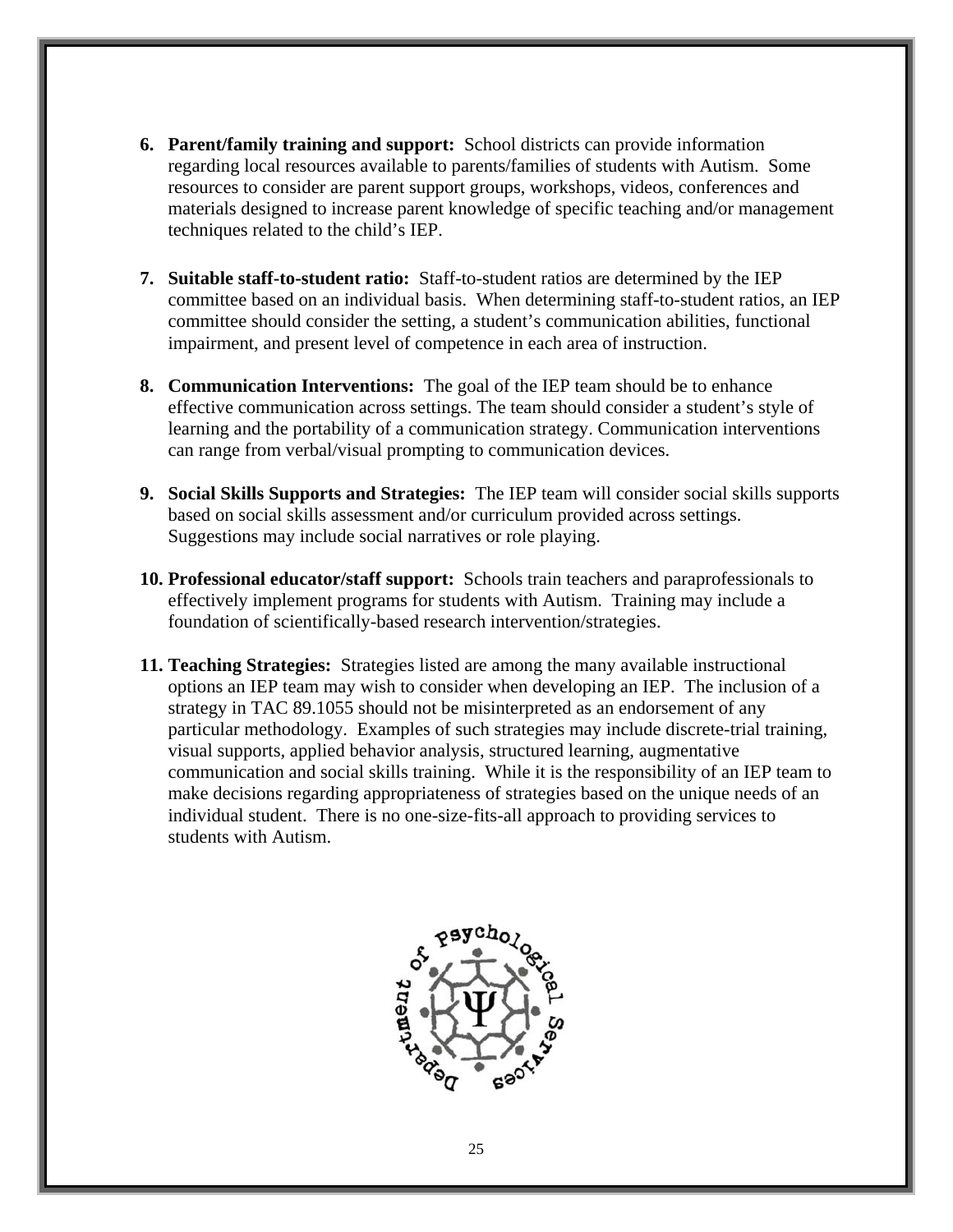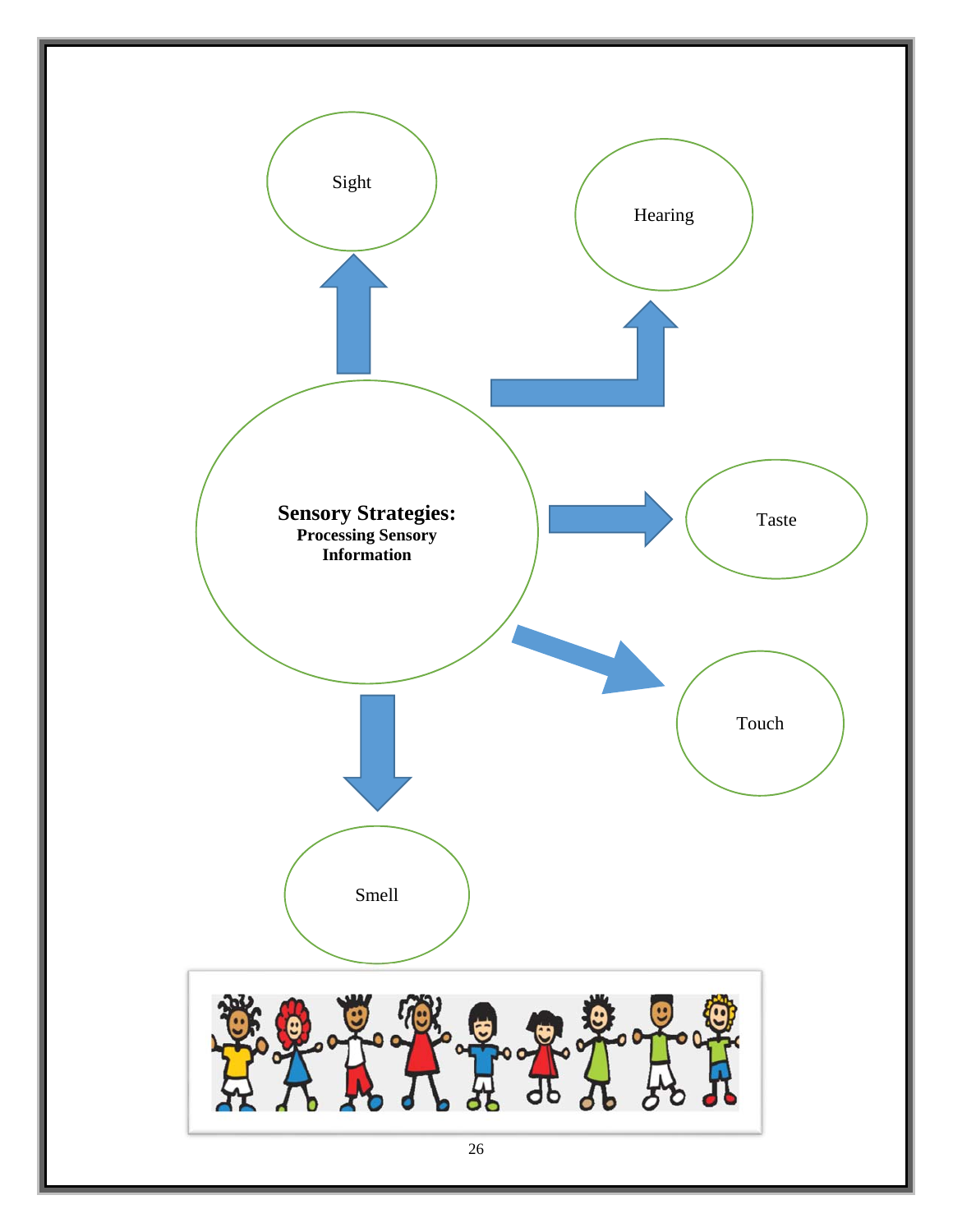Prepared by Ronda Reyna, Ph.D. in Collaboration with Jamie MacDonald, OTR

Not only is making connections often a difficult experience for children and adolescents with Autism Spectrum Disorder, but processing sensory information can also be a difficult experience, as well. This difficulty can result in children being overly concerned with certain activities or so sensitive to others that they will avoid them. Although, not all children with autism experience an appreciable degree of sensory processing differences or accompanied distress, those that do have either over-reactive (hypersensitivity) or hyposensitivity to sensory experiences.

### **Human senses are broken into 5 areas:**

- Sight
- Hearing
- Taste
- Touch
- Smell

There is also the sense of *proprioception (awareness of body position)* and the *vestibular system (tells us where we are in relation to gravity.*) Imagine, for instance, if you could not tell where to place your feet in order to walk because you could not feel the ground. When sensory related behavior occurs it can be due to either an over-reactive or under-reactive response to sensory input. Sometimes, sensitivity may be referred to as hypersensitive (very sensitive-will want less of something) or hyposensitive (less sensitive-will seek more of something). An over-reactive sensory system creates a situation where someone is very sensitive and thus often flees or rejects specific sensory input. This can lead to someone not being able to interact with their environment in a typical manner. An under-reactive sensory system creates children who are input-seeking. This may lead to a child who unintentionally (or intentionally) causes self-harm in the process of seeking sensory input.

Understanding the role of the sensory system in the daily lives of youth with Autism is essential to creating safe and reinforcing environments for them. Even though it may be tempting to create a sheltered sensory environment, we must keep in mind that we are seeking to prepare our youth for the future. What this means is that supports and modifications are useful tools for a starting point, but to always be working towards helping the young person become more independent.

Website Reference: www.autismdigest.com

# **Sensory Integration**

When a person with Autism experiences an *over- or under-reactive response to sensory stimulation*, discomfort with this may result in behaviors such as rocking, spinning, and handflapping (to name a few). Although the receptors for the senses are located in the peripheral nervous system, it is believed that the problem stems from neurological dysfunction in the central nervous system—the brain. As described by individuals with Autism, sensory integration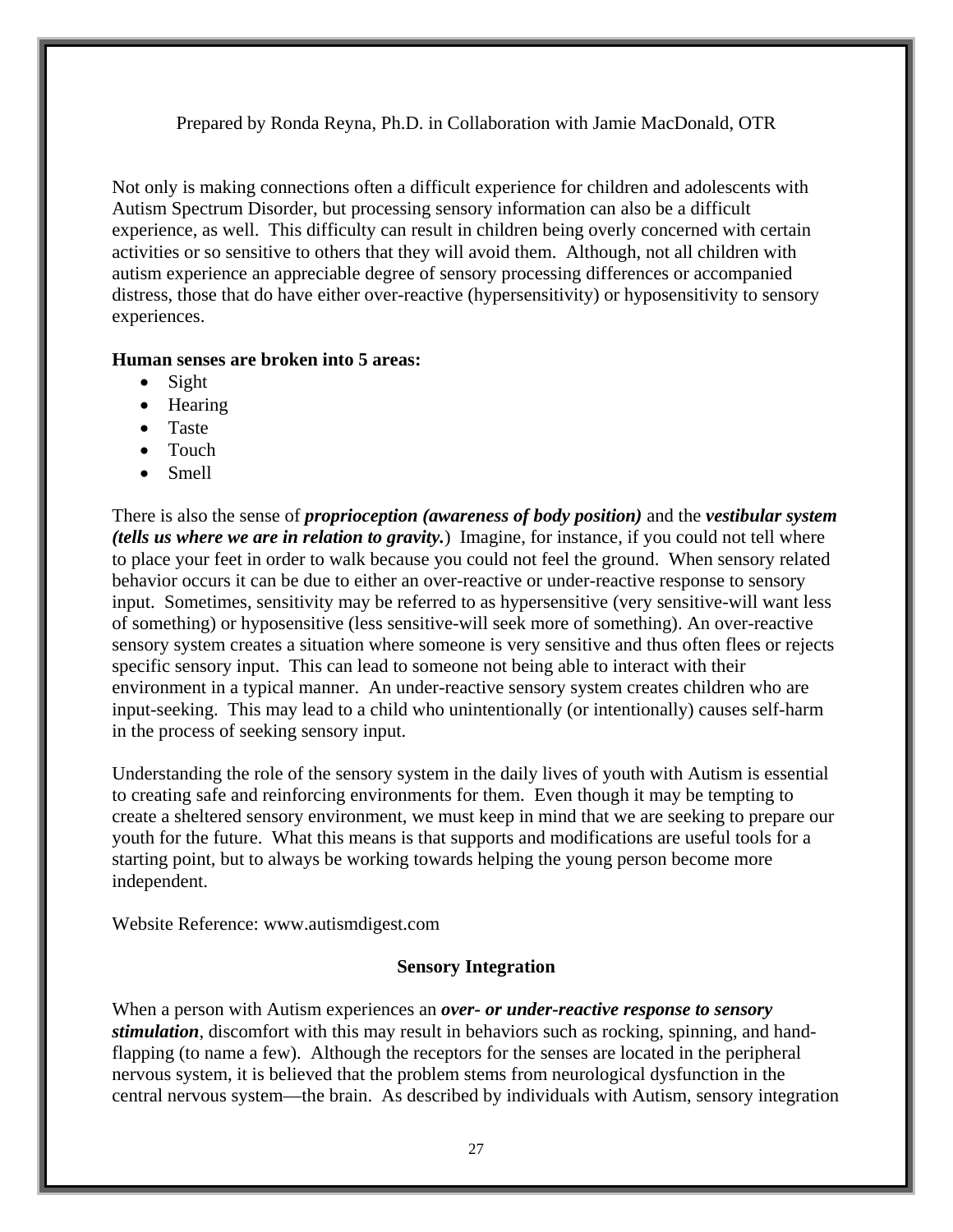techniques such as pressure-touch can facilitate attention and awareness and reduce overall arousal. Dr. Temple Grandin in her descriptive book Emergence: Labeled Autistic, relates the distress and relief of her sensory experiences.

*Sensory integration focuses primarily on three basic senses—tactile, vestibular and proprioceptive.* Their interconnections start forming before birth and continue to develop as the person matures and interacts with his/her environment. The three senses are not only interconnected but are also connected with other systems in the brain. Although these three sensory systems are less familiar than vision and audition, they are critical to our basic survival. The inter-relationship among these three senses is complex. Basically, they allow us to experience, interpret and respond to different stimuli in our environment. The three sensory systems are briefly described below:

**Tactile System:** The tactile system includes nerves under the skin's surface that send information to the brain. This information includes light touch, pain, temperature and pressure. These play an important role in perceiving the environment as well as protective reactions for survival.

Discomfort or problems within the tactile system may be manifested in withdrawing when touched, refusing to eat certain "textured" foods and/or to wear certain types of clothing, complaining about having one's hair or face washed, avoiding getting one's hands dirty (i.e. glue, sand, mud, finger-paint) and using one's fingertips rather than whole hands to manipulate objects. Misperception of touch and/or pain, either hyper-sensitive or hyposensitive, may lead to self-imposed isolation, general irritability, distractibility and hyperactivity.

**Vestibular System:** The vestibular system refers to structures within the inner ear (the semicircular canals) that detect movement and changes in the position of the head. For example, the vestibular system tells you when your head is upright or tilted (even when your eyes are closed). Problems within this system may manifest in two different ways. Some children may be hypersensitive to vestibular stimulation and have fearful reactions to ordinary movement activities (e.g., swings, slides, ramps, inclines). They may also have trouble learning to climb or descend stairs or hills; and they may be apprehensive walking or crawling on uneven or unstable surfaces. As a result, they seem fearful in space. In general, these children appear clumsy. On the other extreme, the child may actively seek very intense sensory experiences such as excessive body whirling, jumping, and/or spinning. This type of child demonstrates signs of a hyporeactive vestibular system; that is, they are trying continuously to stimulate their vestibular systems.

 **Proprioceptive System:** The proprioceptive system refers to components of muscles, joints, and tendons that provide a person with a subconscious awareness of body position. When proprioception is functioning efficiently, an individual's body position is automatically adjusted in different situations; for example, the proprioceptive system is responsible for providing the body with the necessary signals to allow us to sit properly in a chair and to step off a curb smoothly. It also allows us to manipulate objects using fine motor movements, such as writing with a pencil, using a spoon to drink soup, and buttoning one's shirt. Some common signs of proprioceptive dysfunction are clumsiness,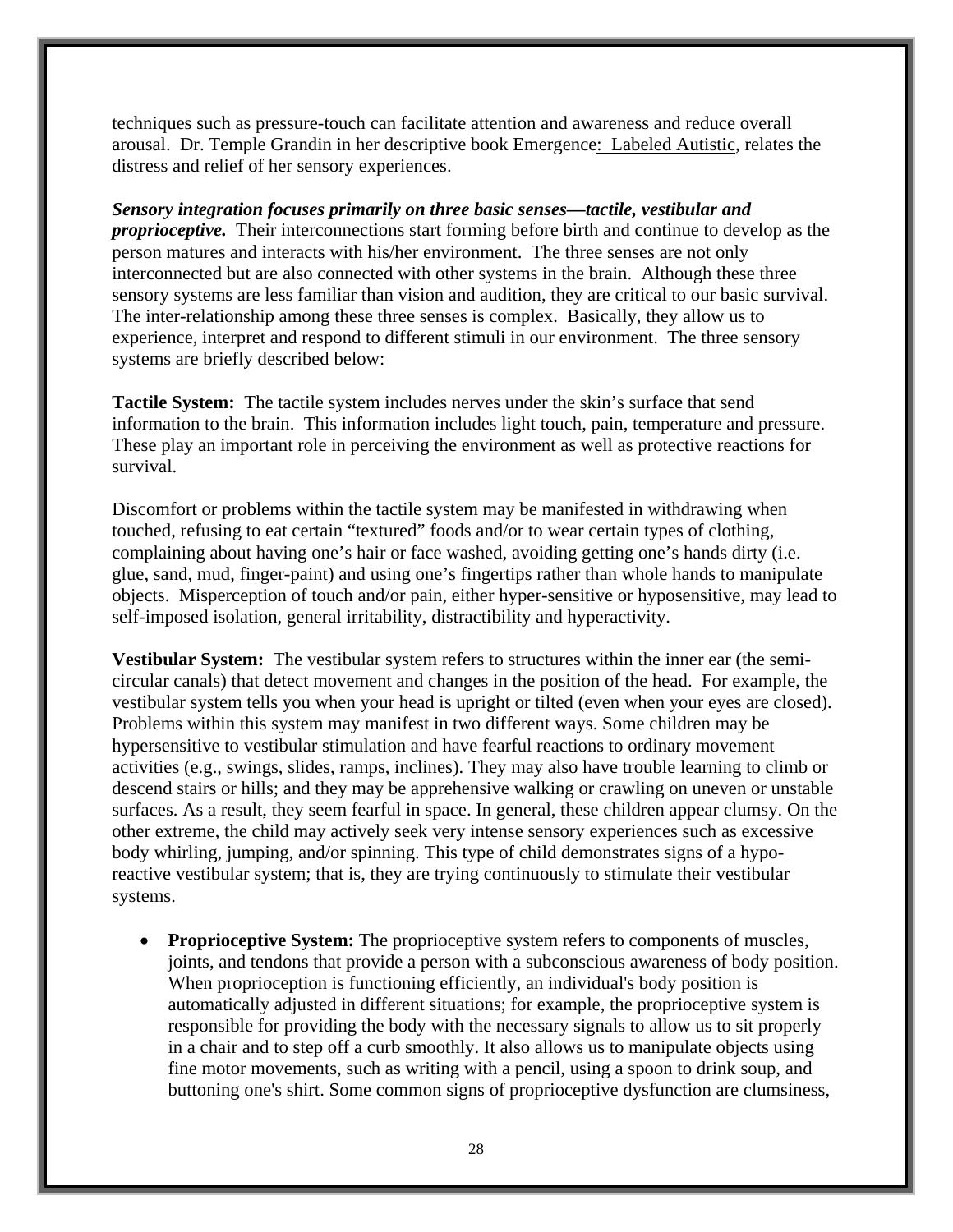a tendency to fall, a lack of awareness of body position in space, odd body posturing, minimal crawling when young, difficulty manipulating small objects (buttons, snaps), eating in a sloppy manner, and resistance to new motor movement activities.

**Implications:** In general, difficulties within these three systems manifests itself in many ways. A child may be over- or under-responsive to sensory input; activity level may be either unusually high or unusually low; a child may be in constant motion or fatigue easily. In addition, some children may fluctuate between these extremes. Gross and/or fine motor coordination problems are also common when these three systems are dysfunctional and may result in speech/language delays and in academic under-achievement. Behaviorally, the child may become impulsive, easily distractible, and show a general lack of planning. Some children may also have difficulty adjusting to new situations and may react with frustration, aggression, or withdrawal.

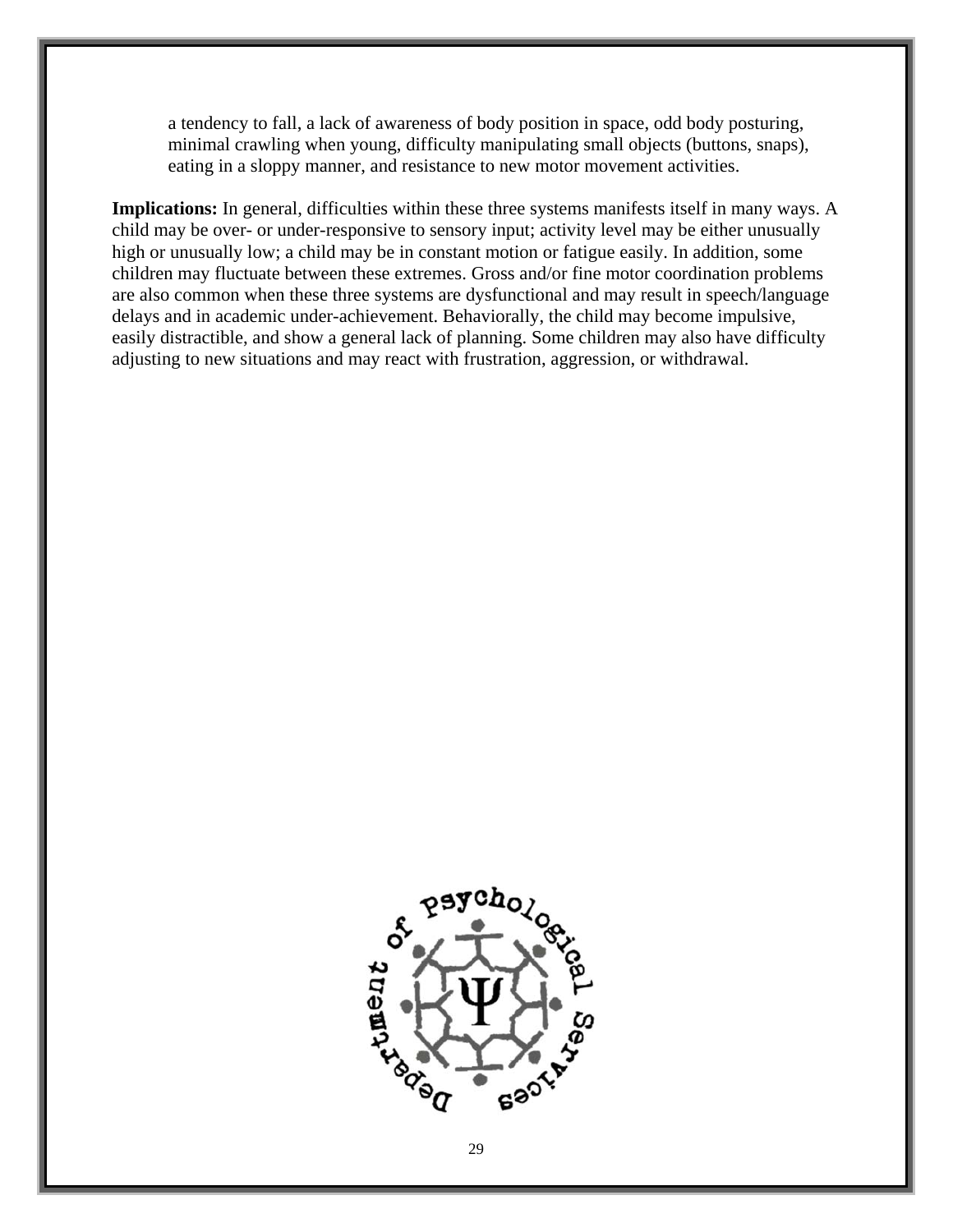# **Autism and Eating Issues: Parent Recommendations**

Prepared by Aaron Boyce, Ph.D.

Feeding and mealtime difficulties are fairly common, especially during childhood; however, higher rates of children and adolescents diagnosed with an Autism Spectrum Disorder have some difficulties with eating when compared to typically developing children (Field et al., 2003). These rates tend to be even higher if a child is born premature. These feeding difficulties can include sensitivity to texture/taste, food refusal, and being overly "picky" about foods in general. These difficulties can sometimes lead to an individual being malnourished or underweight for their age.

Sometimes parents feel at a loss for what to do with their child who does not eat enough or is especially selective in what they eat. Below are some general recommendations parents may find useful to incorporate during mealtime:

- 1. Consistency is Key: Children and adolescents with an Autism Spectrum Disorder thrive in a consistent, structured environment. Regarding feeding, parents should attempt to stick to a time and place for meals each day. For example, eating dinner at 6:00pm at the dinner table every evening. This helps to provide structure for mealtimes.
- 2. Provide Reinforcement: Identify what motivates your child and try and use reinforcement to introduce new foods and/or to motivate your child to eat more on their plate. For example, a parent may tell their child that they can play on the tablet for 5 minutes if they eat one piece of broccoli. This should be faded over time once the child begins to eat the desired food. Reinforcers such as a tablet or toys should always be paired with specific verbal praise (e.g., "Nice work eating your broccoli!").
- 3. Stick to Your Guns: If you set expectations for your child or adolescent to eat a certain food or amount of food, stick to your guns and do not give in. For example, if you tell your adolescent they cannot play on their gaming system until they have eaten half their plate, make sure to not give in and allow them to do so even if they do not eat half. This can actually make the problem worse.

Parents should set realistic goals for their child or adolescent. For example, if your child is not eating any vegetables, it would be unrealistic for them to suddenly start eating carrots, peas, and broccoli in one day. Start small and work towards something bigger. For example, you can start with one bite of carrot, then eating half a carrot, then eating a full carrot, etc. These steps should always be consistent and paired with reinforcement.

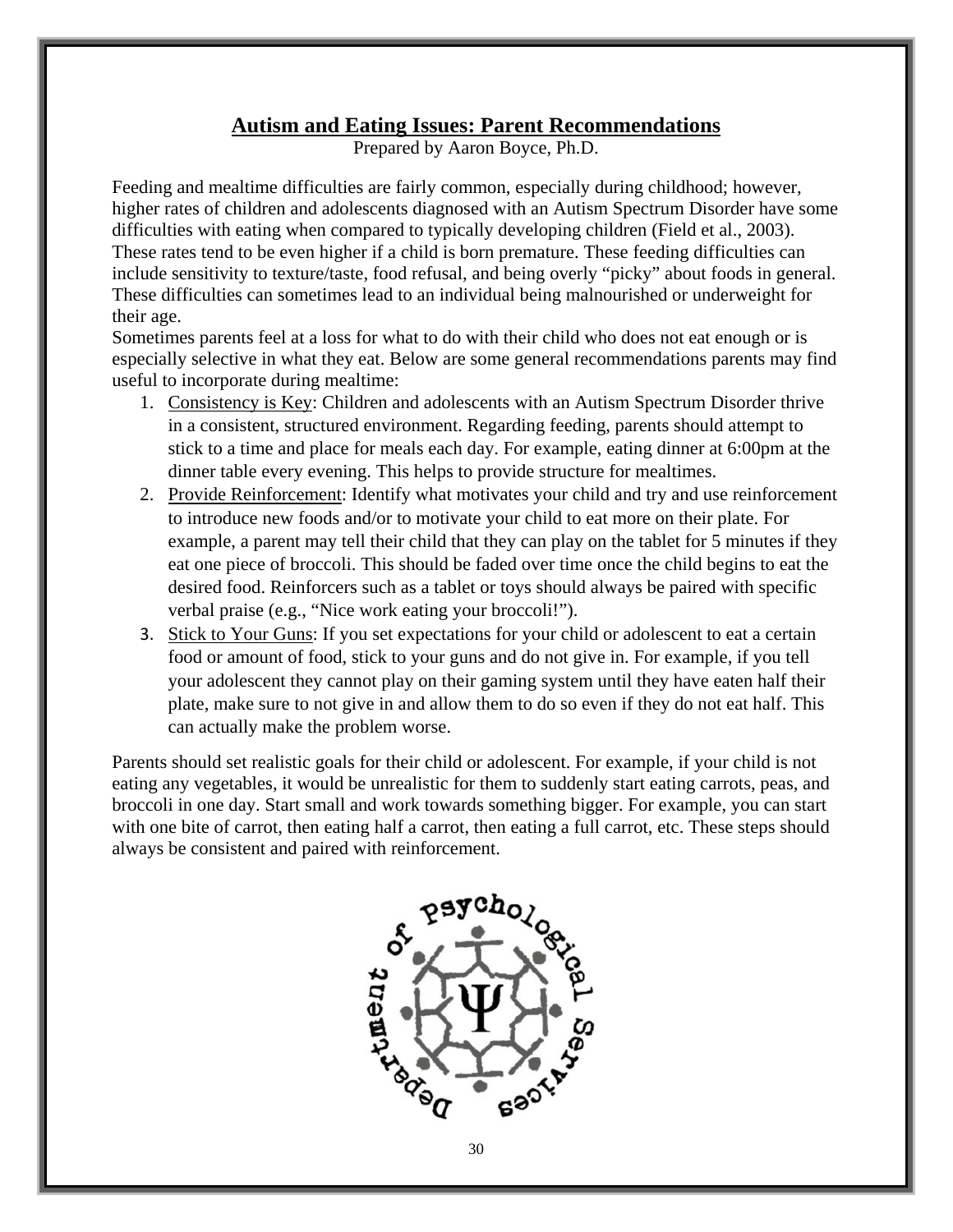# **Autism and Anxiety Concerns**

Prepared by Robin Schifano, Ph.D.

# **What is anxiety and what does it look like?**

Anxiety is a feeling of fear or nervousness about circumstances or events and it is not uncommon for individuals with Autism Spectrum Disorder to experience. Although watching for changes is the biggest indicator of emotional distress, some signs or symptoms of stress and anxiety for students with ASD include the following:

- Changes in body movements
- Self-talk, repetitive talk, questioning
- Rigidity
- Physiological changes
- Self-injurious behavior
- Pursuit of a special interest

# **How can I help my child to reduce or cope with anxiety?**

Create predictability. Helping your child understand routines and expectations can reduce anxiety.

- Create a visual schedule such as a task list or a daily sequence of events using pictures or words.
	- o Daily routine.
	- o To-do list.
	- o Individual task list.
- Use social narratives to provide information about upcoming events. You can describe what to expect, who will be there, and the order of events. It can describe how to manage the situation or any changes from the typical routine.

Communicate feelings. Assist your child with learning how to express their thoughts and feelings.

- Provide affective/emotional teaching aimed at teaching your child different emotion words associated with internal states and events to increase self-awareness.
	- o Identification of emotional states.
	- o Events that evoke particular feelings.
	- o Description of current feelings.
- Teach calming strategies to use when faced with strong emotions.
	- o Schedule time to pursue special interests.
	- o Deep breathing.
	- o Progressive muscle relaxation.

Provide choices. Allowing your child to select from acceptable options gives a sense of control.

 Use break cards with a list of appropriate independent break activities for when your child needs to calm down.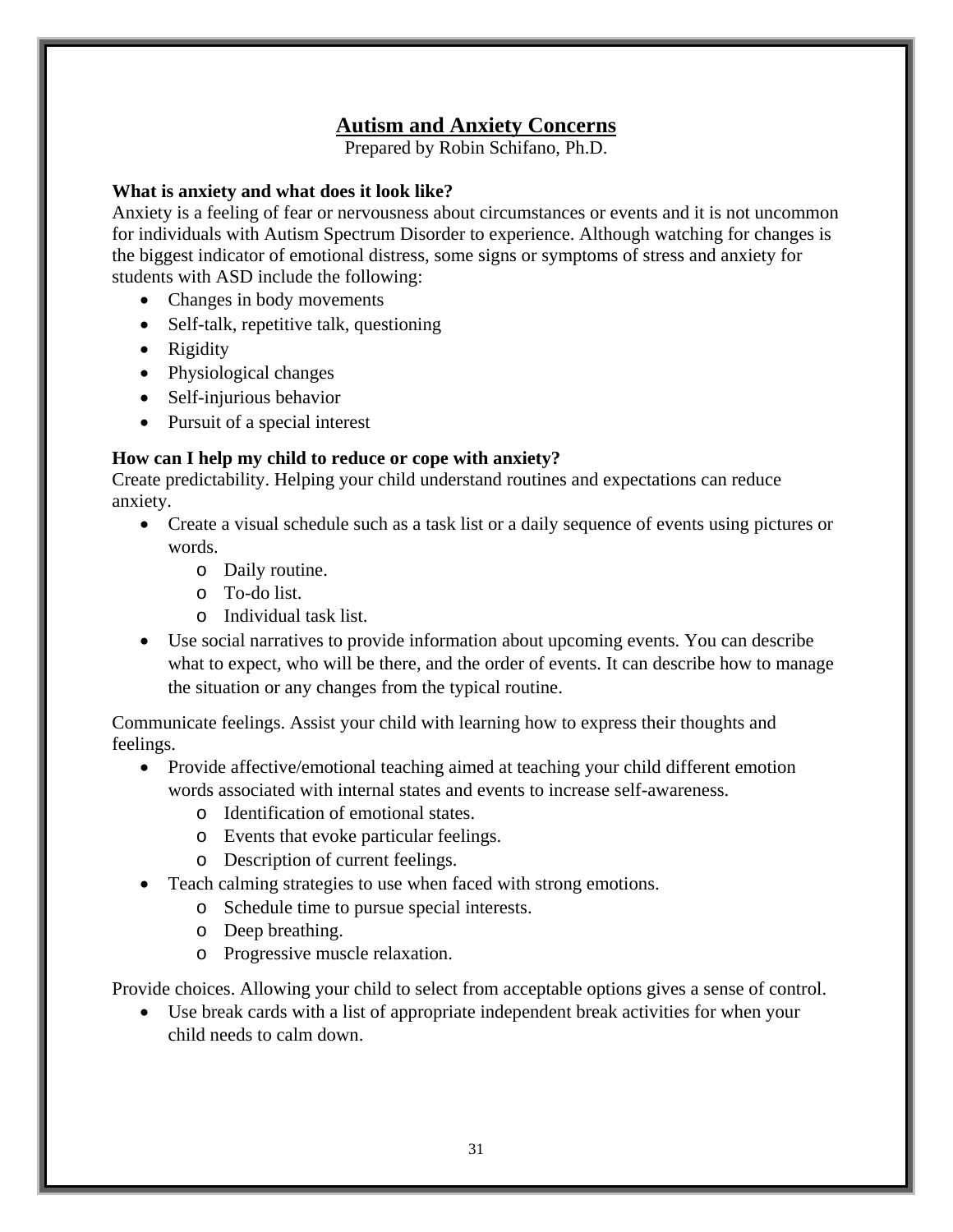Use option cards as visual reminders of how to respond to specific stressful circumstances. For example: When the room is too loud, I can: 1. Go for a walk or 2. Put on my headphones and listen to music.

(Adapted from Geneva Centre for Autism Training, 2016)

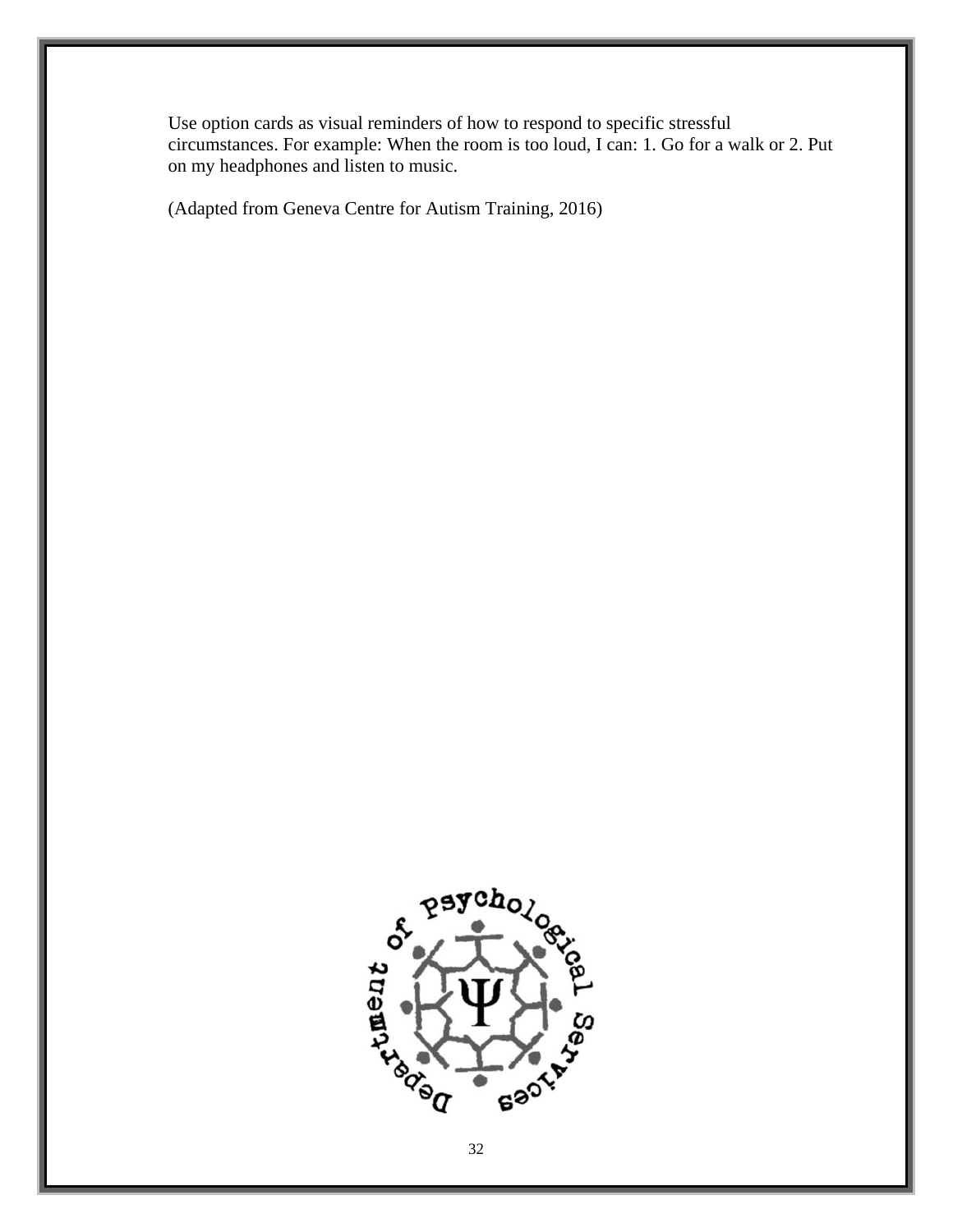# **Center for Disease Control: Vaccines Do Not Cause Autism**

*Retrieved from http://www.cdc.gov/vaccinesafety/concerns/autism.html on 8-17-2016* 

### **There is no link between vaccines and autism.**

Some people have had concerns that ASD might be linked to the vaccines children receive, but studies have shown that there is no link between receiving vaccines and developing ASD. In 2011, an Institute of Medicine (IOM) report on eight vaccines given to children and adults found that with rare exceptions, these vaccines are very safe.

A 2013 CDC study added to the research showing that vaccines do not cause ASD. The study looked at the number of antigens (substances in vaccines that cause the body's immune system to produce disease-fighting antibodies) from vaccines during the first two years of life. The results showed that the total amount of antigen from vaccines received was the same between children with ASD and those that did not have ASD.

### **Vaccine ingredients do not cause autism.**

One vaccine ingredient that has been studied specifically is thimerosal (http://www.cdc.gov/vaccinesafety/concerns/thimerosal/faqs.html), a mercury-based preservative used to prevent contamination of multidose vials of vaccines. Research shows that thimerosal does not cause ASD. In fact, a 2004 scientific review by the IOM concluded that "the evidence favors rejection of a causal relationship between thimerosal–containing vaccines and autism." Since 2003, there have been nine CDC-funded or conducted studies (http://www.cdc.gov/vaccinesafety/pdf/cdcstudiesonvaccinesandautism.pdf) that have found no link between thimerosal-containing vaccines and ASD, as well as no link between the measles, mumps, and rubella (MMR) vaccine and ASD in children.

Between 1999 and 2001, thimerosal was removed or reduced to trace amounts in all childhood vaccines except for some flu vaccines. This was done as part of a broader national effort to reduce all types of mercury exposure in children before studies were conducted that determined that thimerosal was not harmful. It was done as a precaution. Currently, the only childhood vaccines that contain thimerosal are flu vaccines packaged in multidose vials. Thimerosal-free alternatives are also available for flu vaccine. For more information, see the Timeline for Thimerosal in Vaccines (http://www.cdc.gov/vaccinesafety/concerns/thimerosal/timeline.html). Besides thimerosal, some people have had concerns about other vaccine ingredients in relation to ASD as well. However, no links have been found between any vaccine ingredients and ASD.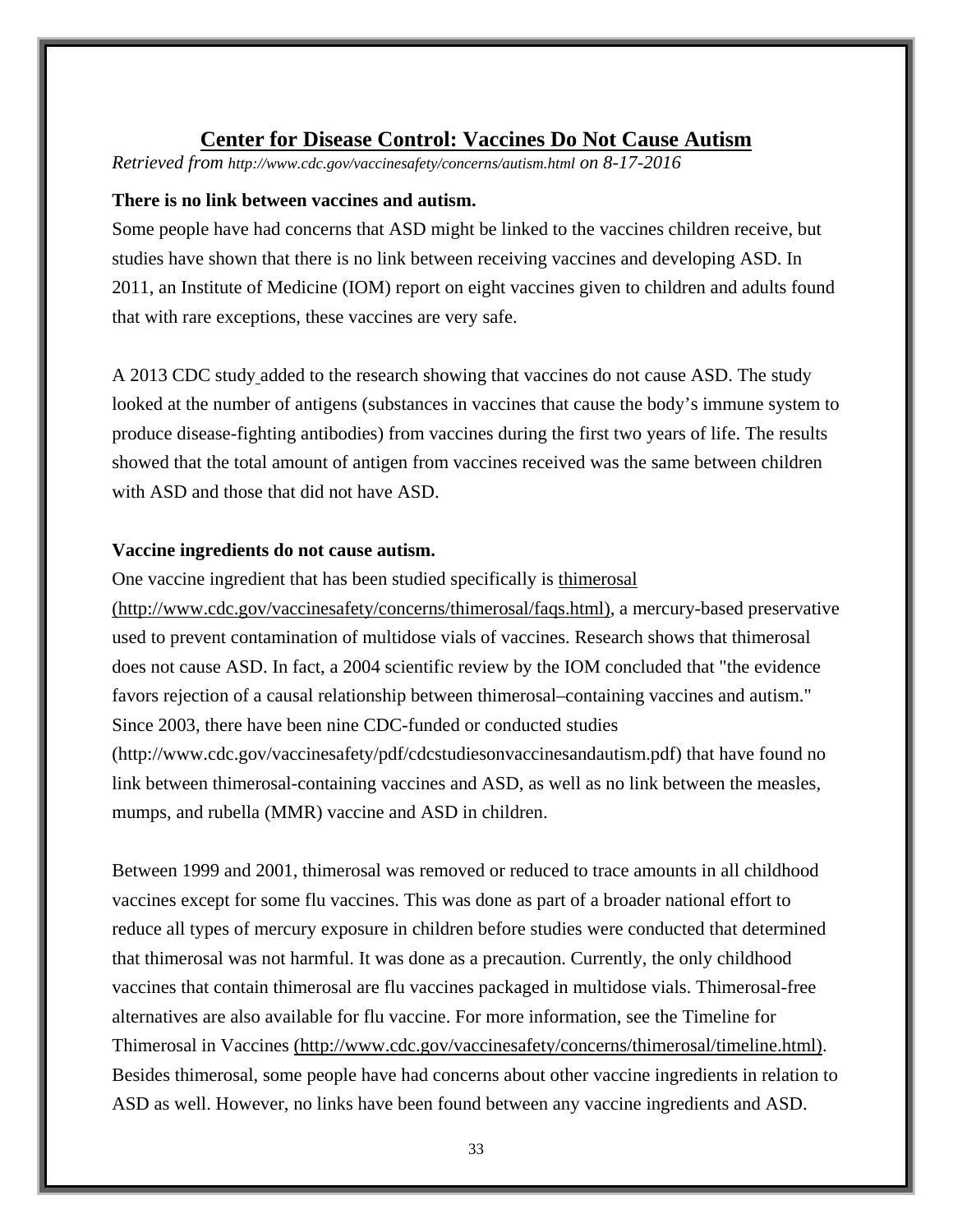## **Related Scientific Articles**

- Taylor LE, Swerdfeger AL, Eslick GD. Vaccines are not associated with autism: An evidencebased meta-analysis of case-control and cohort studies. *Vaccine*. 2014 June;32(29):3623– 3629.
- Schechter R, Grether JK. Continuing increases in autism reported to California's developmental services system: Mercury in retrograde. *Arch Gen Psychiatry*. 2008;65:19-24.
- Institute of Medicine. *Immunization Safety Review. Vaccines and Autism* Board of Health Promotion and Disease Prevention, Institute of Medicine (National Academy Press, Washington, DC, 2004).
- Hviid A, Stellfeld M, Wohlfahrt J, Melbye M. Association between thimerosal-containing vaccine and autism[PDF - 145 KB]. *JAMA.* 2003;290:1763–6.
- Madsen KM, Hviid A, Vestergaard M, Schendel D, Wohlfahrt J, et al. A population-based study of measles, mumps, and rubella vaccination and autism. *N Engl J Med*. 2002;347 (19):1477–1482.
- Ball L, Ball R, Pratt RD.An assessment of thimerosal in childhood vaccines. *Pediatrics.* 2001;107:1147–1154.
- Joint statement of the American Academy of Pediatrics (AAP) and the United States Public Health Service (USPHS). *Pediatrics.* 1999;104:568–9.

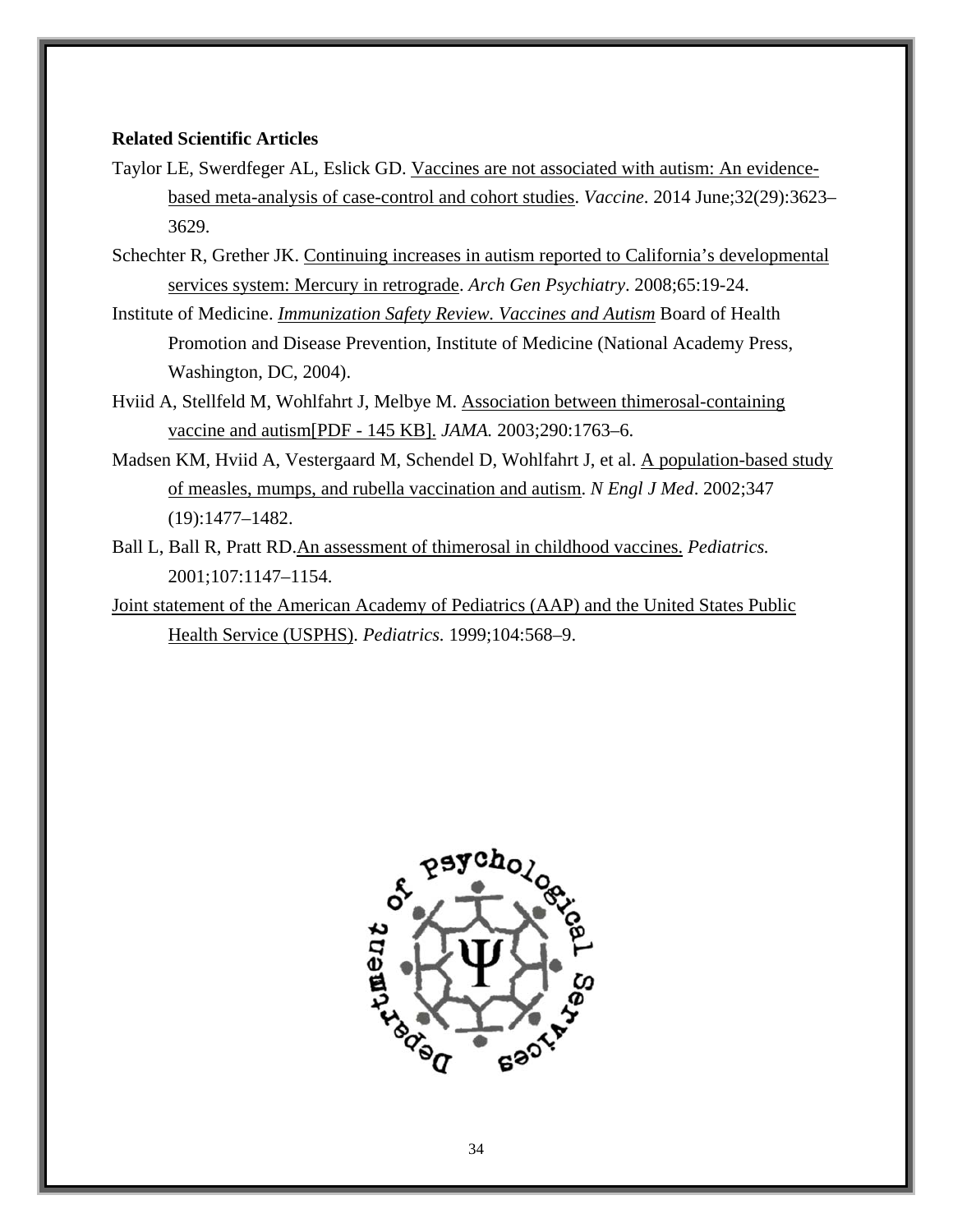# **Recommendations for Preschool Children with Autism**

Prepared by Meredith Takahashi, Ph.D.

# **Home-School Collaboration:**

 Talk to your child's teacher about what strategies are in place at school. Children with Autism benefit from consistency across settings and your child's classroom teacher may be able to share strategies and visual tools that are working well at school, such as a picture/visual schedule or first-then board.

# **Play:**

- Children with Autism often are more interested in interacting with objects than playing with other children. However, social interaction during play is very important for developing social skills and language. Parents can help facilitate this learning through play activities. Set up short periods of time to play with your child. During the play, it is helpful for the parent to follow the child's lead and describe what the child is doing using simple words.
- Encourage your child to look at you by putting preferred play objects up by your face. Reinforce your child for looking at you with praise and giving them the preferred object.
- If your child has limited language, it may be helpful to make a picture choice board with pictures of their favorite activities.

# **Transitions:**

- Children with Autism often have difficulties with transitions. They can become overwhelmed if they do not understand what is coming next or are disrupted from a preferred activity. When possible, it is recommended that you give your child with a verbal or visual reminder that a transition will be coming soon.
- It may be helpful to use a visual timer (such as an hourglass) so that the child can "see" how much time is left before the end of an activity.
- Creating a visual schedule of daily activities can help the child see what is upcoming. A visual schedule is a sequence of pictures that indicate the order of activities for the school day or at home. This may be something that is already being used at your child's school so check with their teacher.

### **Sensory:**

 It may be helpful to set up a calm area in your house that is free from strong or overwhelming sensory input (such as loud or distressing noises, and bright lights), which can be overwhelming to children with Autism. This might be a corner of your child's room with soft lighting, a comfortable pillow, and some preferred activities. This area should not be as a "time out" area.

# **Challenging Behaviors:**

 Try to ignore behaviors such as tantrums, whining, and screaming that are annoying, but would not lead to the child or somebody else getting hurt.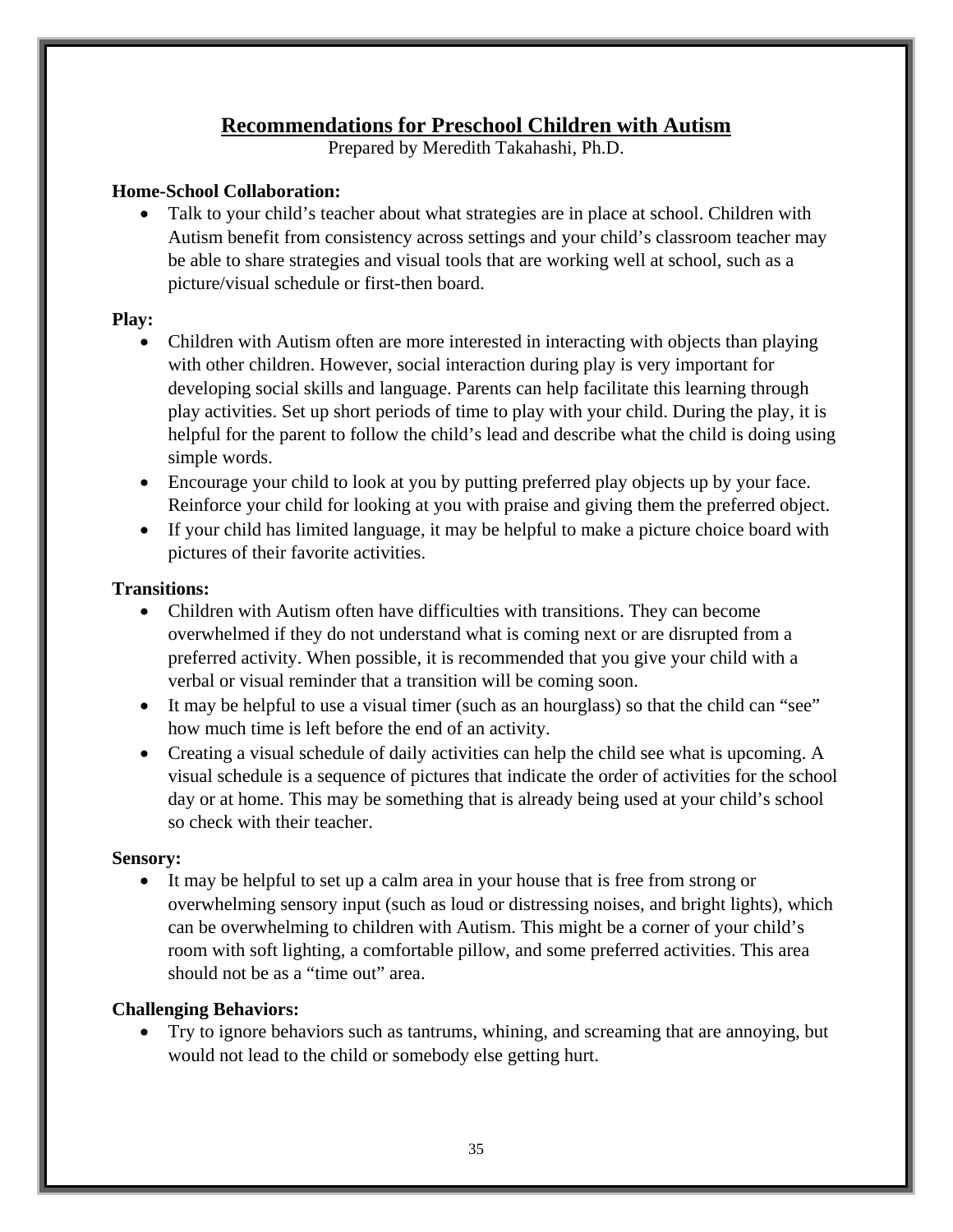When your child is engaged in appropriate behaviors, you should give them attention and praise them. You may consider giving them a small tangible reward (such as a sticker, goldfish, etc.).

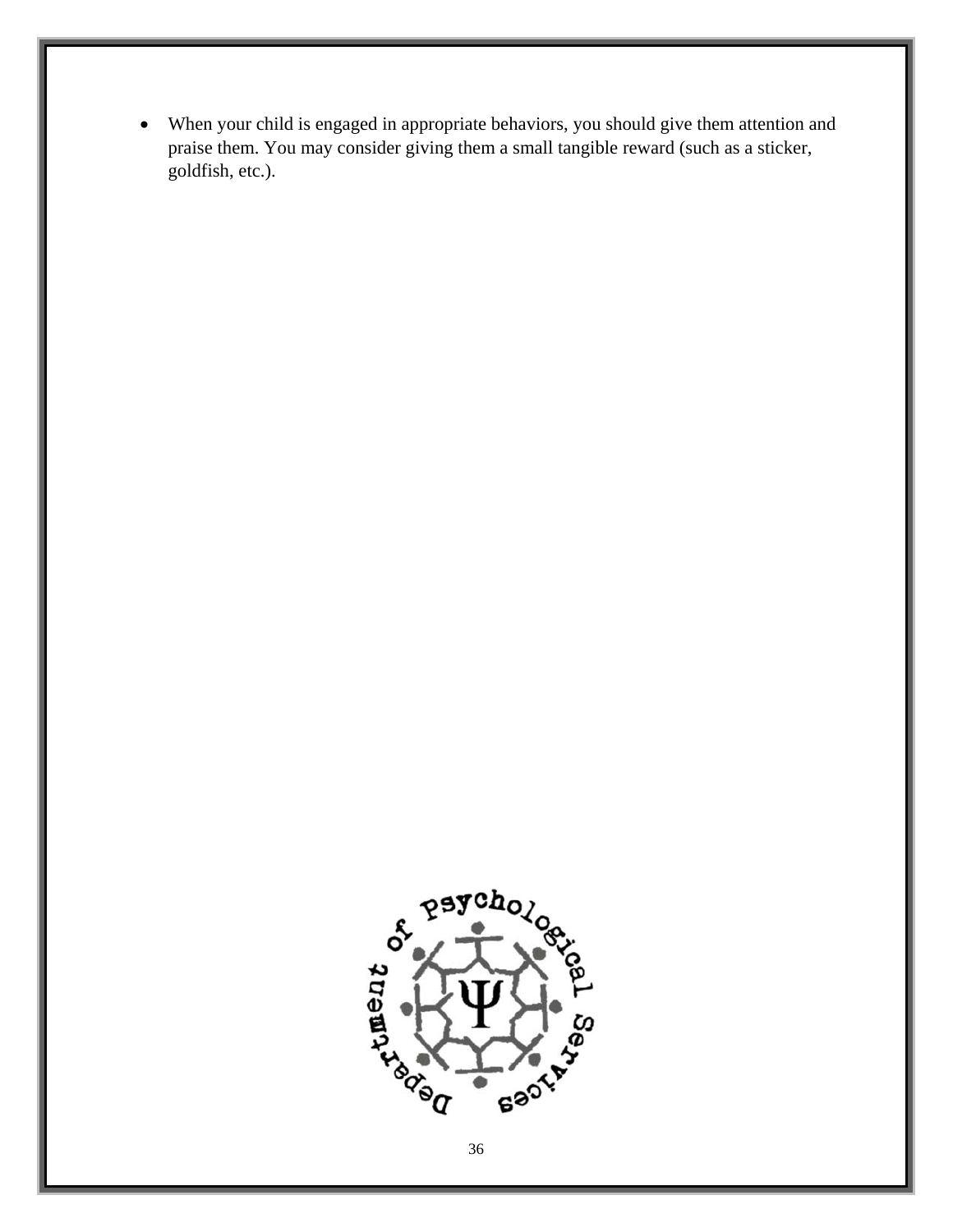# **Hygiene Practices Resources**

Prepared by KimHoang "TK" Nguyen, Ph.D.

The Healthy Bodies Toolkit - Vanderbilt Kennedy Center (English and Spanish versions) **http://kc.vanderbilt.edu/healthybodies/** 

Autism Speaks Transition Tool Kit – Health

**http://www.autismspeaks.org/sites/default/files/docs/ttk2\_health.pdf** 

*Taking Care of Myself: A Hygiene, Puberty and Personal Curriculum for Young People with Autism* by Mary Wrobel (Recommended book by Autism Speaks with curriculum)

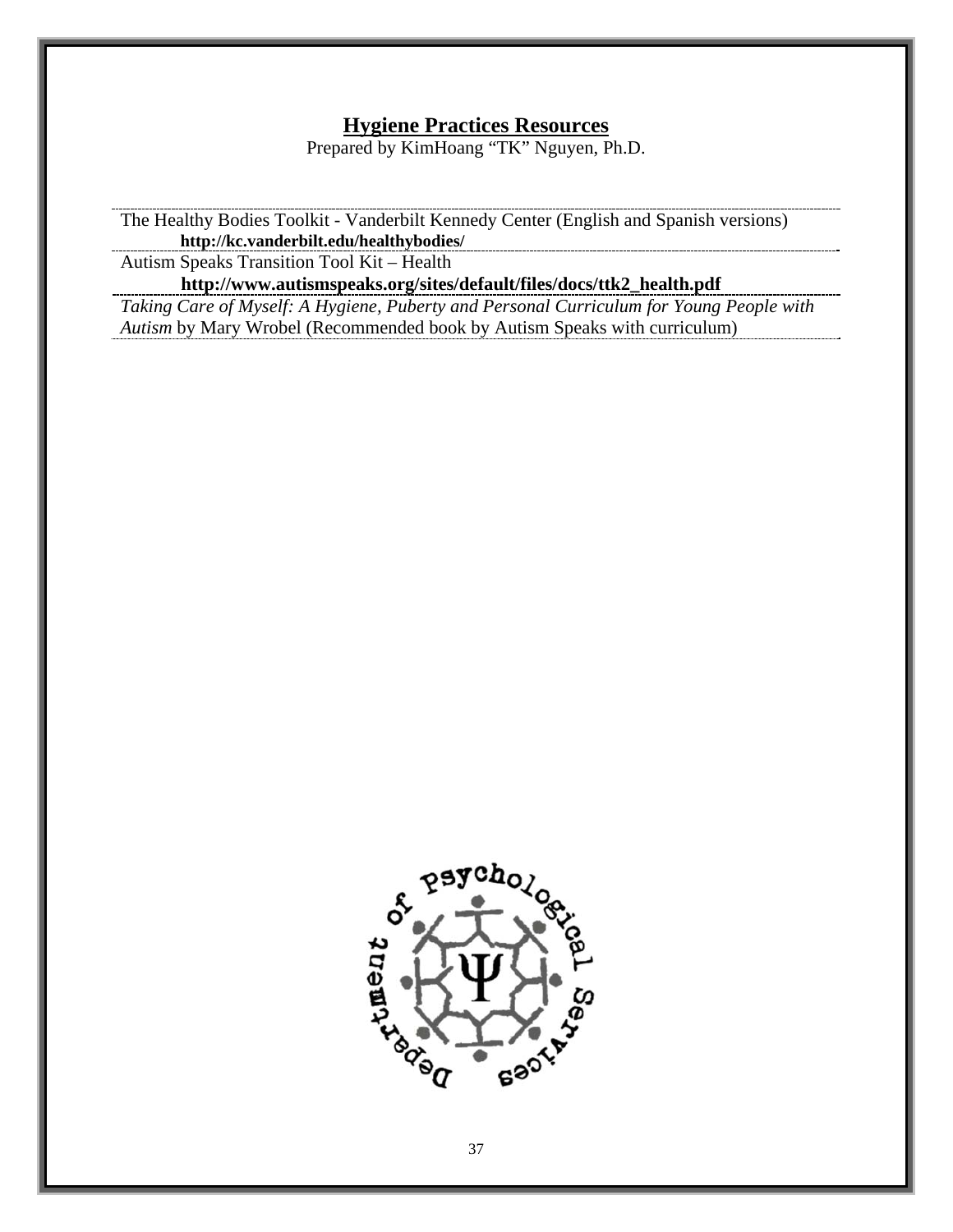# **Community Safety and Autism**

Prepared by Ronda Reyna, Ph.D.

Children and adolescents with Autism Spectrum Disorder (ASD) may sometimes engage in wandering away from safe environments. Wandering occurs when a person, who requires some level of supervision to be safe, leaves a supervised, safe space and may be exposed to potential dangers such as traffic, open water, falling from a high place, weather-related issues (e.g. hypothermia, heat stroke or dehydration), or unintended encounters with unsafe strangers. Wandering may also be referred to as "elopement," "bolting" or "running."

These individuals may be seeking out something of interest, such as a park, to obtain a need, such as water, or to get away from something uncomfortable, such as loud noises, bright lights, or other types of commotion. Because some children with ASD are challenged in the areas of language and cognitive function, it can be difficult to teach dangers about ways to stay safe.

### **Wandering Types:**

- **Goal-directed wandering:** Wandering with the purpose of seeking something of interest, or a need.
- **Non-goal-directed wandering**: Wandering with seemingly no known purpose; random or aimless movement from one place to another.
- **Bolting/Fleeting:** The act of suddenly running or bolting; usually to quickly get away from something, such as a negative reaction to an event (e.g. anxiety, fear, excitement, stress or uncomfortable sensory input).
- **Other:** Night-time wandering, wandering due to disorientation, boredom, transition or confusion, or the individual simply loses their way or becomes lost.

# **How to Prevent Wandering Patterns and Eliminate Triggers**

- Ask yourself what type of wandering your child may be at risk for (goal-directed, nongoal-directed, random, sudden runner, etc.).
- Acknowledge what triggers may make your child wander or leave quickly from an area.
- Implement strategies at home to avoid known triggers. Work on calming methods to help your child cope with the triggers and provide ways to handle the trigger besides running.
- Address known triggers within your child's IEP that include de-escalation/calming techniques for running.
- Understand if you child has a goal in mind when being prone to run or elope
- Address known goals and allow supplementation objects within a safe environment. Allow a child to explore some of these interesting places under close adult supervision.
- Understand if your child is trying to get away from an unpleasant stimulus, such as too much noise.
- Understand if your child is more prone to wander during the night.
- Document your child's fascinations or obsessions and share with school and community members involved with your child's daily activities.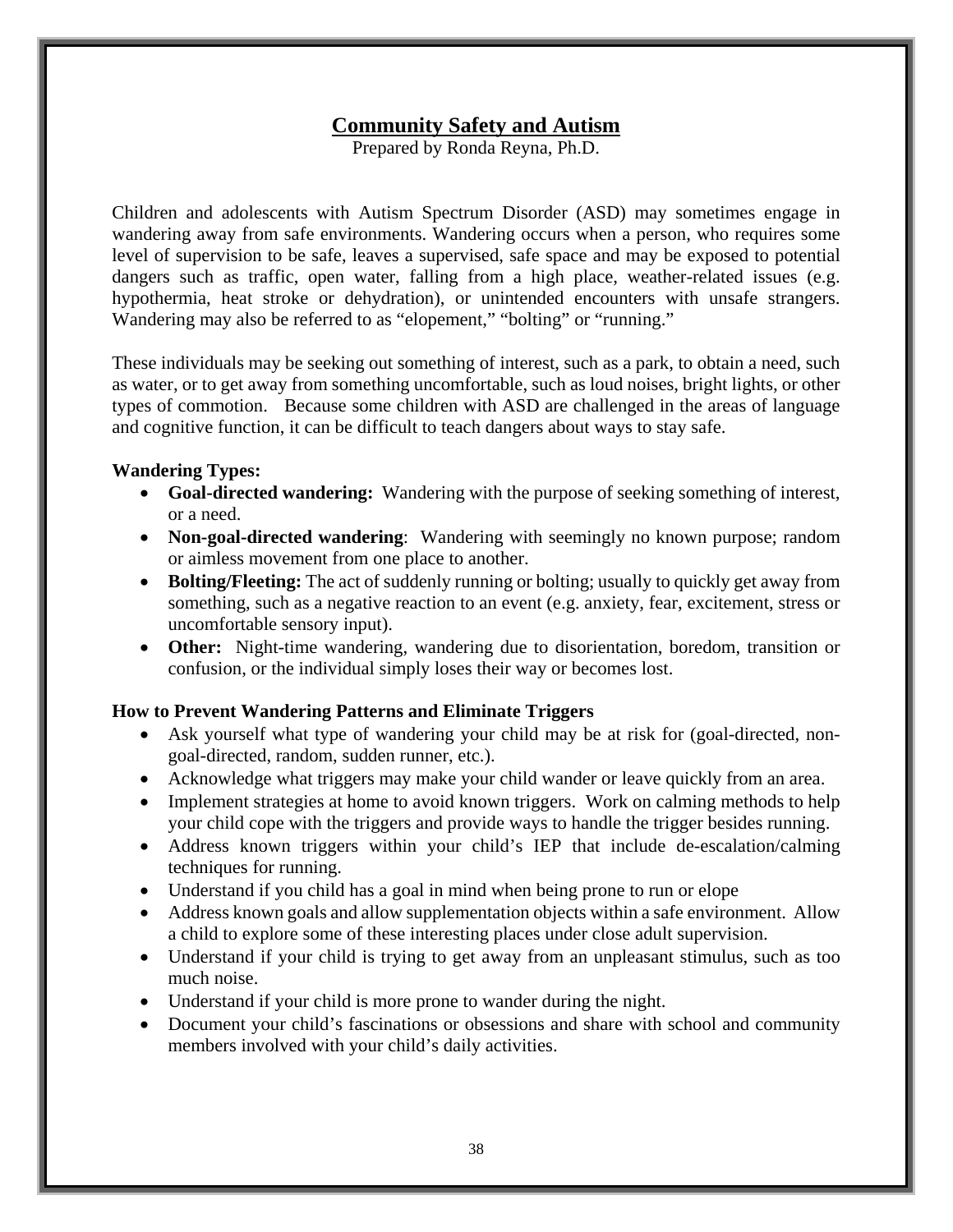# **Teach your child About the Dangers of Wandering**

- If your child has functional language, use this was a way to teach him or her about the dangers of wandering into traffic, encountering strangers or approaching bodies of water.
- Use the types of language that your child likes, such as his or her favorite characters, props and visual prompts in a simple explanation, if necessary.
- If your child has limited language, use social stories to teach your child/adult about the dangers of wandering near any potential dangers. Use various methods to help him or her respond if they find themselves alone or lost outside or in an unfamiliar setting.
- For children who respond to visual prompts, consider adding signs to your doors and windows in your home.
- Consider an ID bracelet. Many forms of identification are available on the internet, and especially through Autism advocacy organizations.

# **Strategies for Night-time Wandering:**

- Dress your child in bright clothing
- Know your neighbors. Introduce your child to neighbors and ask them to let you know if they see him or her out by himself.
- Increasing physical activity during the day may help prevent wandering at night. Even a supervised walk around the block before dinner may be enough to reduce night-time agitation.
- Focus on sleep hygiene. Some night-time wandering may be related to poor sleep quality. Discuss options with your family physician.

# **How to Secure Your Home**

- Consider installing dead bolt locks that require keys on both sides.
- Consider installing a home security alarm system.
- Consider installing inexpensive battery operated alarms on doors and windows (available at local retail stores)
- Consider placing hook and eye locks on all doors (above your child's reach)
- Consider fencing your yard.

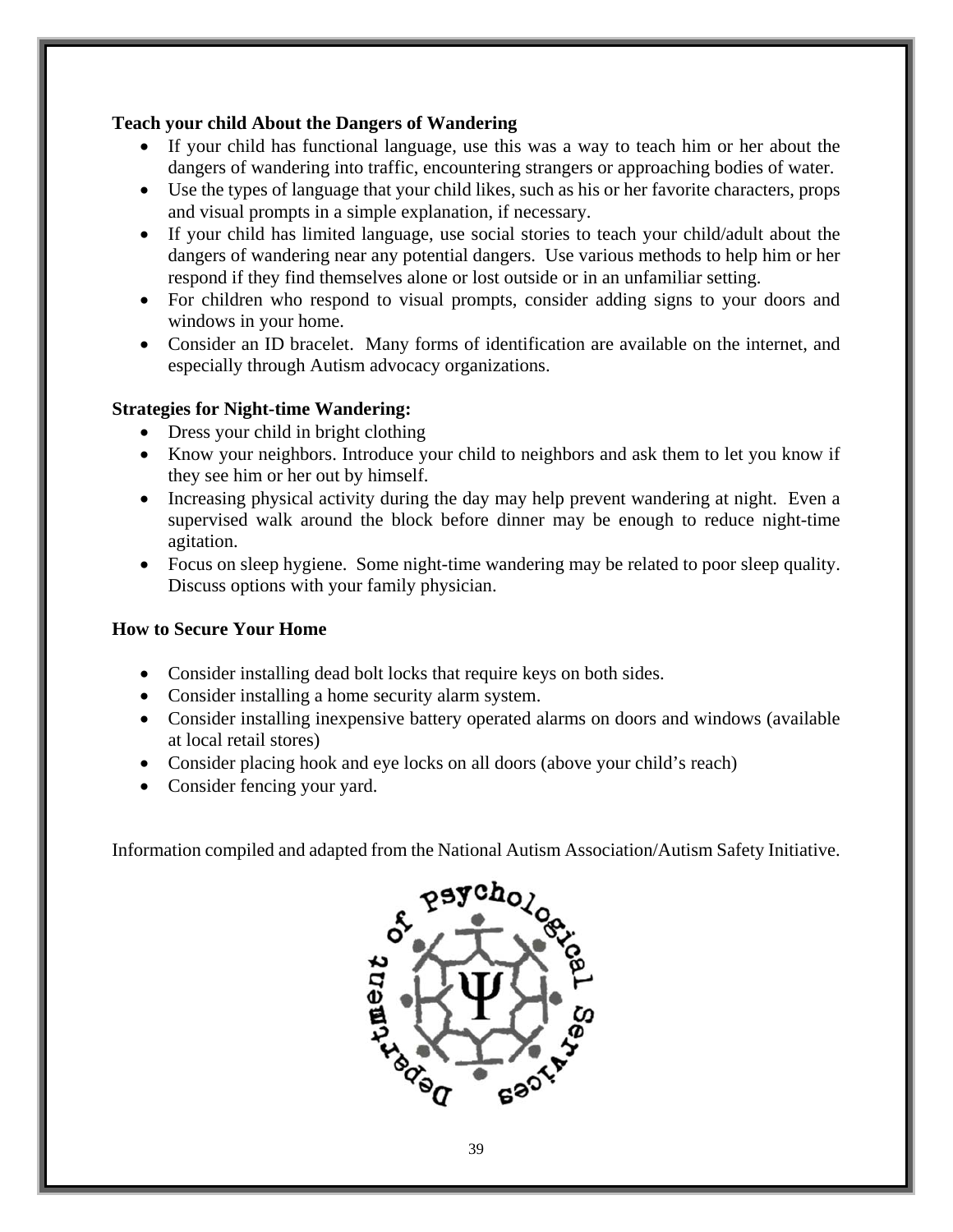# **Respite Programs**

Prepared by KimHoang "TK" Nguyen, Ph.D.

### **Adventure Kids Playcare**

Dana Oliver 22762 Westheimer Pkwy, Bldg. D, Suite 455 Katy, TX 77450, 281-769-2398 http://web.adventurekidsplaycare.com/index.html

They are a unique drop-in child care & entertainment center for kids ages 6 weeks to 12 years old. Your kids can play, explore, and learn while in our safe and secure (lock-in) environment. Not autism specific but does accept children on the spectrum.

### **A.F.T.E.R. Hours**, 713-271-6001

Adult Friendly Time of Evening Respite Hours - is designed for adults, ages 18 and above, with mental retardation who would like to engage in group activity programs including games, music and entertainment.

### **Apple of His Eyes Learning Center**

339 Dulles Avenue Stafford TX 77477 (opposite the Fort Bend Library) Tel#: 281-969- 5973/ 832-453-4010 Hours of Operation: 6:30am to 6pm Regular Hours: 8:30am - 3pm Monday- Friday Before hours: 6:30am - 8:30am After hours: 3:30 - 6pm

http://sugarlandspecialneedschildcare.com/index.html

Welcome to peace of mind - Regardless of your child's disability, child care is available for him/her and their siblings at Apple Of His Eyes Learning Center. We say we are small for a reason; our center is small enough to focus on each child's specific and special needs for 2 to 22 years. The hearts of our staff are big enough to nurture each child in our safe and engaging center. Think about Apple Of His Eyes Learning Center as a place you can bring your child and feel secured because they are considered precious, the Apple of someone's eyes. For children between the of ages 2-22 years who have a special need. Where we respect every child for who they have been created to be - specially unique.

### **Avondale House**

3737 O'Meara Drive Houston, Texas 77025 713-993-9544 http://www.avondalehouse.org/

A not-for-profit agency that provides education services, a day habilitation program and residential services for individuals diagnosed on the autism spectrum. Ancillary Services Include: Occupational Therapy, Applied Behavior Analysis, Speech and Language Therapy, Medical Services, Therapeutic Recreational Services, Parent Group Meetings, Online Discussion Forums. Application required. Note: Long waiting list.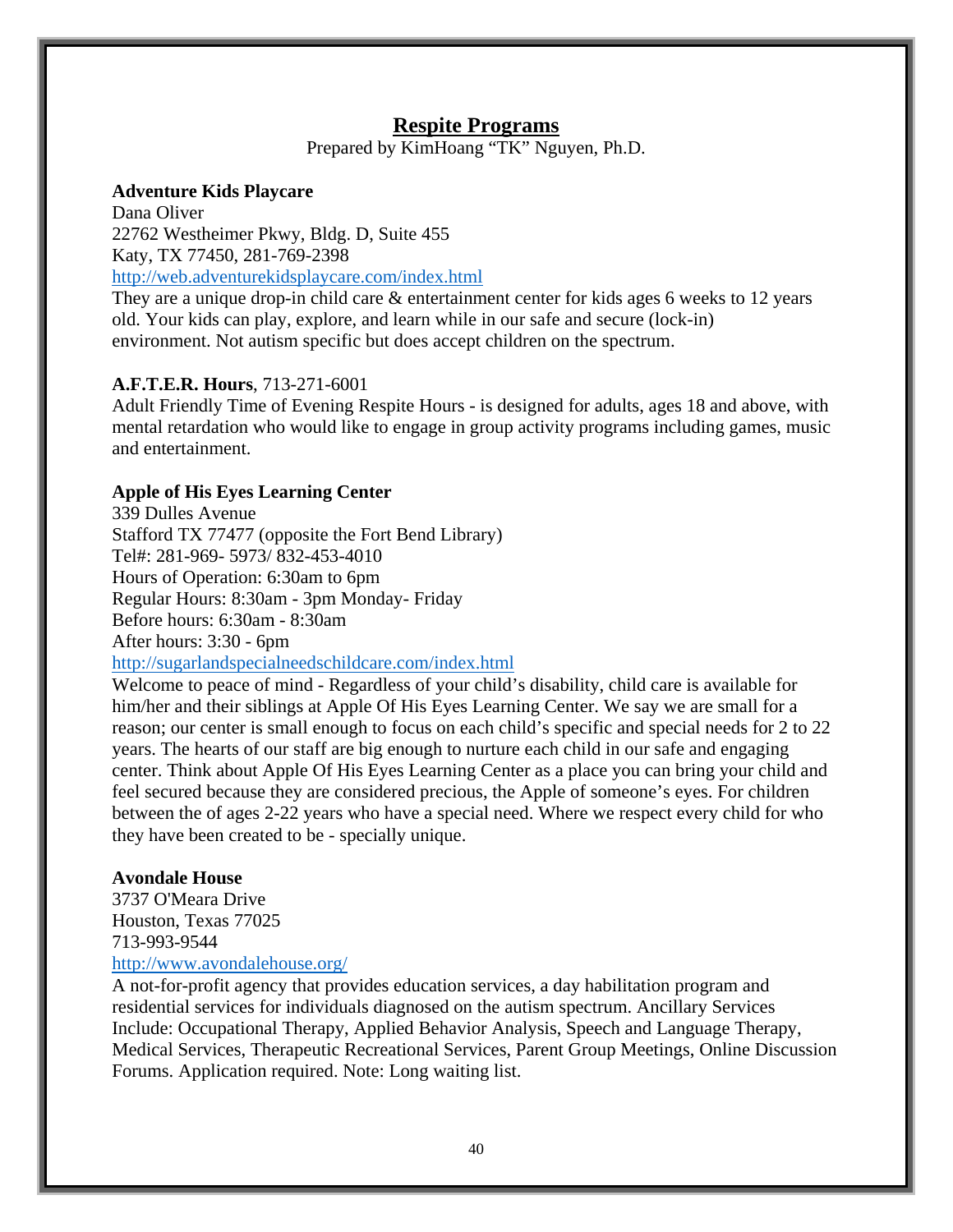### **Calvary Houston**

TLC Ministry 3700 FM 528 Friendswood, TX 77546 Bonnie Jensen - TLC@Calvaryh.org / 281-773-4618 281-648-5800 (Church Main) The TLC Ministry at Calvary Houston is a Special Needs ministry for all ages. For more information, visit: http://www.calvaryh.org/index.php/groups/special-needs-t-l-c.html

### **Care.Com**

Find care for your children, parents, pets, home and more, e.g., babysitters, nannies, tutors, senior care providers.http://www.care.com/

### **Collaborative for Children**

3800 Buffalo Speedway Suite 300 Houston TX 77098 713-600-1100, 800-245-1255 http://www.collabforchildren.org/

They have nearly 25 years' experience in being a dedicated partner to parents searching for quality child care. Finding good child care is just like raising a child from infancy: It takes time, patience and devotion. They have all three in abundance at Collaborative for Children. Zip code based referral service for respite, childcare and parenting programs.

### **College Nannies & Tutors of Katy Placement Center**

Doina Berea, MBA, Owner 3522 S. Mason Rd, Suite 375 Katy, TX 77450 281-398-6809 Email: dberea@collegenannies.com or katytx@collegenannies.com Website: http://www.collegenanniesandtutors.com/katytx http://www.collegenanniesandtutors.com/nanny/afterschool/

The nation's largest nanny resource, offering complete set of nanny placement, on-call nannies and professional babysitting services that lead to happy children and successful students.

### **Consumer Directed Services (CDS)**

### http://www.cdsintexas.com/

CDS offers you the opportunity to direct your own attendant care. You become the employer and are responsible for recruiting, training, managing and firing your attendants. You hire a CDS agency, such as Disability Services of the Southwest (DSSW), to provide you with orientation and ongoing support. The CDSA does your payroll and files your federal and state taxes. (The provider does have to go through a background check and the pay is \$8–\$12 per hour).DSSW offers CDS to consumers in the following programs:

- Community Attendant Services (CAS)
- Community Based Alternatives (CBA)
- Community Living Support Services (CLASS)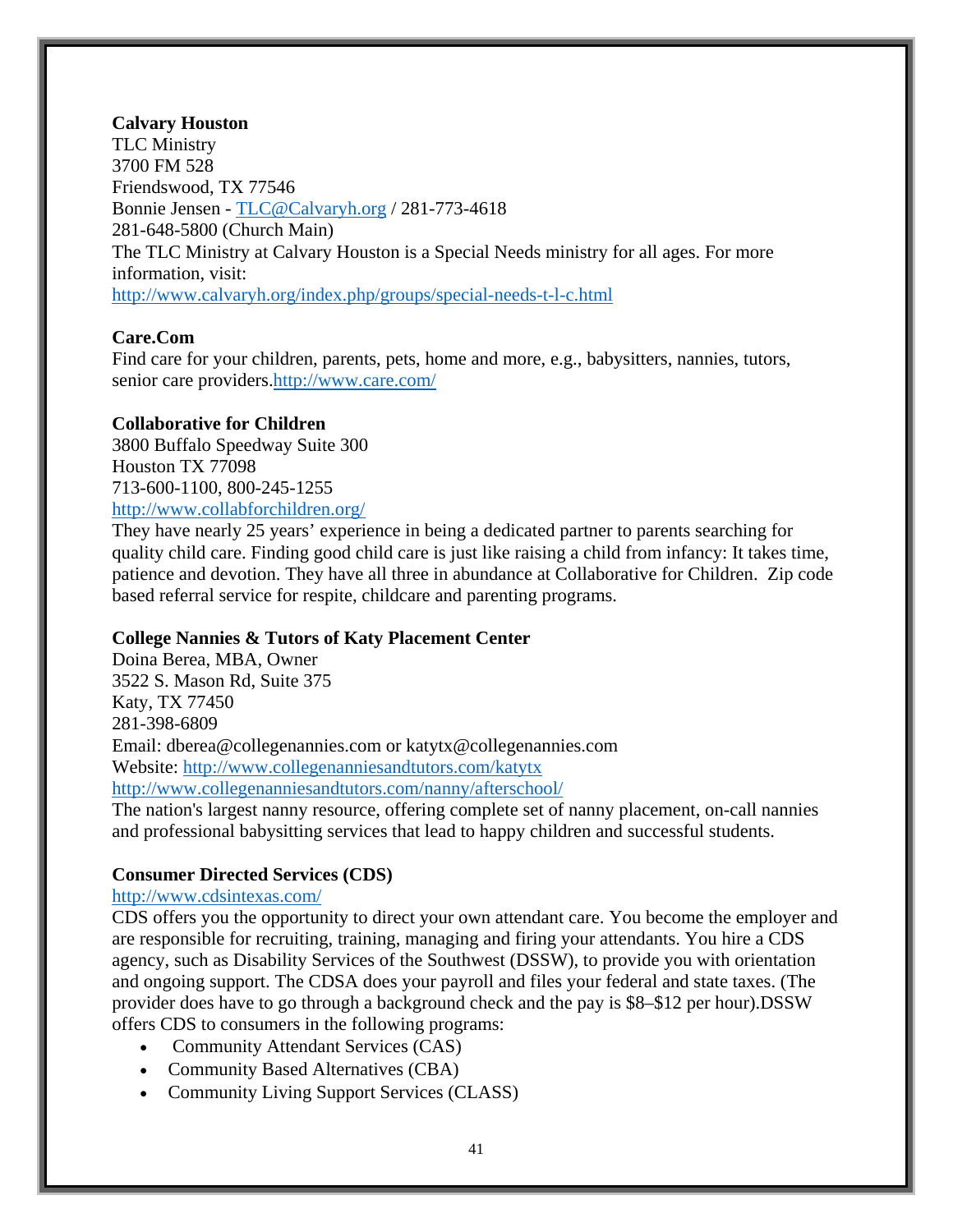- Deaf-Blind Multiple Disabilities (DBMD)
- Family Care (FC)
- Home and Community-based Service (HCS)
- Medically Dependent Children Program (MDCP)
- Personal Care Services (PCS)
- Primary Home Care (PHC)

### **Easter Seals - Greater Houston Respite Care Program**

Elise Hough, CEO 4500 Bissonnet, Suite 340 Bellaire TX 77401 713-838-9050, ext 332 http://www.eastersealshouston.org/ Email: www.ucphouston.org http://www.eastersealshouston.org/ Email: www.ucphouston.org

United Cerebral Palsy became Easter Seals Greater Houston on January 1, 2011. As Easter Seals, the organization is building on its 64-year history of serving people with disabilities, while continuing to serve thousands of families in the area. All funds raised in the greater Houston community stay here through ESGH's nine programs: Early Childhood Intervention; Respite Services; Toy/Tech; High School/High Tech; Home of Your Own; Therapy Services; The Caroline School; Camps, Counseling & Case Management; & Adult Services.

### **Easter Seals – Katy Teen Club**

Linda Latimer, Director Kelly Kaleta, Parents Night Out Coordinator St. Peter's United Methodist Church 20775 Kingsland Blvd. Katy, TX 77450 www.eastersealshouston.org

Parents-Night-Out Respite Program that serves Katy families and teenage children, 12 to 21 years old with Autism Spectrum Disorders. Parents-Night-Out respite allows teens an out-ofhome opportunity to socialize, create crafts, and engage in activities and games, while parents get a much-needed break. Contact Linda Latimer atLLatimer@eastersealshouston.org to learn more about their program.

# **First Presbyterian Church-Houston, WinGS n Wishes Respite Program embracing children with special needs**

Stephanie Fregia 5300 Main Street Houston, TX 77004 713-620-6500http://www.fpchouston.org/

This program provides themed activities one Friday night a month. WinGS participants and their siblings are invited to attend while parents enjoy an evening out. For more information about this program and special events, please contact Stephanie Fregia, WinGS Coordinator, 713-620-6431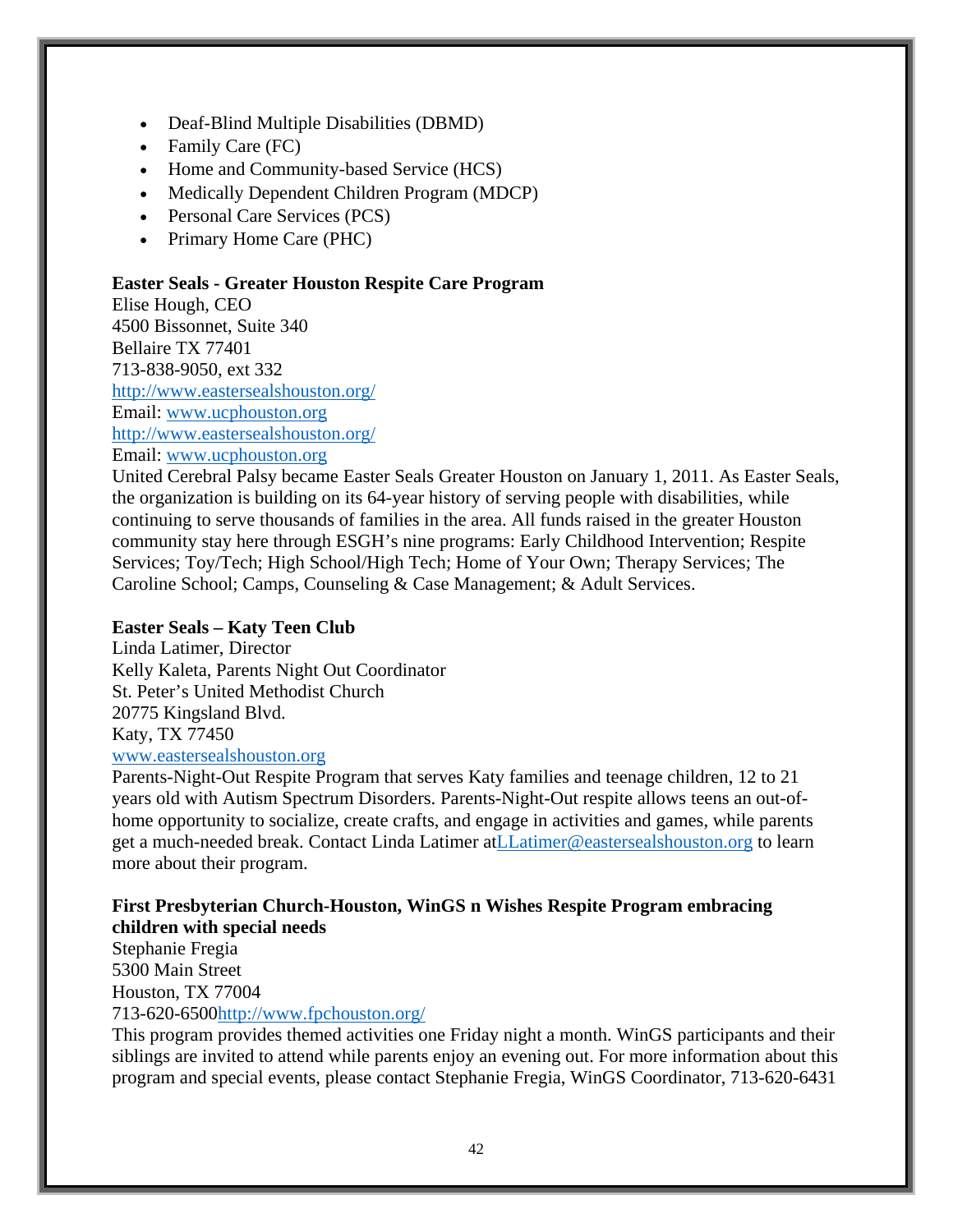#### or sfregia@fpchouston.org.

#### **First Methodist Church Houston (two locations), JOY Respite Nights**

Tanya Sterling, 713-458-4702 1320 Main Street @ Clay Houston, TX 77002 832-668-1800 or 10570 Westpark Drive Houston, TX 77042 713-458-4700 http://www.fmhouston.com/

They also host a variety of programs including JOY Respite Nights, JOY Summer Camp, JOY E-devotionals, JOY Seminars and more! For more information on First Methodist's JOY Ministry, please contact: Tanya Sterling JOY Ministry-Director. 713-458-4702 tsterling@fmhouston.com

#### **Five Star Montessori**

18200 Kingsland Blvd. (just West of Barker Cypress Rd.) Houston, TX 77094 281-578-1616 http://www.fivestarmontessori.com/katy-montessori-school/ Full Time - 6:30 am to 6:30 pm Short Day - 8:45 am to 2:45 pm 2 & 3 Day Programs After School Program for Area Elementary Schools. Summer Programs. Social and Emotional Growth, PhysicalCoordination, Cognitive Preparation.

#### **Giggles n Grins Childcare Academy**

2754 Kismet Lane Houston, TX 77043 713-208-7186, or 713-690-1821 Website: www.gigglesngrinschildcareacademy.com www.gigglesngrinsacademy@gmail.com, marlis0423@gmail.com Hours: Mon-Fri: 6:30AM -6:00PM, Sat: Closed, Sun: Closed Giggles N Grins Child Care Academy is a Special Needs Childcare Center, Summer Camp and Afterschool Care establishment. Giggles n Grins Childcare Academy provides services for children with special needs including but not limited to: Autism Spectrum Disorders (Autistic Disorder, Asperger's Disorder, PDD-NOS), Learning Disabilities, Speech Impairment, Mental Retardation. Experiences are available for students in the areas, self-care, cognitive, fine and gross motor, sensory and academic competence are special tailored to meet individual student needs.

### **Hopscotch Childcare**

3750 North Fry Road Katy, TX 77449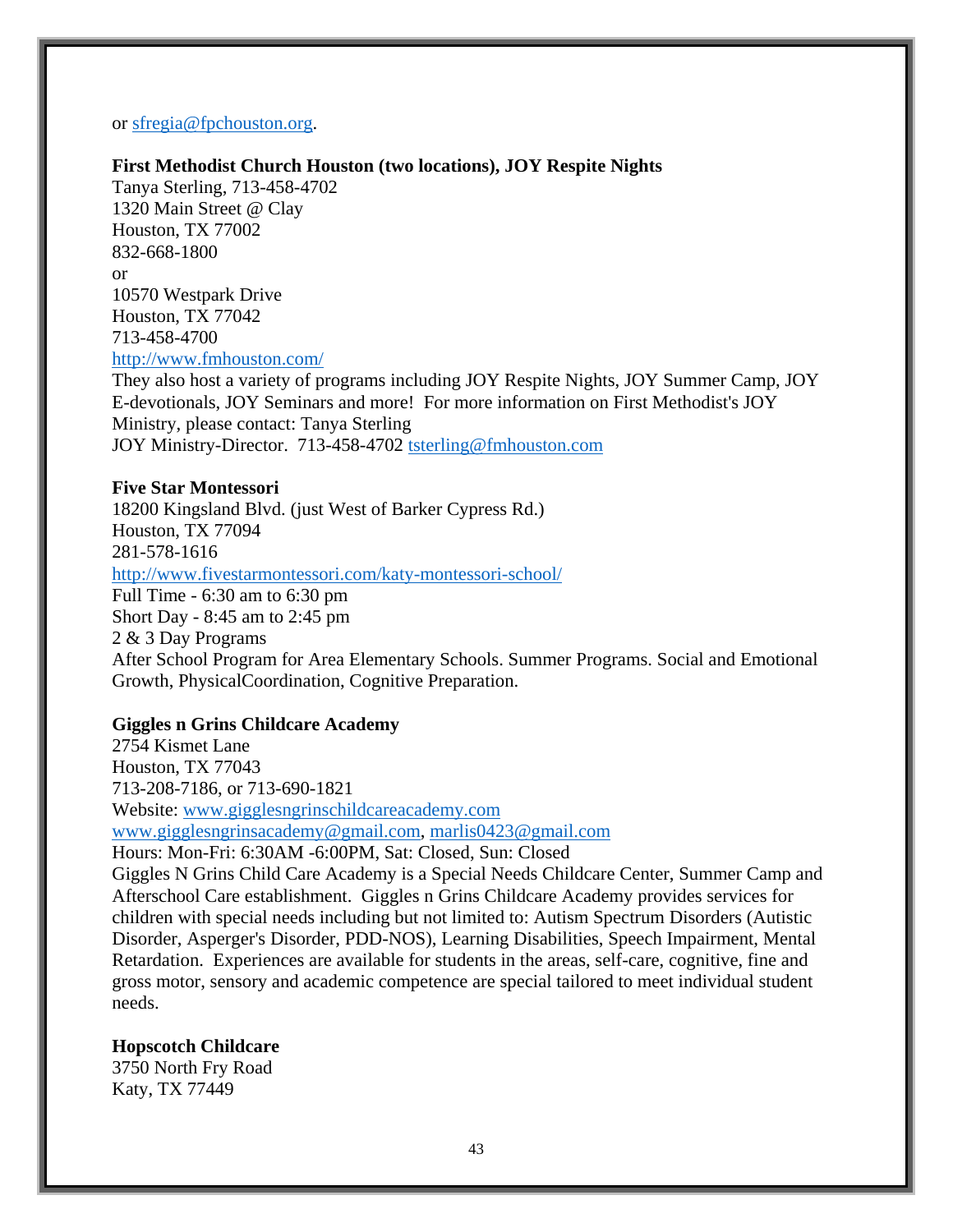### (281) 398-KIDS (5437) http://hopsco.com/

The purpose of the Center is to provide a superior quality pre-school and early childhood development program-serving children from infant to twelve years of age. At Hopscotch we build children's self-confidence by encouraging the child's cognitive, physical and social development. Our mission and our first priority is to provide quality child care in a happy, comfortable, and safe Pre-School learning environment encouraging the child's development through recreation and creative learning experiences. Our facility is designed specifically to fulfill our mission.

# **Houston Area Respite Care (HARC) / Parents' Night Out Program**

(Located on the campus of Gethsemane United Methodist Church) Lynne Tupper 6856 Bellaire Blvd. Houston, Texas 77074 713-271-6001 http://www.harc-hou.org/ Email: harc@harc-hou.org

On Friday evenings from 6:30 to 10:30 p.m., HARC provides "Parents Night Out" programs where the kids can have an entertaining evening and the parents can enjoy up to four hours away. A typical evening will include games, crafts, music, movies and loads of fun events. The programs are created to offer the participants a great time in a nonsectarian environment. The program is restricted to children ages 4-21 years of age (age limits are flexible at the discretion of the HARC program director).

- Respite for children with special needs, ages 4-21, siblings includes
- Friday night respite, 6:30-10:30
- Requires pre-registration, \$10.00 fee, partial scholarships
- Includes games, crafts, movies, music

**Hermann Respite House** - 713-704-2394 Application required. Serves people who are Medically fragile, developmentally delayed.

# **Katy's Early Childhood Enrichment Center (ECEC)**

Wendy Lopez, Director Sandy Fernandez, Asst Director 1407 W. Grand Parkway South Katy, Texas, 77494 281-693-1999 Email: katyecec@consolidated.net

http://www.katysearlychildhoodenrichmentcenter.com/

Located on the Westland Baptist Church campus. They are known to accept children on the spectrum and have hosted a community PPCD program. Katy's Early Childhood Enrichment Center is a high-quality early childhood program providing a safe and nurturing environment while promoting the physical, social, emotional, intellectual, and spiritual development of young children. Preschool hours 8:30 a.m. - 3:00 p.m., Extended Care hours 6:30 a.m. - 6:00 p.m.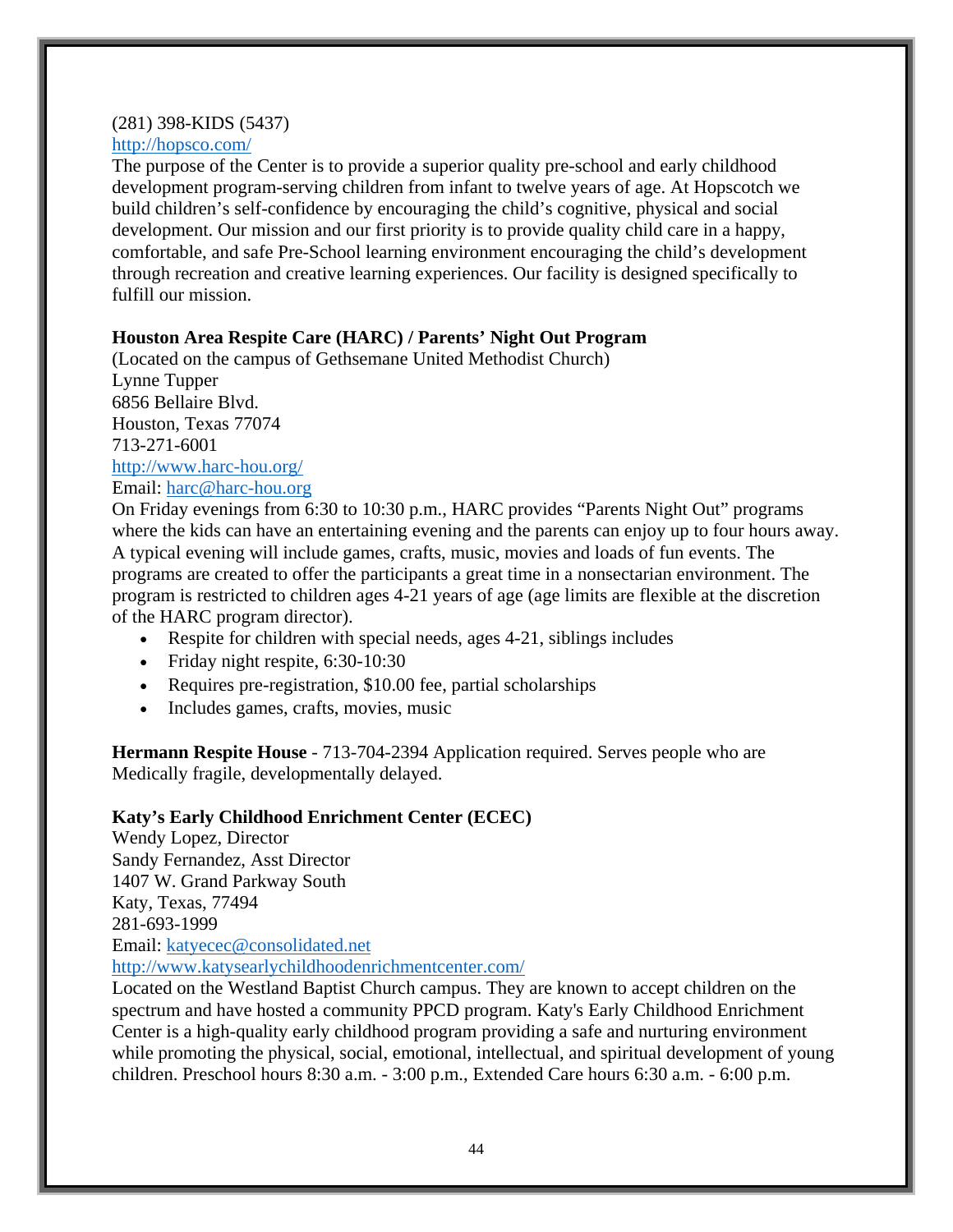# **MHMRA of Harris County - Home and Community-Based Services Program (HCS)**

3600 Gessner Houston, TX 77063 713-970-8300

### http://www.mhmraharris.org/mrsd/hcs.htm

If your child's name has already come to the top of the HCS waiver waiting list, they may be eligible for respite programs for children with mental retardation (with or without multiple disabilities), autism and PDD. Offers overnight to 24-hour care for up to 30 days a year. Application and evaluation required for services.

### **Rising Star Academy**

920 S. Peek Road Katy, TX 77450 281-391-KIDS(5437) http://www.risingstar-academy.com/

Rising Star Academy is a premier child care center in Katy that has a PPCD classroom. Their website states Cimarron Elementary and Rising Star Academy are Partners in Education.

### **Seeking Sitters**

Sara Campbell 1539 S. Mason Road, #11 Katy, TX 77450 Phone: 281-224-3418 http://seekingsitterskatysugarland.com/ http://seekingsitterskatysugarland.com/contact.asp

24 hour contact: 1(888)41 SITTER

Seeking Sitters on demand babysitting referral service where we do all the work for you! Request online for your last minute, one-time, part-time or full-time need and your local Seeking Sitters owner works to schedule you a background screened Professional Sitter. Seeking Sitters was founded by a licensed private investigator and mother of three young children making security our priority.

### **Smartie Pants Academy Center**

Sumiko Hamilton, Founder/Director 4512 Hwy 6, North, Suite C Houston, TX 77084 291-859-5455 http://www.smartiepantsacademy.com/

Smartie Pants Academy Center provides a safe, learning environment for children with special needs and their siblings. Their students are given the opportunity to have an individualized learning plan geared towards their individualized needs while being taught the life skills needed to become functional citizens in their community. Enrolls; infants, toddlers, early preschool, preschool, prekindergarten, school age children.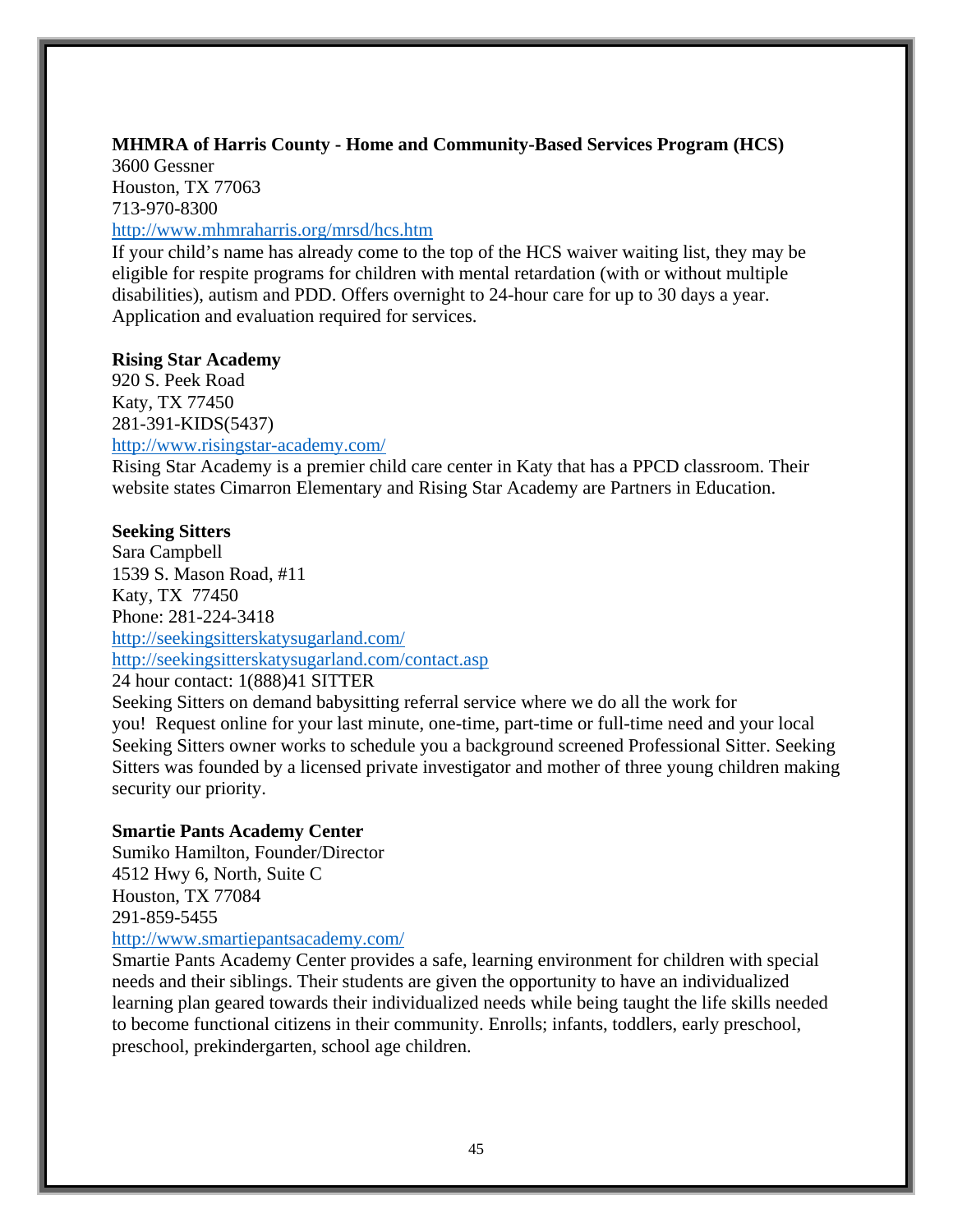# **Special Friends Night Out!**

Lake Houston YMCA 420 West Lake Houston Parkway Kingwood, Texas 77339 281-360-2500 http://publicweb.cehd.tamu.edu/disability/?q=node/9228

For children with disabilities, ages 5 and older siblings included.

- 6:30-10:00,one Saturday a month
- Pre-registration requested
- \$5 member, \$10 non-member, \$2 sibling
- Each child is paired with a volunteer buddy and participants in arts, & crafts, dancing, gym games, etc.

# **St. Peter's United Methodist Church, Special Kids Ministry / Friday Night Friends**

Kelly Johnson, Children's Ministries Director, Sarah Morrison, Special Needs Coordinator 20775 Kingsland Blvd.

Katy, TX 77450

Main number: 281-579-0856

Sarah Morrison's number 281-300-7044

http://www.stpeterskaty.org/get-involved/childrens-ministries/#special\_kids

Friday Night Friends at St. Peter's is a respite care night for children with special needs and their siblings. It is one Friday a month (usually the last Friday of the month) from 6-9 p.m. Fun activities are provided for the children (and teens) while their parents have a night out. The cost is \$10 for the first child and \$5 for each sibling. Registration is required. You may download the registration form from their website and submit it to the Children's Ministries Office by the Wednesday prior to the Friday of the event. www.eastersealshouston.org Teen social/respite group that meets every Friday night except holidays, cost \$10 and is for kids 13-21. Registration is required. You may download the registration form from their website and submit it to the Children's Ministries Office by the Wednesday prior to the Friday of the event. The teen group is facilitated by Easter Seals and coordinated by Linda Latimer and Kelly Kaleta at the same location and meets weekly (see Easter Seals Katy - Teen Club above)

### **Sugar Creek Baptist Church, The Open Door**

Barbara Waldhuber 281-274-7431 13333 Southwest Freeway, Suite 200 Sugar Land TX 77478, 281-274-7431 http://sugarcreek.net/children/open-door email: bwaldhuber@sugarcreek.net

The Open Door is designed to come alongside parents and minister to them by helping to meet the extraordinary demands of raising a child who is differently abled. They provide respite services to children with special needs, ages 4-14. Break-Out: Parent Night Out on the 3rd Friday every month, must reserve slot. There is a \$5 fee and siblings are free. During the summer there is a vacation bible school especially for children with special needs, no fee. A Day to Remember: A day camp every Thursday from 9 AM to 2 PM; \$15 fee for the day.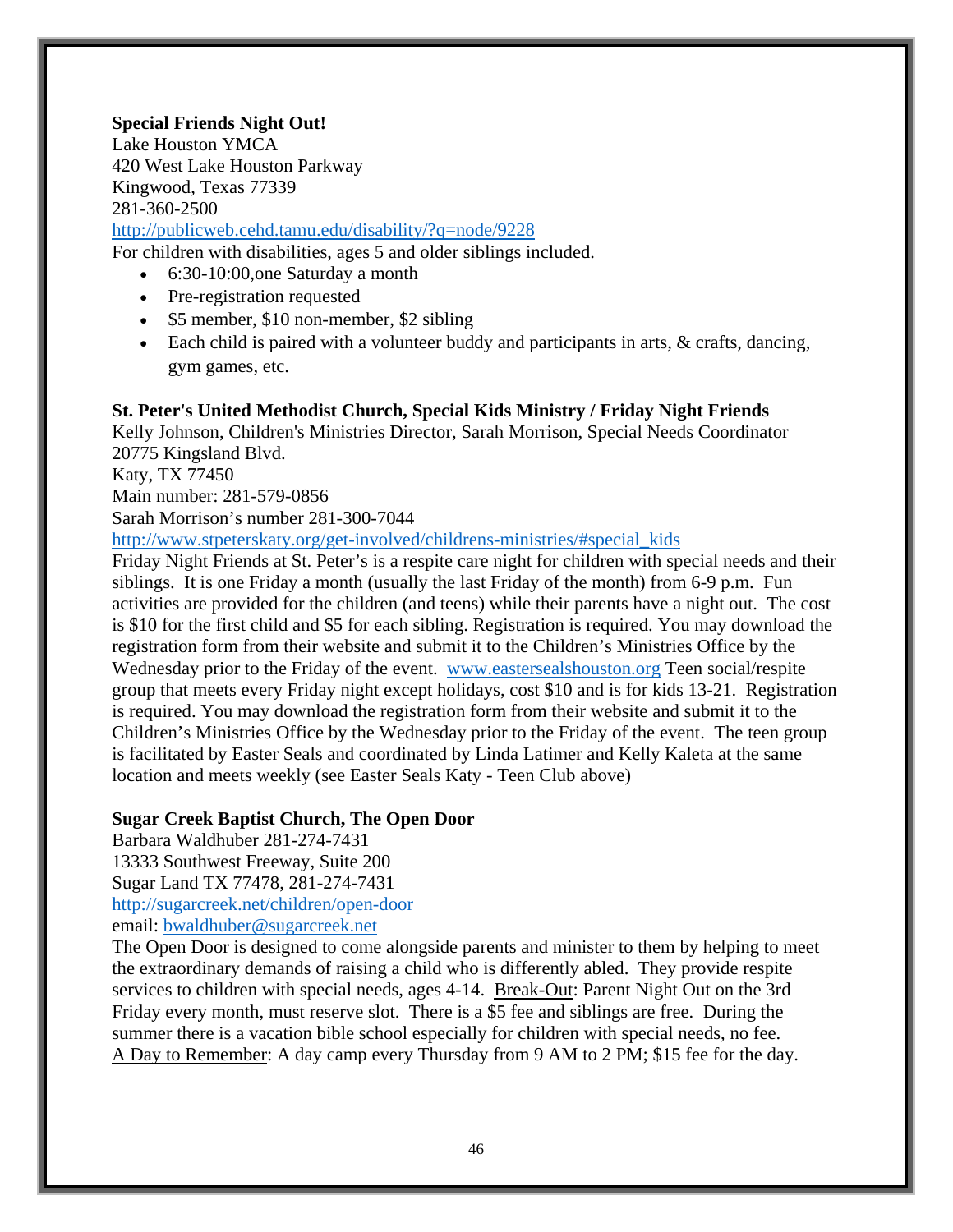# **Texas Respite Resource Network** (TRRN) 210-704-

2794. http://www.beanangel.org/support\_respite.html

State clearinghouse and technical assistance network for respite in Texas. TRRN links families with available respite options in Texas.

# **The Arc of Greater Houston**

Karen Lin and Bethanne Arafat 3737 Dacoma Street, Suite E Houston, TX 77092 713-957-1600 http://www.aogh.org/

Serves children and adults with developmental disabilities. Saturday Fun Day: An out-of-home program for individuals, ages 4 to 25, with a diagnosis of mental retardation and or autism and other autistic spectrum disorders. Provides games, sports, computer learning, songs and other recreational activities. Community wide field trips.

- Central Houston (ages 4-14) 2 Saturdays per month from 10:00AM -3:30PM
- Cy-Fair (ages 8-18) 2 Saturdays per month form 10:00 AM -3:30 PM
- Kingwood (ages 15-25) 1 Saturday per month from  $10:00 4:00$

### **The Sean Ashley House**

606 Parkersburg Drive Houston, TX 77036 713-667-6460 http://www.seanashleyhouse.org/

They accept individuals of any age who meet the criteria of the Home and Community based Services Program (HCS).

### **Respite Night from Treasures of Joy**

Joyce Weatherford Church of Champions 12922 Cutten Road 281-468-6716

### www.treasuresofjoy.org

We host a *free of charge* Respite Night from 4:00pm to 8:00pm (the 3<sup>rd</sup> Saturday of every month). This is a night especially for parents/caregivers. Our desire is that you bring your child or adult with special needs for us to care for while you take a break for four hours. We know the time you spend with your child or adult and that you need a support system. Again, there is no cost for you, except that you go have a good time and enjoy yourself while we take care of your Treasure. We have *experienced volunteers* for Respite Night and we so look forward to meeting you. Anyone living in the Greater Houston area is welcome to register. To register, fill in the contact form below. We will then email you the registration forms. There is limited space, so register early. Respite is located at 12922 Cutten Road, at Church of Champions. Registration is open and ready for your email contact right now. Fill out the contact form at the link below and your registration is complete. You will be contacted by email to obtain information about your loved one, so our volunteers will be prepared to take care of them while you get to relax. To register, go to: http://www.treasuresofjoy.org/respite.html. Also, Game Night: A monthly time